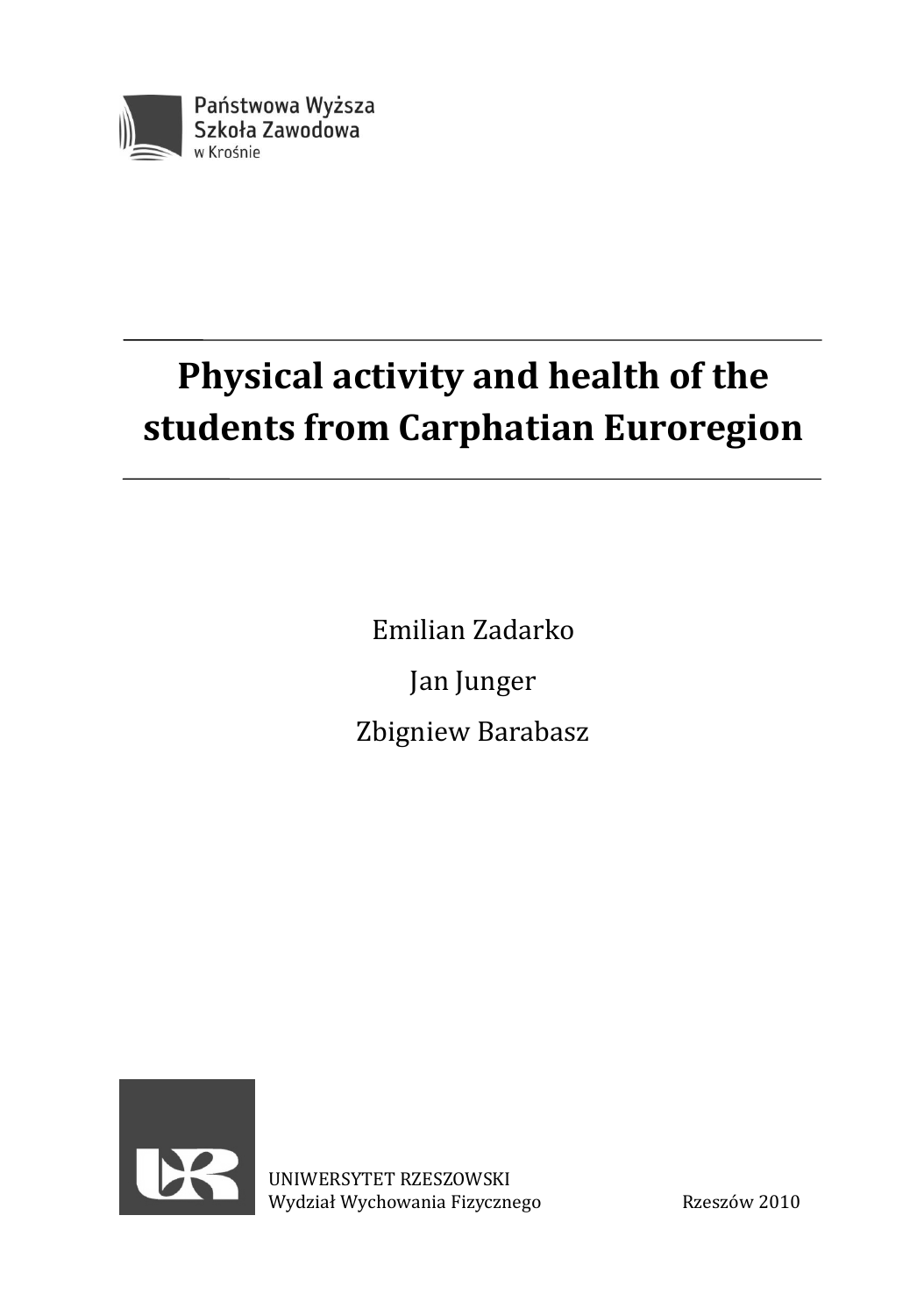### **Reviewers**

Prof. ndzw. dr hab. Stanisław Cieszkowski Prof. dr hab. Milan Turek

Free copy

#### **Layout:**

Wojciech Pączek Jacek Wnuk

### **Cover design:**

Jacek Wnuk

### **Editorial Office:**

Grafmar Sp. z o.o.

#### **Printed by:**

Grafmar Sp. z o.o. ul. Wiejska 43 36-100 Kolbuszowa Dolna tel. +48 (17) 227 18 26 www.grafmar.com.pl

#### **ISBN: 978-83-89295-58-X**

© Wydawnictwo Uniwersytetu Rzeszowskiego ul. prof. S. Pigonia 6, 35-959 Rzeszów http:// wydawnictwo.univ.rzeszow.pl

©Państwowa Wyższa Szkoła Zawodowa w Krośnie Rynek 1, 38-400 Krosno tel. +48 (13) 437 55 30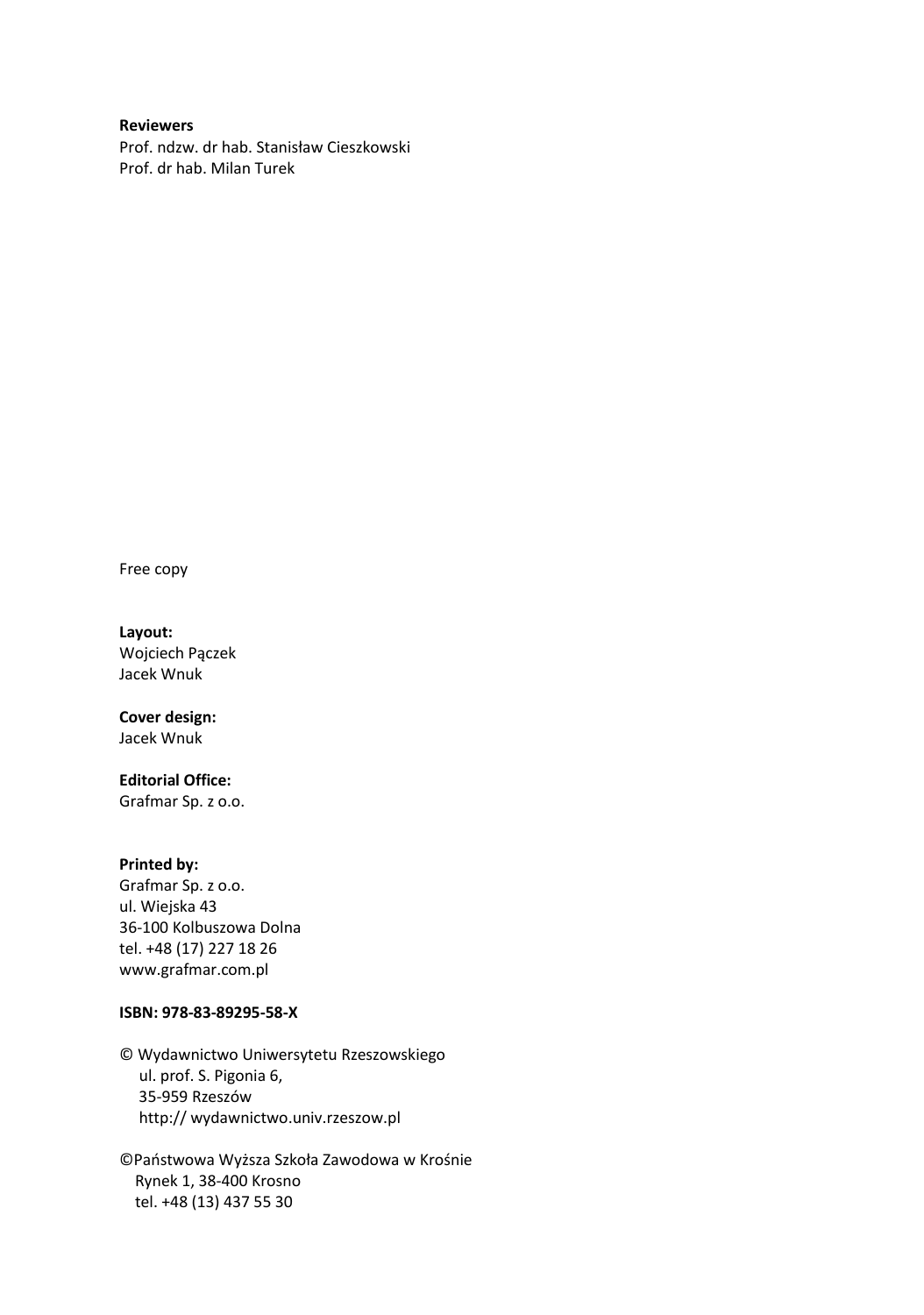# **Table of contents**

| <b>CHAPTER I</b>                                                                                |  |
|-------------------------------------------------------------------------------------------------|--|
|                                                                                                 |  |
| <b>CHAPTER II</b>                                                                               |  |
| Physical education and sport in polish higher schools. Diagnosis of the condition and prospects |  |
|                                                                                                 |  |
| <b>CHAPTER III</b>                                                                              |  |
| Physical education and students' health promotion platform www.studentfit.eu  71                |  |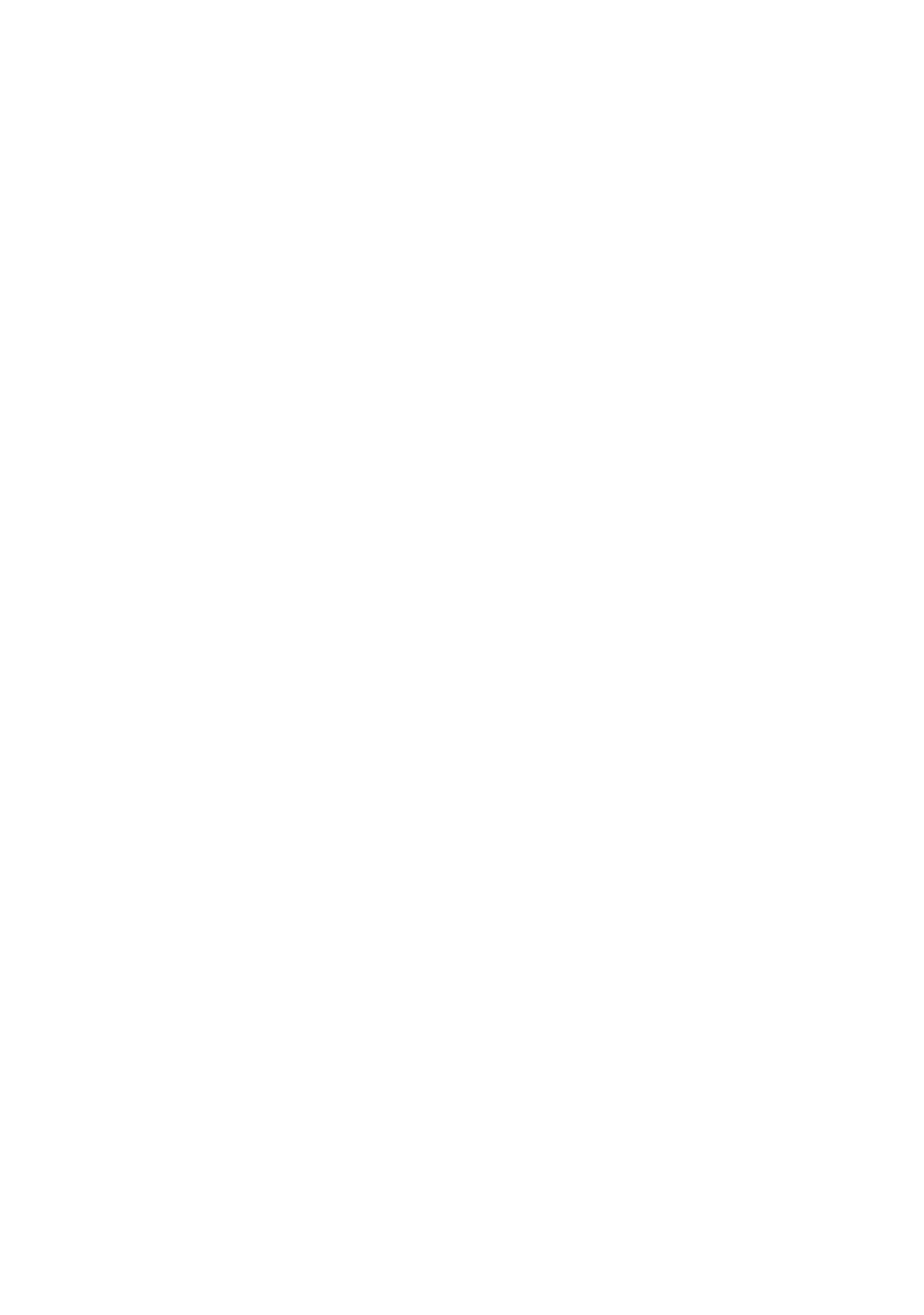### **Introduction**

In the European Union occurs more and more serious challenges related to society's health and its solutions require new, strategic approach e.g. demographic changes, including ageing of the society. Supporting healthy ageing means both health promotions thru life, aiming to health problems and disability prevention from an early childhood, as well as health's inequality, related to social, economic and environmental factors.

In Western Europe countries since 70's as total mortality due to cardiovascular disease constantly decreases both in the average and in older age. Decreasing tendency in Central-east Europe has started yet in the last years. Also in Poland and Slovakia since the beginning of 90's negative trend first had slowed down, and then reversed. However, in both countries mortality coefficients due to cardiovascular disease, including pre-mature mortality are definitely too high in comparison to "old European Union countries".

Lack of physical activity is an essential public health problem in Europe. In the majority of countries including Poland and Slovakia frequency of sitting life among adults values 40-70%.

Low physical activity is one of the most important risk factors regarding cardiovascular disease. In results from the studies that results of effort tests among people with negative cardiological interview are the prognosis factors. That is way one of the most important tasks of public Heath is to work out and implement effective methods of physical activity improvement.

At present, country, European and international heath programs, which formally section increasing need of health priority are the proof of importance and prestige of physical activity to strengthen health.

Effectiveness in health promotion is determined by numerous groups and social sectors' activities and puts next to family, school, health care, politics and economy also physical activity. Effects of integrated pro-health activities of those sectors contribute to quality of life improvement in individual and public dimension.

Modernity carries new phenomenon and a need for new approach to essential social issued and a supply for new solutions. In the last decades a term of civic society has been popularized and next to other tasks also takes up activities focused on health development.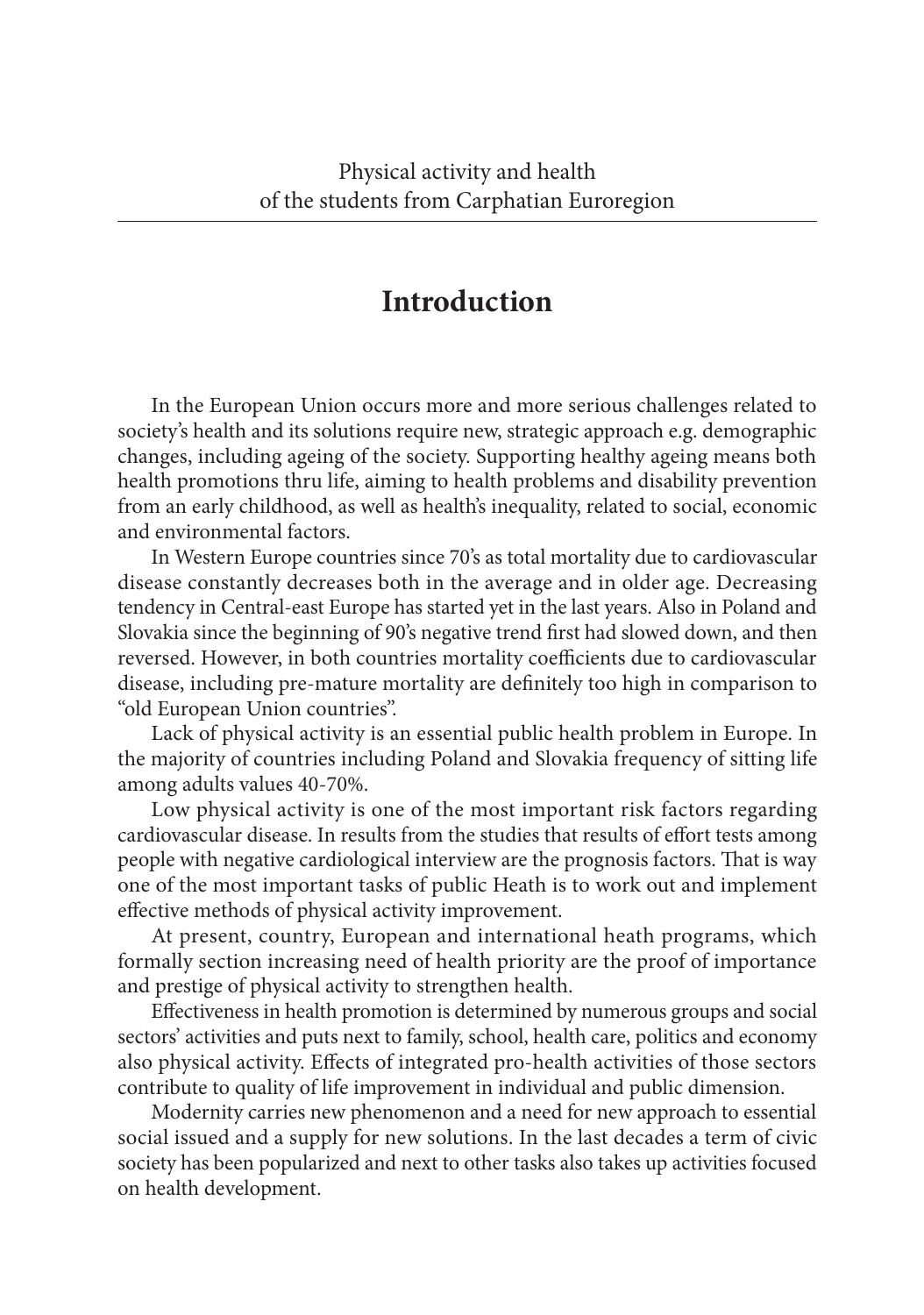Modern informative society creates new possibilities to improve health care both from the health care system point of view, as well as its functioning improvement. In the document "e-Europe-An Information Society for All" from 2000 it was clearly and officially determined a direction of on-line health in Europe, and the document itself was a major step forward in e-health development.

Physical education classes realized at universities are often an only form of students' physical activity. Media campaigns experiences carried out in Poland show that they have an positive impact on active life promotion among the society.

Physical Education and Students' Health Promotion Platform (www.studentfit. eu) writes oneself on concept of activities based on Health Related Fitness idea and Health Literacy and might be a helpful tool in shaping physical efficiency of academic students.

A contact of student with a teacher-health educator and via Internet (even after graduation) with the platform dedicated to health and physical education is about to activate students and make them the object of that system.

A subject included in the monograph's title demonstrates a natural need to combine physical activity with health in the education process and arose on the base of physical education state analysis at higher schools in Poland and Slovakia, as well as results of studies conducted within the scope of Cross-boarder cooperation program between The Republic of Poland and the Republic of Slovakia 2007-2013, which was co-financed by the European Union from the European Regional Development Fund as well as from government budget thru Euroregion Carpathia. A project included selected higher schools located in Euroregion Carpathia (University of Rzeszow, University in Preszov, University, Technical University, State Higher Vocational School in Krosno, School of Law and Public Administration in Przemysl.

Authors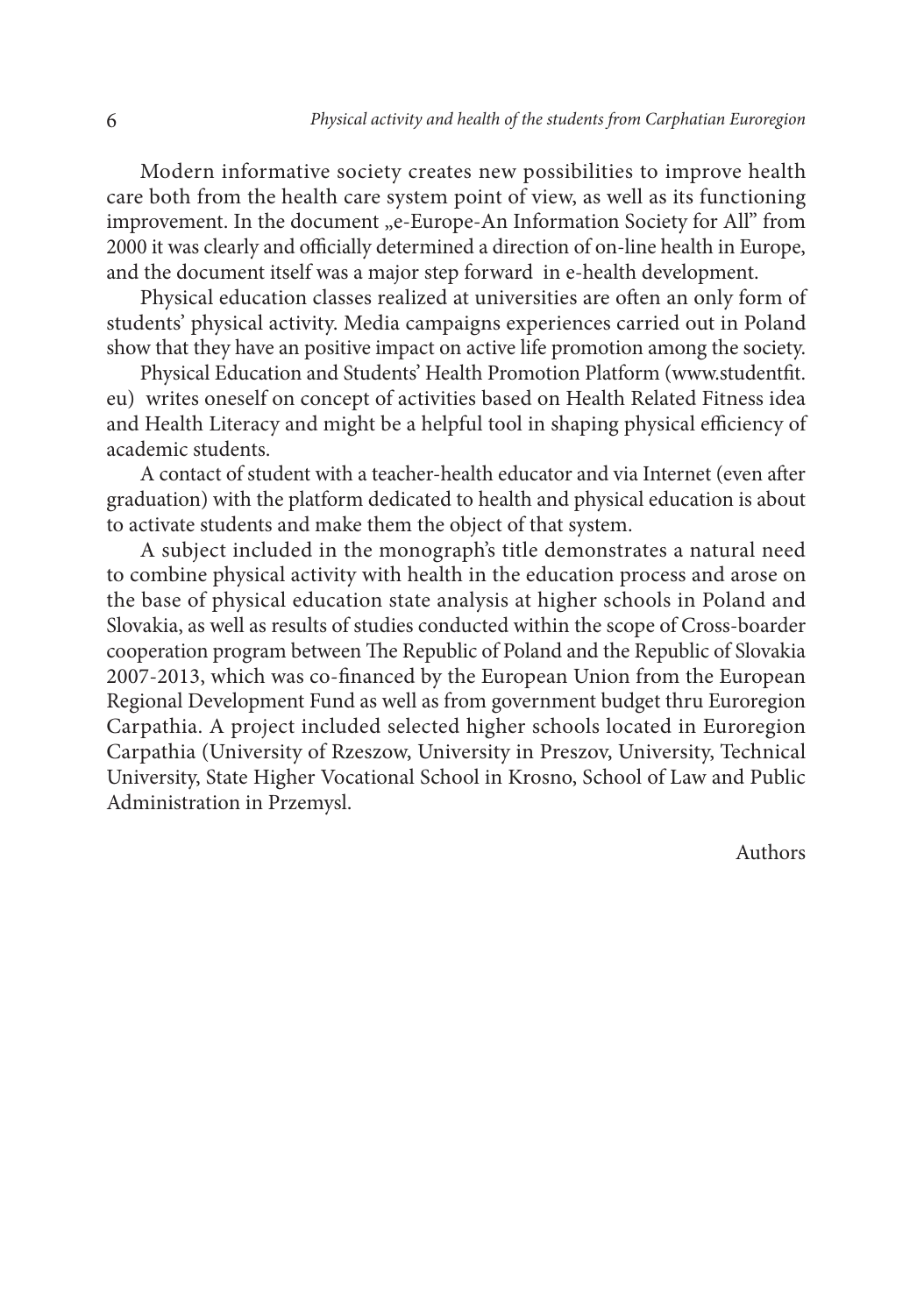### CHAPTER I

## **Physical activity in the life of contemporary man**

### **Movement and children**

What are the benefits of movement in the life of contemporary man? Why should physical education (generally referred to as physical activity) become a permanent part of our lives? Should schools be held responsible only for instruction of subjects or also for personality formation within the phase of children's biological development? What is the function of the state in this matter? Why do children, who have nothing to do with the issue, have to pay for the mistakes of others? These are only some questions I am asked every single day and which I am trying to find answers to as well.

We will try to find answers to the aforementiond questions from different aspects. The current reform of the school system, which in its national educational program, fails to address basic biological needs of children, increases the number of mainly mental competences of pupils, manifests care and interest in the level of literacy, contrasts sharply with lack of interest in the organsim itself, the essence of being. However, we all know that if one wants to achieve something, they have to exist, to be, whether we view our position in the world from the aspect of evolution theory or creativistic theory. The theory also holds that God created man, who was given body and soul. Why then do we consider human body the gift of God and try to permanently cultivate our souls? And the answer and solution is so simple – to perceive man as a whole and care about both his components!

Evidence relating to the life of our predecessors confirms dominant status of physical activity in terms of development and formation of man throughout phylogeny. This statement is consistent with the analysis of the nature of activities performed by man to meet his basic needs in all social and economic formations including those dating back to the first half of the  $20<sup>th</sup>$  century. This paradigm, which is no longer valid at present, made the sociologists and educators reassess the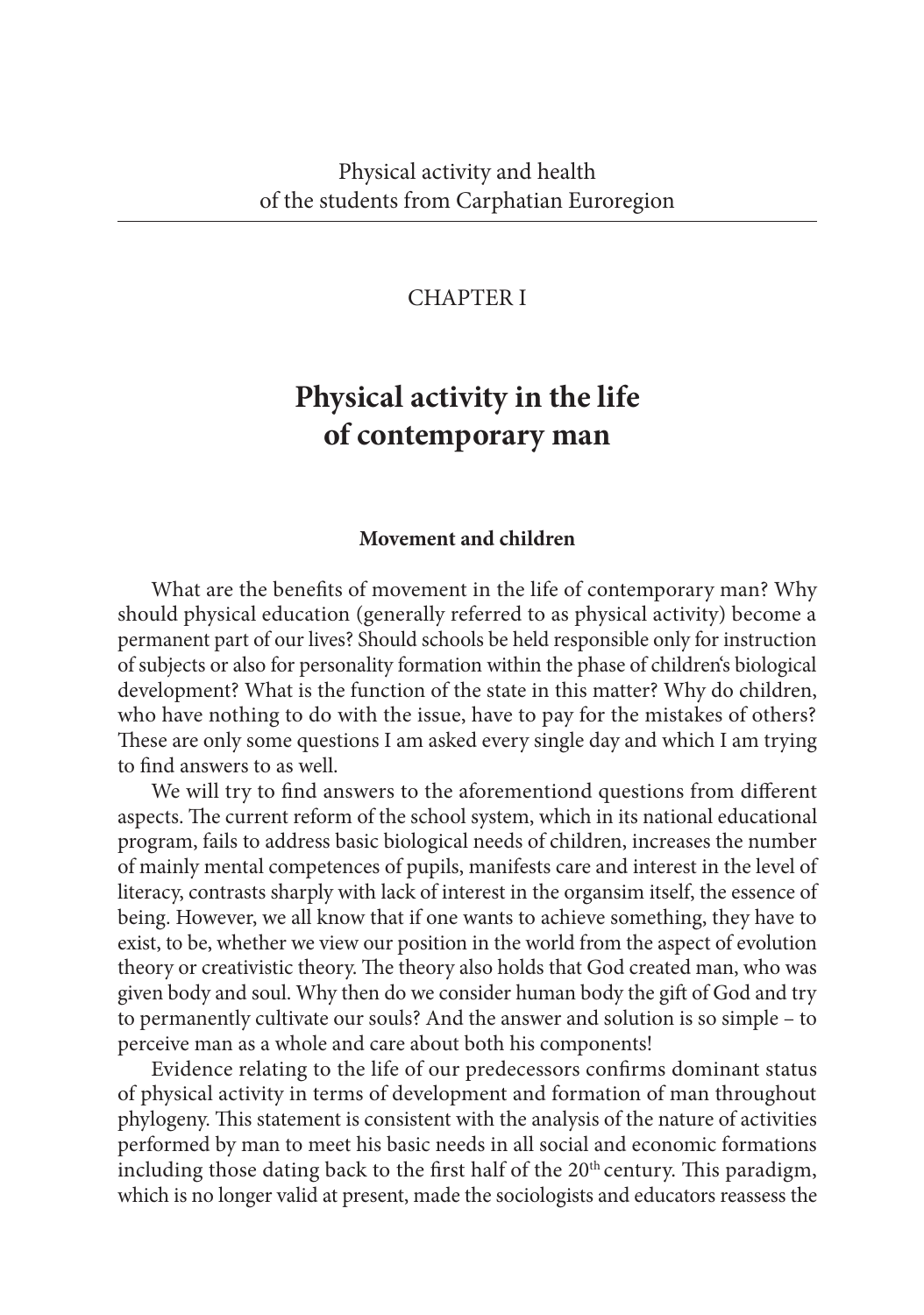content of the leisure time, within which people would compensate physical activity and movement by mental activity, or passive rest and regeneration. However, history has confirmed the exact opposite. Despite the fact that man was an active component when manufacturing the basic means and ensuring every day life needs, physical activity still made a standard part of people's leisure time (a few years later the paradox became scientifically explicable using the paradigm of Secenov aimed at *the positive benefits of active rest for the refreshment and regeneration of effort exerted for other type of workload).* 

As an example of interest in physical activities may serve the preference of competitions and games in ancient Greece and Rome, the structure of seven feudal knight virtues, 5 of which were of physical nature. Similarly, the origination of organized gymnastic groups going by the collective name of Turnen, the Swedish gymnastics and the English system of sports and games fall into the first phase of the development of capitalism. This period characterized by the onset of industrial revolution and the resulting effort of manual workers to fight for their leisure time with its restorative and later entertaining function, created space for enormous development of physical and sporting activities.

Despite presented effects of the listed aspects and more convincing facts related to the need and benefits of regular physical activity in the lifestyle of man, which grew stonger in the second half of the  $20<sup>th</sup>$  century, we do not witness considerable changes in the lives of contemporary people. This period, which is characteristic of the onset of scientific and technical revolution, triggered changes regarding the status of the labour force outside the epicentre of the manufacturing process with lower energy expenditure and increased spiritual tension.

However, at present for the first time in the history of mankind man has failed to substitute and eliminate lack of physical activity induced by changes in the manufacturing proces and lifestyle in general.

This led and still leads to gradual disturbance of natural balance of man in terms of particular vital functions. Well-known American doctor *K. H. COOPER* commented on the situation using the following words: *"One of the great principles of the universe is the principle of balance. The human body is just another part of the universe that is meant to be in perfect balance. We have been constructed in such a way that we need just so much exercise, no more and no less. We need just so much food of certain types. And we need just the right amount of sleep and relief from the tensions and stresses of daily life. If a person goes too far in either direction - too little or too much exercise, food, or rest - then his or her entire physical and psychological system gets out of kilter. And where there is a lack of balance, there is also a lack of personal well-being. By the same token, on the positive side, where there is balance, there is a sense of well-being".* 

We suppose that as an example of going far in either direction are the key competences for lifelong learning, which formed the base for defining the competeneces included in the educational program ISCED 0: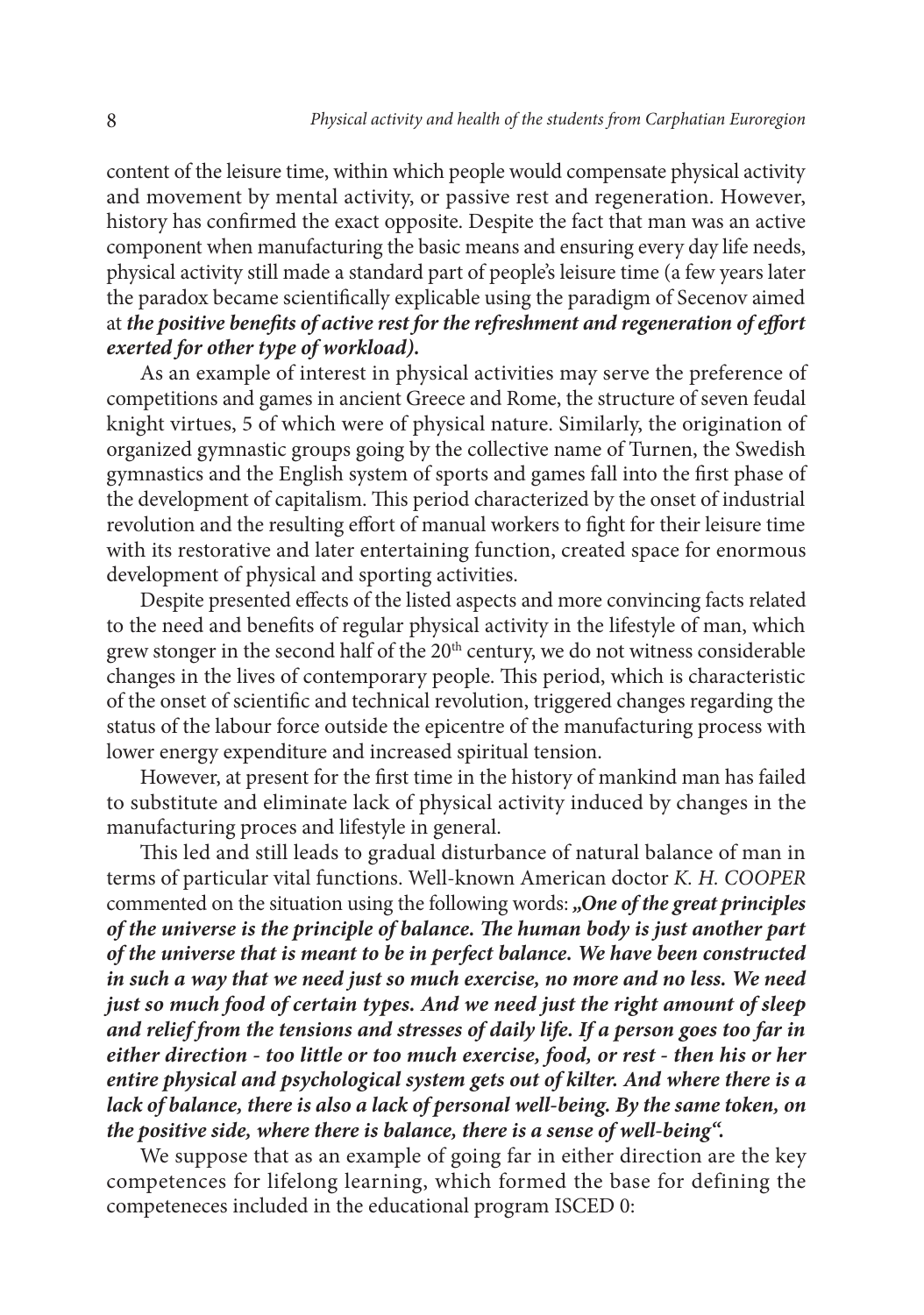- 1. Psychomotor competence
- 2. Personal (intrapersonal) competence
	- a) Fundamentals of self-awareness
	- b) Basics of involvement
- 3. Social (interpersonal) competence
- 4. Communicative competence
- 5. Cognitive competence
	- a) Fundamentals of problem solving
	- b) Fundamentals of critical thinking
	- c) Fundamentals of creative thinking
- 6. Instructional competence
- 7. Information competence

More detailed analysis would lead to the conclusion that a basic element is missing. This was also dicussed at the European Congress of FIEP (International Federation of Physical Education), which took place in Bratislava in 2007. Prolific discussion resulted in a proposal to complement the existent competences with the "movement competence". Such competence should be understood *as the competence to perform particular movements in an appropriate form in relation to actual or future indicators in the lifelong development of an individual*. However strange this may sound, children at present are incapable of acquiring the movements included in the locomotor fund at an appropriate level. It is these skills that are necessary for the healthy development of children. There is evidence that the end of the infant period is characterized by the flight phase, which is at the same time the criterion of child's maturity. This means that the child who fails to acquire bipedal locomotion until three years and five months of life, or is taller than 106 cm or weighs more than 15 kg when asked to perform the task is regarded to be motorically retarded!

The fundamental and irreplaceable means for the development of the motor competence is physical exercise, which represents the oldest natural physical activity of man. The educational system employs sport as a developmental tool. Unfortunately, it is its status in the structure of the educational programs that worries me the most. Most of us recognize the benefits and importance of physical activity for healthy development. However, upon completion of the compulsory school attendance, within which the pupils have the possibility to engage in regular exercise during the physical education classes, we record radical decrease in the interest in regular physical and sporting activity. Few of us are worried that this way does not correspond with the phylogenetic development of man and at the same time denies the relevance of the inherited motor traits such as *upright stance, bipedal walk, fine motor skills of hands, reversed finger*, etc. **As we refer to a longterm developmental process, whose changes are not registered during the ontogeny itself, we forget that lack of developmental stimuli fails to induce positive responses, which are usually degenerative and destructive. Few of us realize that man within his development has become independent of the power**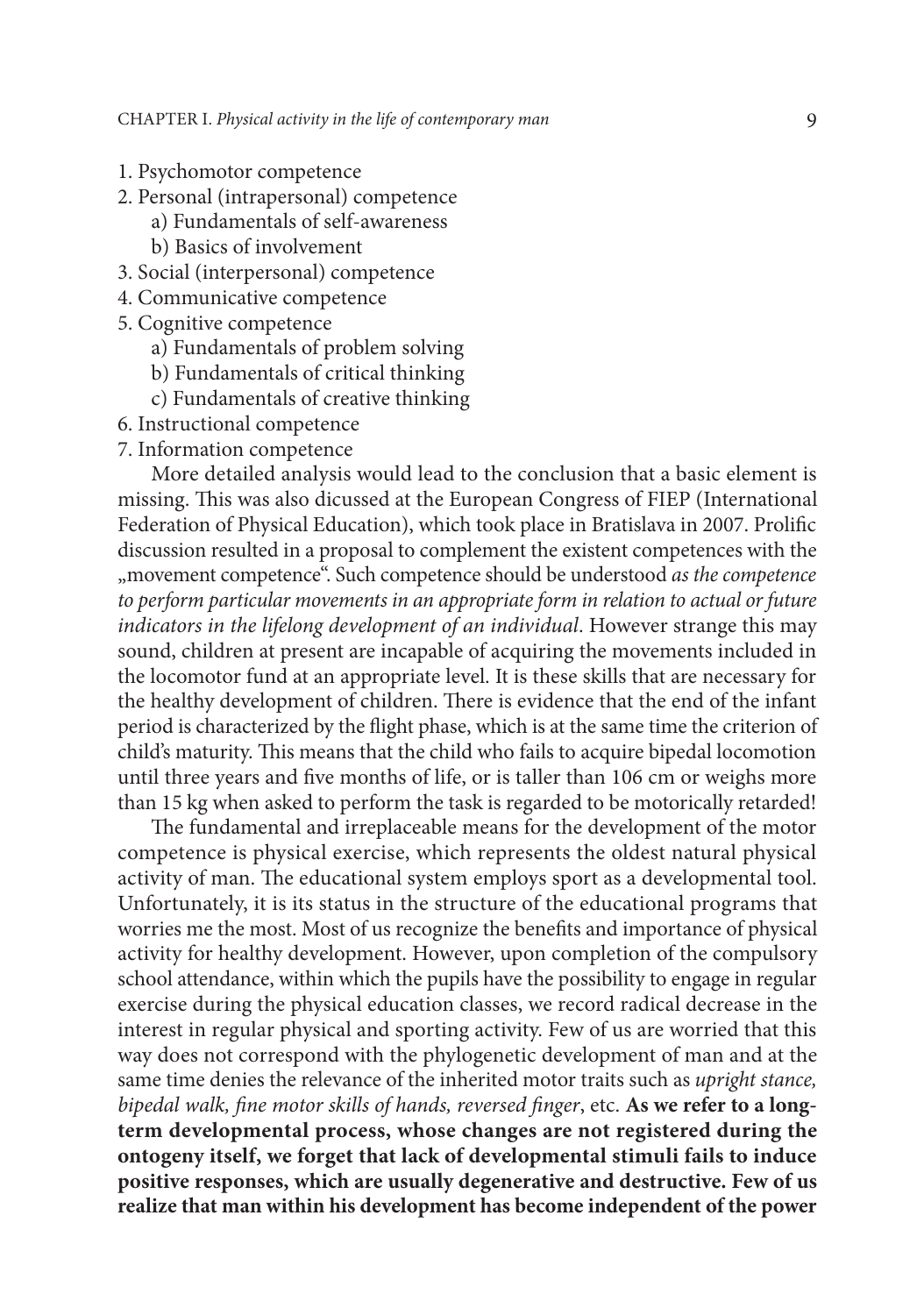**of nature, but not of the effects of some laws of nature. The biological norms, formed throughout phylogeny, are encoded in the genetic make-up and have not changed in course of several generations.** 

**Let's not forget that ancient medicine thanks to the works of Hippocrates pointed to the functions of movement and its irreplaceability. This father of**  medicine literally stated: "an organ designated for its function must be active, *otherwise it loses its function"***.** 

The National educational program is legally the most important curricular document, which represents the binding document for the creation of school educational programs – curricular documents specific to the content of education in kindergarten schools in relation to their local conditions. This document is supposed to define the way and the obligation to take care about one's body and motor competence of children. Seven aims of preschool education demonstrate only limited participation in the motor development in the aim no. 4, which orders educators **to develop the child's personality in a conscious, systematic and creative atmosphere and at the same time in the psychomotor, cognitive, social, emotional and moral sphere.** 

Figuratively speaking, single field is aimed at the development of half of our existence, literally our being, and that is the psychomotor field. Despite the fact that all aims are directed at the acquisition of miscellaneous competences, which from the global point of view enrich the life of the child, the authors of the document considered it irrelevant to devote a single aim to the motor functions of the child to ensure his/her healthy development. More detailed characteristic will be presented in the next part of the paper. Furthermore, some competences representing the psychomotor field have nothing to do with motor skills at all. For instance, a child on the completion of the pre-primary education is according to ISCED 0 able to:

- use all senses when performing an activity,
- manifest the desire and willingness to move,
- manifest graphic-motor proficiency,
- behave to his/her health and to the health of others in a considerate way,
- manifest positive attitude to a healthy lifestyle.

It is this analysis that makes us wonder that our remarks would be irrelevant unless the authors of the education program perceived the formation of the child more from the perspective of the difference between informing and forming. That would separate what can be and should be acquired from what must be developed and formed.

According to ISCED 0, the educational process uses **the principle of the activity of children**. The extension of opportunities for activities of children does not predetermine the teacher to be passive. The activity of the teacher in a nondirective and democratic leadership of educational activity **lies in the detailed creation of conditions for an effective self-development of the child's personality**, which is impossible to accomplish without his/her own activity. The teacher within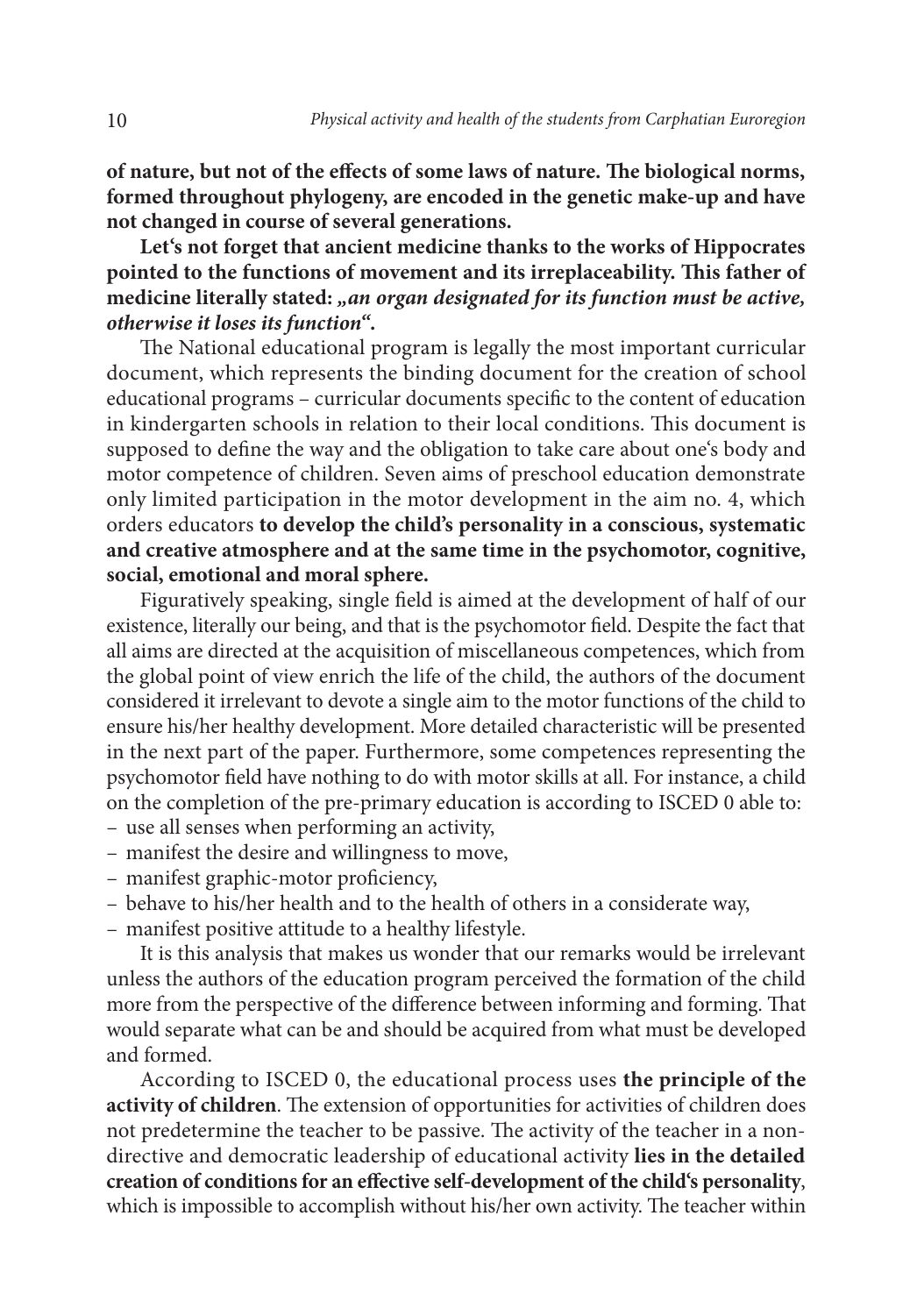the educational process assumes the role of the **facilitator and manager of the educational activity, counsellor and consultant**. This conclusion presents next controversial topic. How to accept the organizational structure of activities in kindergartens is contrasted to the unpreparadness and inability of children to select activities included in the educational program. Yet, it is known and also confirmed by research that the selection of activities carried out by the preschool children is dependent on adults, parents, kindergarten teachers, and so forth.

The structure of the daily activities, which repeatedly occur in a particular kindergarten, is processed in the form of the daily regimen. The daily regimen according to the Manual should be flexible enough to meet the needs and interests of children.

The daily regimen includes:

- games and game-based activities,
- physical and relaxation exercises,
- staying outdoors,
- activities emphasizing adequate lifestyle (personal hygiene, eating habits, dining).

**Physical and relaxation exercises** include health-promoting exercises and relaxation and breathing exercises. They are to be performed **at a specific time during the day** adhering to the psychohygienic principles (prior to meal consumption/never immediately after a meal, in an aired room, or outdoors, etc.). They represent activities prepared in advance.

**Staying outdoors** includes physical activities, walks, educational activities, etc. In order to ensure **healthy psychosomatic development** of children, it is **not recommended to exclude staying outdoors**. **Staying outdoors should take place every day.** The exception to the rule is unfavourable weather conditions, strong head wind, freezing weather, rain (not drizzle). In the spring and summmer months the outdoor stays are dependent on the intensity of the sunshine and take place twice a day both in the morning and in the afternoon.

So far everything seems all right. However, the Manual for the design of school educational programs for kindergartens supplements new possibilities. The authors added also **educational activity** if the activity from the standpoint of content includes for instance getting familiar with nature and natural phenomena. Outdoor stay should definitely include activities using sand, ball games and other motor, sports, and music-motor games such as chalk drawing on a concrete sidewalk. I consider this supplement a direct manual for teachers that prevents complications during an outdoor stay, which during promoted activity places higher demands on the attention of the pedagogues and higher risk of injury in children. Our longitudinal researches aimed at the preference of educational, and physically undemanding activities in female teachers have confirmed this assumption.

The integration of the national educational program for pre-primary education ISCED 0 into four topics **I am, People, Nature, Culture** and educationial standards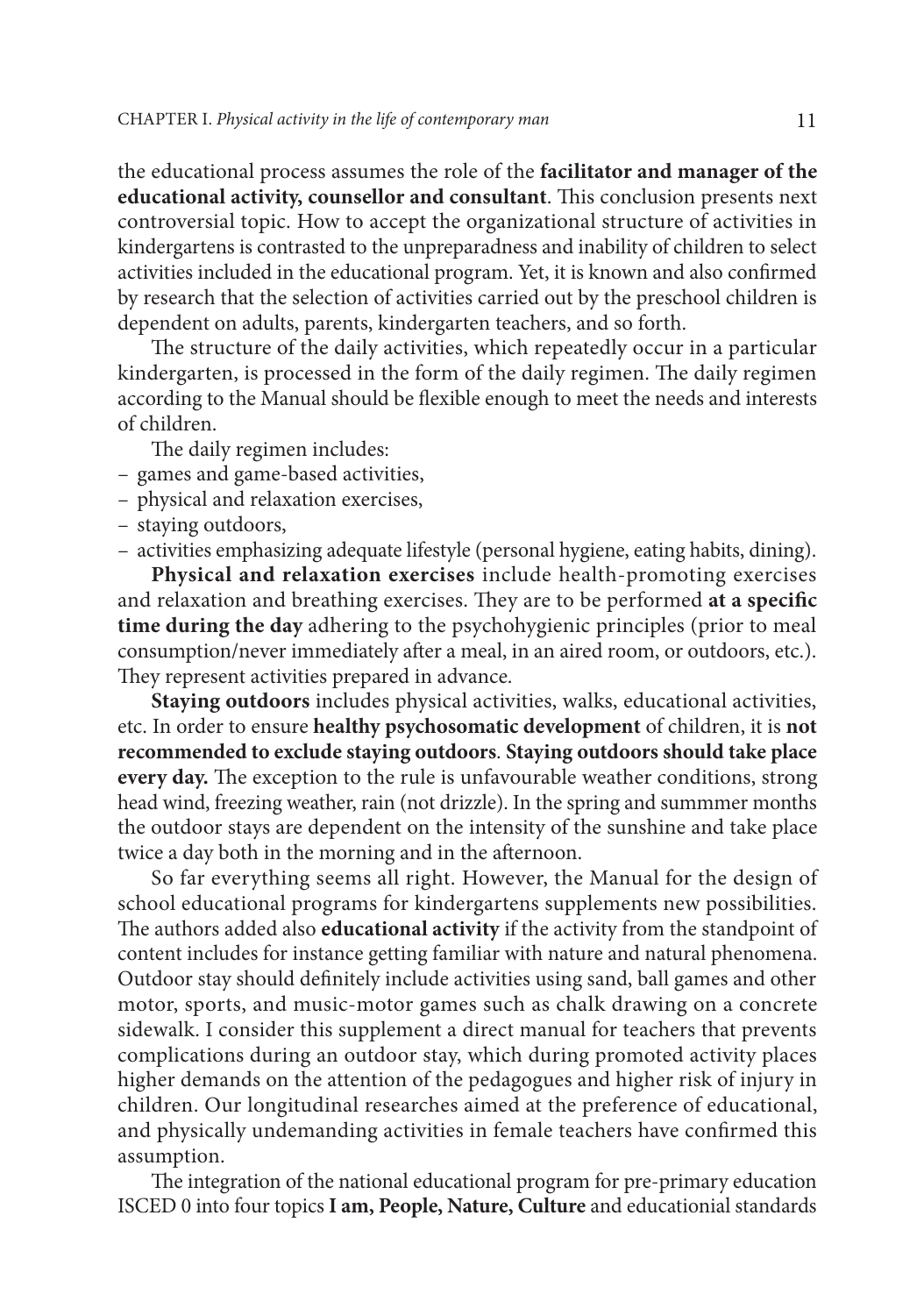(content and performance) is quite interesting and deserves to attract more attention. Also through cooperation with other fields, which may assist in defining the final requirements from the viewpoint of developmental potential, experience and cognition of children. In terms of perceptual and motor standards, this would address especially the topic of People and Culture.

Meeting the educational standards is proportionate to the selection and the manner of execution of educational diagnostics as a fixed part of the educational process. From the temporal point of view, planning and organization of educational diagnostics determines the classification of diagnostics into types (kinds): baseline, continuous, and outcome diagnostics. Their characteristics show that somatometric and motor development of the child, which are in this developmental phase one of the few criteria for the assessment of children's development, receive little attention (growth network, right hand grasps left ear, flight phase and so forth).

It is due to the same reason why these methods are not listed among the methods of educational diagnostics similarly to motor tests and tests of functional fitness. Despite the fact that the principle of observation lies in observing every child as a part of the educational diagnostics in order to prevent exposure to low or high-intensity activities that do not correspond with child's individual competences. How then do they want to prove their point without exact methods?

We all know that movement, from the verbal point of view, represents one of the **basic human needs** just like food, drinking and sleep. Man evolved through movement. How can we do without a biological need? Why not try it with food or drinking?

The outcome of such attitude, present at the majority of Slovak schools evidently arising out of the disturbance of life balance, results in poor body posture of children as early as preschool age, increase in the number of children with physical impairments, lower performance capacity and the transfer of fully recognized benefits of physical education and sport into the verbal level at the expense of practical involvement in physical activity. To defend the teachers and partially parents it shoud be noted that their iniciative is marked by their own childhood experience and to this day hold the opinion that children have positive attitude towards physical activity, which they perform in their leisure time. However, they have not noticed the situation has changed. Children themselves prefer mainly informal social activities, passive rest, or other forms of entertainment.

These are only a few examples confirming that the accompanying characteristics of a lifestyle lacking movement are becoming an issue on a whole-society scale. However, the findings of experiments conducted on people and animals in laboratory-based conditions have before long shown that long-term absence of physical activity is the source of a variety of health disorders and impairments. Hypodynamia impairs metabolic processes, induces muscle dystrophy, changes functional state of organ systems, especially the central nervous system, lowers resistance and working capability, etc.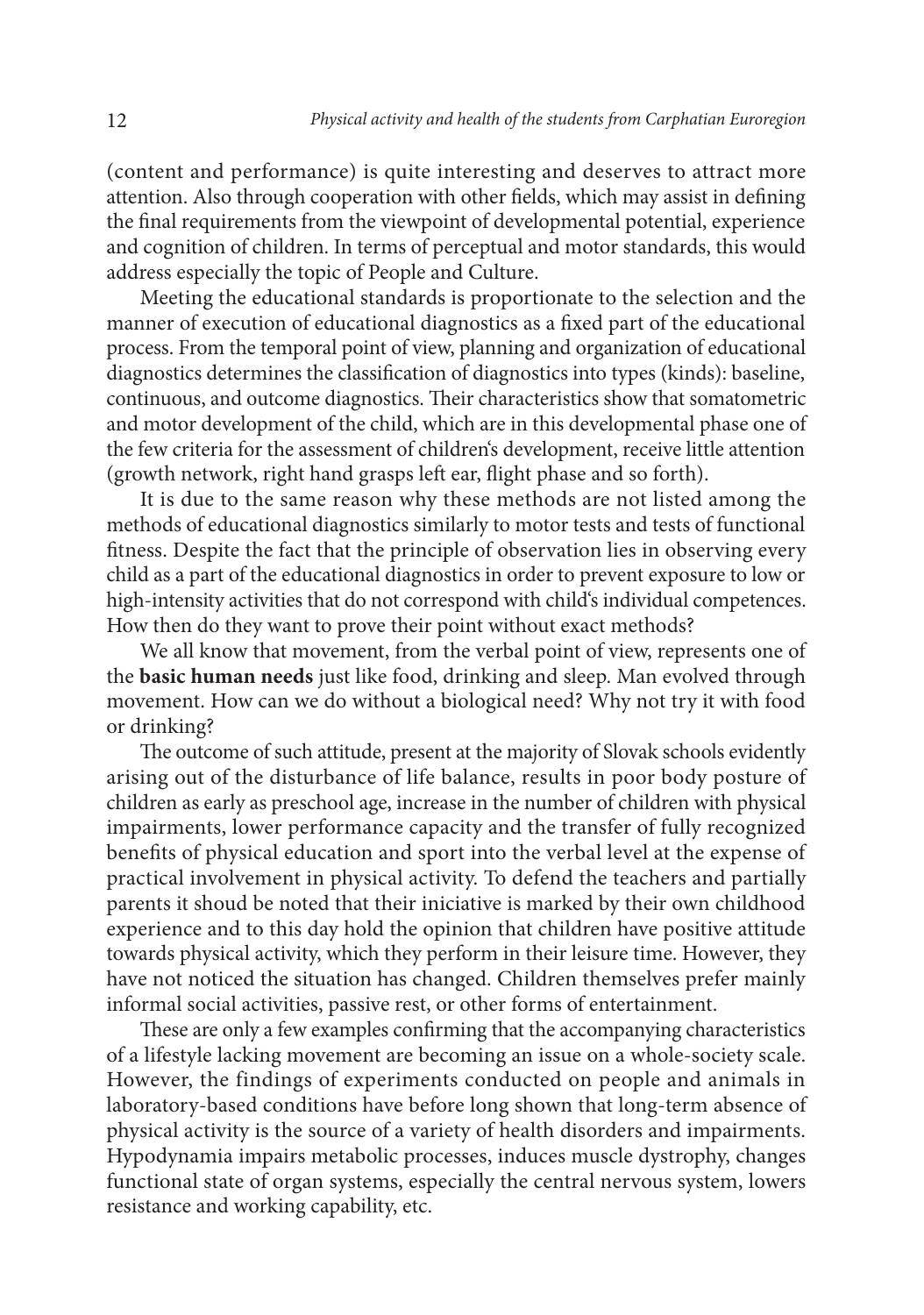On the other hand, there are studies documenting the benefits and irreplaceability of physical activity in the life of children and its positive effects on the development and functions of other systems. Among the most interesting arguments related to the need to participate in regular exercise belongs the evidence about its positive effect on knowledge acquisition and learning process. The benefit of movement for children is then twofold. The first benefit is enhanced performance capacity and physical fitness, which positively affect the health status. The second benefit is the enforcement of cognitive functioning. The principle is quite simple. The blood, which is transported to the brain faster due to involvement in physical activity, supplies the brain with oxygen and glucose, the latter being the same as petrol for the car. When breathing normally, which occurs every day during most low-intensity activities, man is able to exchange as little as 10% of oxygen in the brain. This state induces disorientation, stress and concentration and memory disorders. Physical activity also enhances the secretion of endorphines, hormones supporting relaxation and awakening state and reducing symptoms of depression. By exceeding the medial axis, physical activity integrates the activity of the brain hemispheres and in this way creates conditions for optimal learning. Through its content, physical activity strengthens oculomotor muscles, which may improve peripheral vision and reading. Research on brain activity and physical activity conducted in 250.000 children has shown that students who intentionally move when learning theoretical terms are capable of storing more information. Most physical activities are carried out at elevated emotion, which subsequently results in attention and self-discipline improvement. There is majority of evidence confirming the benefits of movement on other systems and especially health status of an individual *(Dobrý, 2006, Krejčí, 2008, Krejčí et al)*.

Despite these generally known and empirically confirmed conclusions, physical fitness and performance capacity associated with active lifestyle in the middle and late adulthood, decline gradually. Therefore, it is important to focus on the prevention of the most frequent lifestyle diseases, which result in the inability to work, disability and mortality. They are commonly referred to as "chronic **non-infection diseases"**, among which belong neuroses, ischaemic heart disease, metabolic disorders, allergies, dorsalgies and degenerative diseases. These diseases share a common feature, which is **maladaptation** to life conditions in the world at present.

The problem is that mankind evolved over thousands of years in a relative deficiency of food performing high volume of physical activity. That resulted in adaptation to lower energy intake and higher energy expenditure. At present, the situation is quite contrary to the situation in the past, but the adaptation ability of man to such a state has not evolved. Lifestyle change, nutrition and especially regular implementation of physical activity into the daily regime have been so far and have always seemed to be the most effective solution based on the preservation of phylogeny-determined traits and on the restriction of effects of magnifying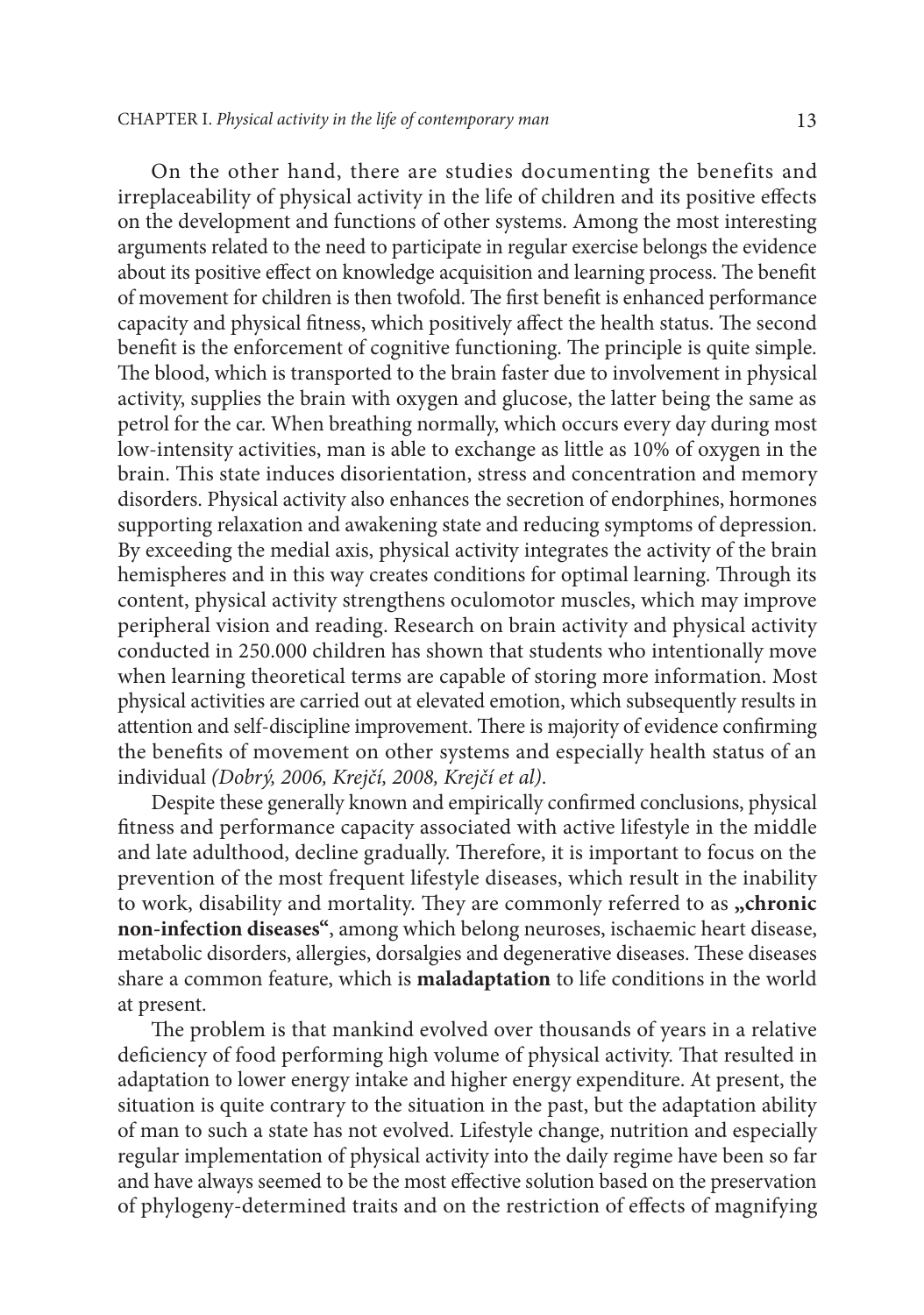retardation. At all times, every day and at every opportunity man has to learn to use the advantages of civilization in order to resist it under the cover of personal hedonism. And the society, where man lives and creates, must help him to act this way by means of appropriate legislative norms, the creation of educational programs, the support of insitutions and entrepreneurship aimed at sport for all, by manufacturing financially advantageous material and by supporting multifunctional sports facilities and outdoor areas.

As we have mentioned several times, one of the effective determinants inducing positive changes is physical activity, which is said to be beneficial for the promotion of active health and which should become a permanent part of our lifestyles. Active health is understood as a broader concept, not only as an absence of disease, physical defects and impairments. The health-care system may affect one's health status by 10-20 per cent, whereas lifestyle may be four times as effective. The meaning of prevention and health protection is encoded in each of us. Active health is not to be taken for granted, but as a gift, which we do not receive free of charge and which deserves our whole-life attention.

The minimal volume of physical activity is defined by the so-called threshold value. Threshold value refers to the volume of physical activity necessary for the healthy development of an organism. The threshold value changes relative to person's age. The research has shown that despite effects of factors listed in the previous part of the paper, hypokinetic lifestyle prevails and the related problems are evident in all age categories.

Typical example of the refusal of basic human needs is the lifestyle in preschool children despite referring to a period, within which originate the basics for the healthy development of human organism. Scientific research has shown that preschool children should involve in physical activity, whose volume equals 60 per cent of the time in the awakening state. At least 3 hours of activity should reach the intensity consistent with the minimum average zone of 150 bpm required to stimulate the circulatory system. The standards elaborated at our faculty, have shown that 5–6-year-old children reach the resting pulse frequency of almost 100 bpm. This means that in order to promote healthy development based on the minimum of developmental procedures, the child should be active at the intensity of 150 bpm for three hours approximately *(Belej – Junger, 2000)*.

Our long-time research experience based on weekly time records of preschool children have shown that children attending kindergartens are physically active for over three hours.

The children perform mostly organized low-intensity activities. We find it alarming that at present there is no activity in the kindergarten programs, which would guarantee the required load on children's organisms. Despite this the creators of primary educational and methodology materials and the kindergarten teachers themselves do not confine sufficient attention to this issue. It is often the case that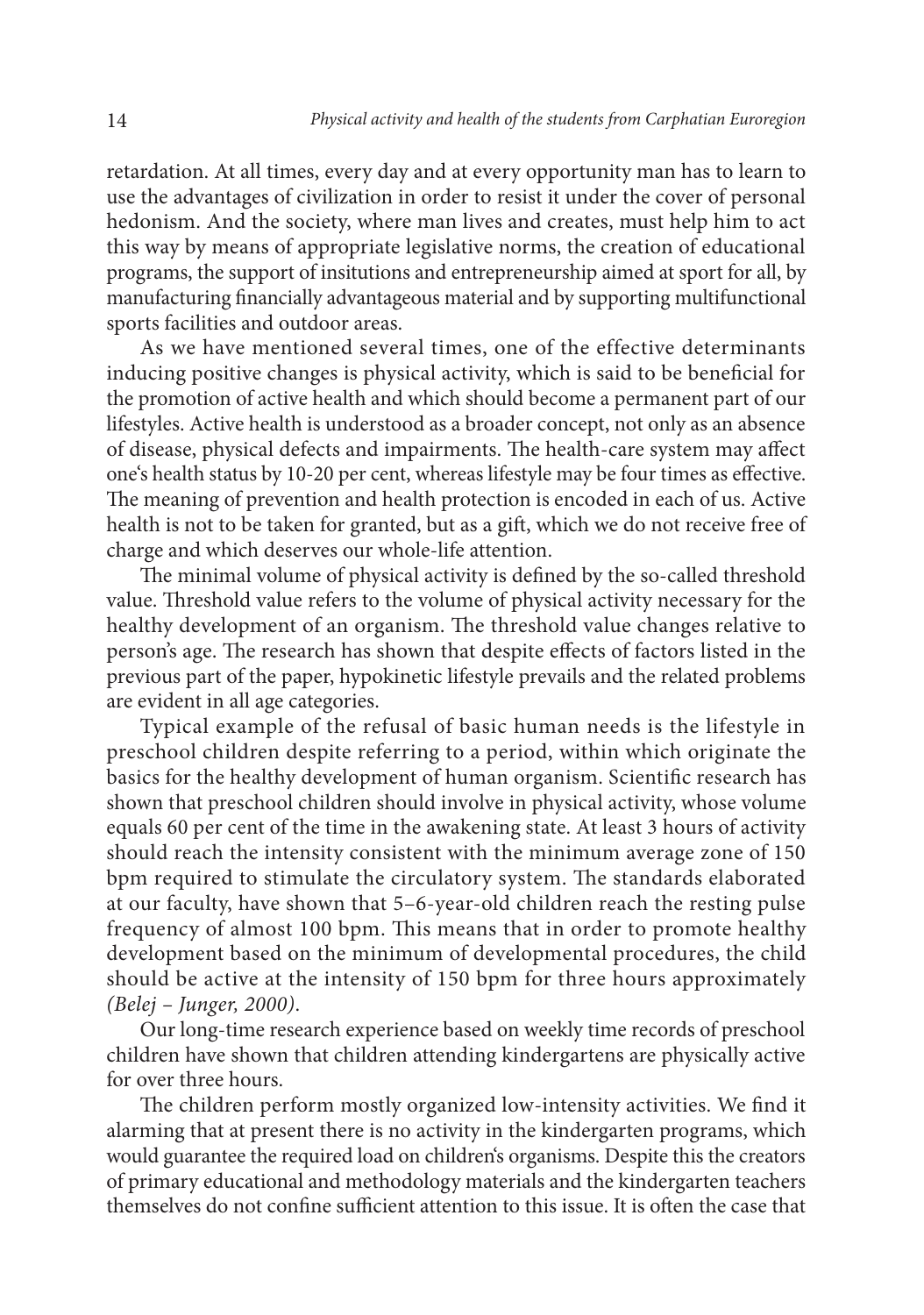female teachers perceive physical education of children as their own rest from their demanding job or as other components of the educational program, which require organization and discipline.

| <b>RHR</b>   | AAZ         | <b>RHR</b> | AAZ         | <b>RHR</b> | AAZ         |
|--------------|-------------|------------|-------------|------------|-------------|
| 115          | $200 - 175$ | 104        | $197 - 170$ | 93         | $196 - 166$ |
| 114          | 199-174     | 103        | $197 - 170$ | 92         | $196 - 165$ |
| 113          | 199-174     | 102        | $197 - 169$ | 91         | $195 - 164$ |
| 112          | 199-173     | 101        | $197 - 169$ | 90         | $195 - 164$ |
| 111          | 198-173     | 100        | $197 - 168$ | 89         | $195 - 164$ |
| 110          | 198-173     | 99         | $197 - 168$ | 88         | $195 - 164$ |
| 109          | 198-172     | 98         | $197 - 168$ | 87         | $195 - 163$ |
| 108          | 198-172     | 97         | 196-167     | 86         | $195 - 163$ |
| 107          | 198-171     | 96         | $196 - 167$ |            |             |
| 106          | 198-171     | 95         | $196 - 166$ |            |             |
| 105<br>_ _ _ | 198-170     | 94         | 196-166     |            |             |

**Tab. 1 Approximate aerobic zones for 5-6-year-old children (AAZ)**

**Legend:** RHR – resting heart rate (per minute)

AAZ – approximate aerobic zone (range max. – min values of heart rate during workload)

In their home environment, children are physically active for less than 2.5 hours during the working week and during the weekend for almost 5 hours excluding the time spent in the kindergarten *(Junger, 2001)*.

In addition to hypokinetic lifestyle the comparison of data from particular years show certain heterogeneity in the physical development of children. While the children who lived in the 1960's and 1970's showed similar growth, 1980's were characterized by an evident change. Slovak children compared to their counterparts are taller (boys: 1.4 cm and girls 1.2 cm) and heavier. This state, generally referred to as the **secular trend**, includes in addition to acceleration also body growth of adults and delayed onset of involution tendencies in organisms od adult people. Analysis of the causes of the secular trend reveals more significant effect of environmental conditions on the physical development of man. Therefore, the children living in industrial countries are taller and heavier compared to children from developing countries.

In terms of growth spurt in children, considerable gains in weight and height have been for long considered a positive phenomenon especially from the viewpoint of improving life conditions. However, detailed analyses have shown that such a conclusion cannot be generally accepted. Studies have confirmed that functional fitness, especially in terms of cardiovascular function and muscular strength, did not increase. This means that both body weight and the number of fat cells increased. Some time ago, this process was beneficial for the health protection of children from various infectious diseases. Today, as a consequence of improved health conditions and personal hygiene, it is becoming irrelevant. On the contrary, increased volume of adipose fat is considered a negative factor associated with elevated blood cholesterol.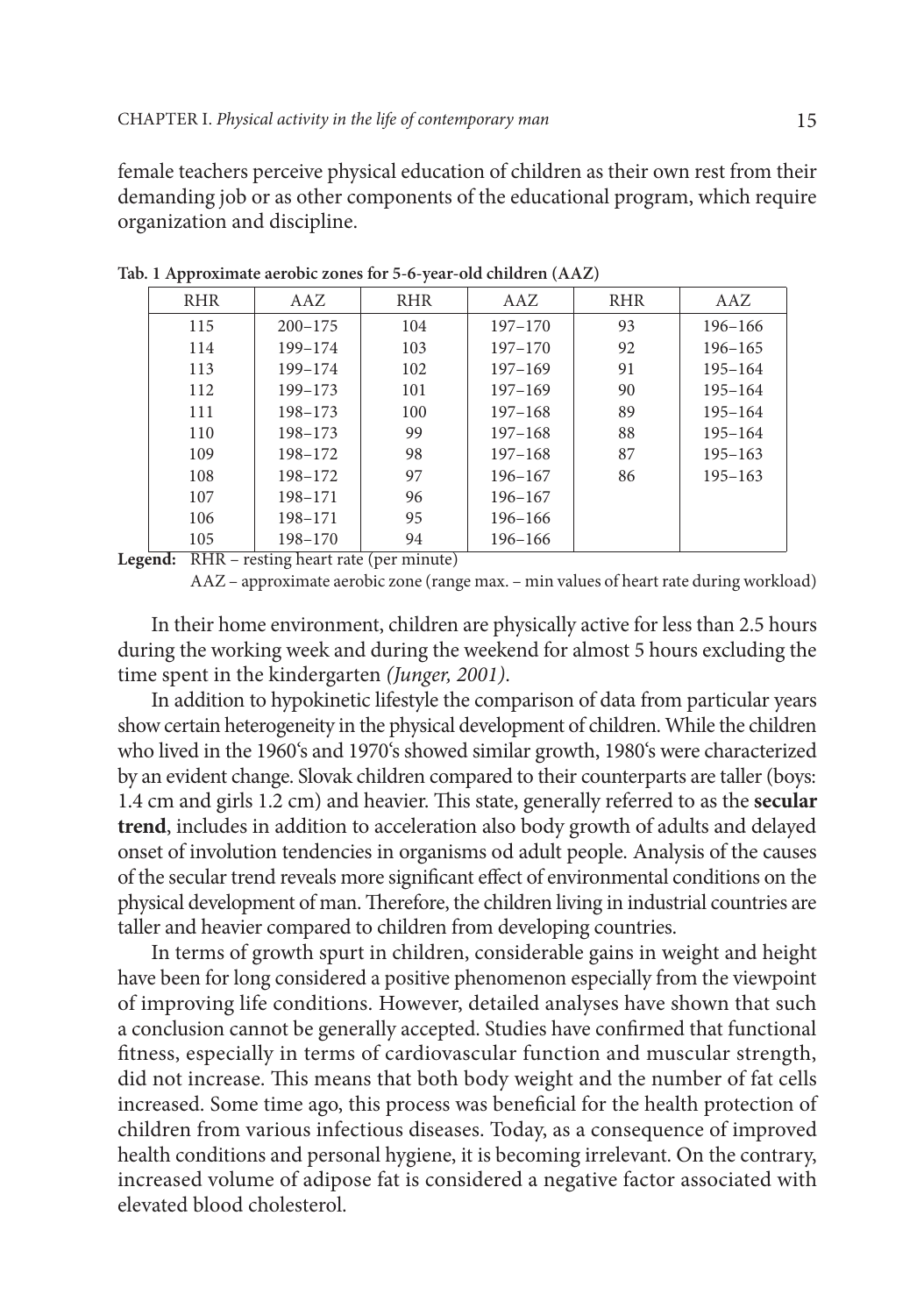This state, commmonly known as **obesity**, is nothing else but disproportion between weight gains and body fat percentage. It is most frequently explained on the basis of imbalance between icreasing energy intake and decreasing energy output.

Physical development of children is assessed also by their **body posture**. The research has shown that lack of physical activity, which is one of the most characteristic attributes of the present day, negatively affects the body alignment of children. The results have not demonstrated the generally accepted premise, that wrong body posture occurs as a result of entering school.

On the contrary, comparisons of data between 4-year-old children and 6-yearold children showed deterioration in neck posture, abdominal cavity, shoulders and shoulder blades. There were also mild thoracical deformations, which caused inappropriate ventilation in some parts of the lungs. This, together with low level of resistance to cold, induced by lack of physical activity performed outside and in bad weather, leads to frequent respiratory diseases, which may cause allergies *(Pařízková, 1994)*.

The assessment of the level and dynamics of the **development of motor abilities and skills** in preschool age children provides information not only on motor development itself, but also on somatomental balance in the development of children's personalities and their health *(Kučera, 1985)*. So far, cross-sectional research has dealt with the assessment of the state of physical development and motor performance capacity in preschool children *(Prukner 1993, Dvořáková 1998, etc.).* However, there is paucity of longitudinal research studies on the dynamics of the development of children's motor predispositions *(Rajtmajer 1993, Bartošík 1994, Junger 1997, etc.)*. As a result of the absence of relevant data, we have resolved to collect data on the dynamics of the development of selected motor abilities in 4 to 6-year-old children. We conducted a 2-year longitudinal research study *(Belej – Junger, 2000).*

There was a significant increase in motor abilities assessed using 5 motor tests in 4-6-year-old children. This accelerating dynamics of the motor abilities development may be attributed to genetic predispositions, natural maturation of organism, movement stimuli in kindergartens, spontaneous physical activity and actual motivation at the time of measurement.

The test results on locomotor speed, running speed with changes of direction, lower-body explosive strength and hand-grip strength showed similar linear and homogeneous increase in both sexes. Most significant increases were recorded between the 1<sup>st</sup> and the 2<sup>nd</sup> measurement and naturally also between the 1<sup>st</sup> and the 4<sup>th</sup> measurement.

The findings demonstrate that speed-strength abilities are determined generally. We hypothesize that their identification requires the use of standing broad jump as the simplest test of lower-body explosive strength.

Unlike speed-strength abilities, the greatest gains in aerobic-anaerobic abilities were registered during holidays, which may be attributed to higher volume of spontaneous physical activity and positive motivation.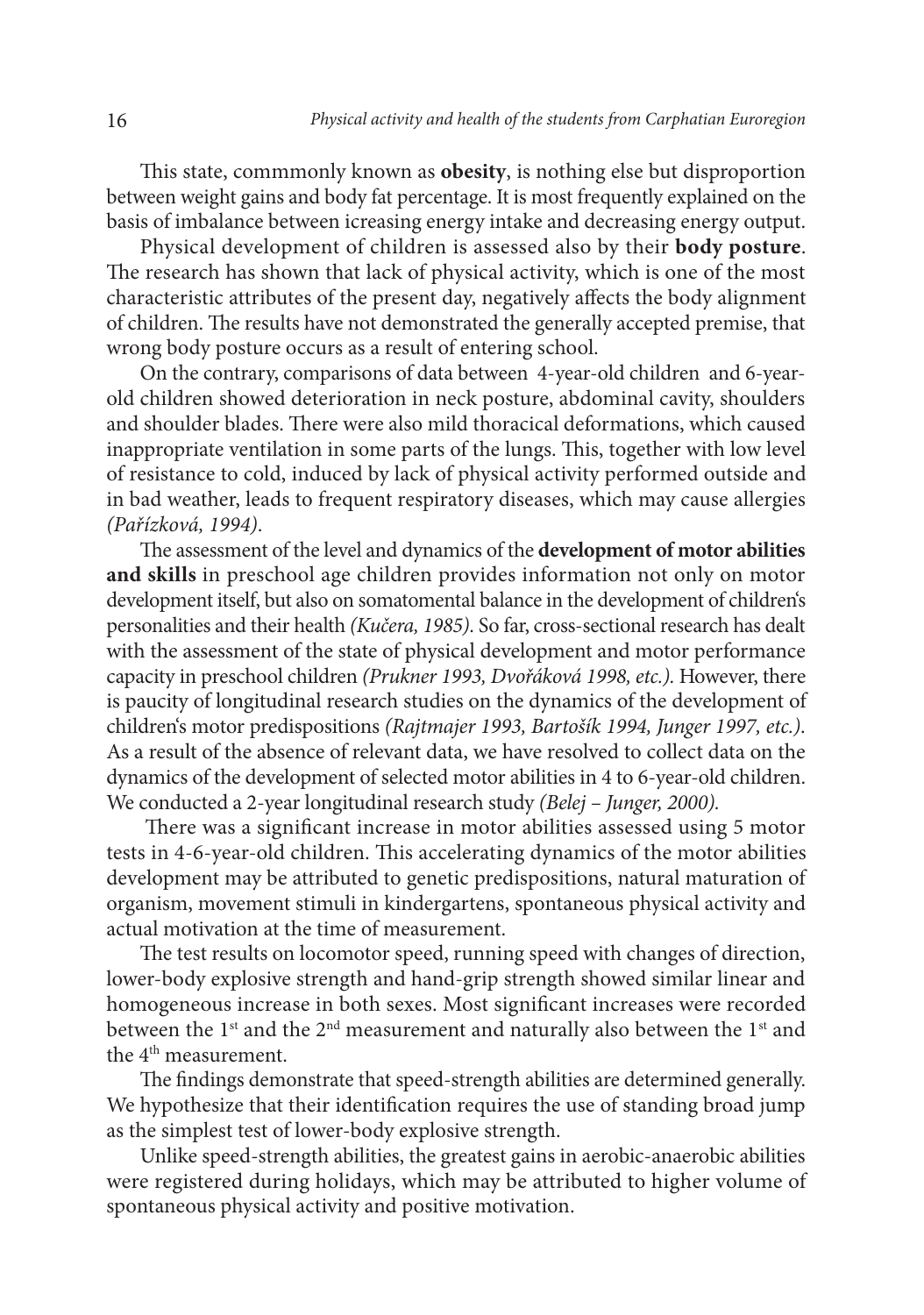Therefore, we recommend to engage children in physical activity aimed at the development of coordination and speed-strength abilities using body-weight exercises and the development of aerobic endurance by excluding monotonous prolonged work.

With regard to the degree of development of individual systems, which affect the motor functions of the child's organism at preschool age, the most developed system at this age period is the central nervous system. CNS is the basis for the enhancement of child's **coordination abilities**. Considerable plasticity determines the formation of complex motor programs. Quality of exercise is affected by joint flexibility of children. The growth and development of the nervous system with respect to sensorimotor functions is finished around the fifth year of age *(Havlíčková, 1998)*. The muscular system is fit to meet the requirements of a particular type of physical activity. Findings of various authors have shown that the development of coordination abilities improves proportionately to the increasing age of the child *(Raczek - Mynarski, 1992, Feč - Junger-Belej, 1995, Šimonek a kol., 2000 a ďalší).* At the end of the preschool age, children have the predispositions to acquire combined activities, which form the basis of their future sporting activities. Havlíčková (1998) states that the most sensitive period for the development of coordination abilities is the period of postpubescence.

Research findings *(Junger, 1999)* and subsequent overall assessment of coordination abilities have shown that girls recorded higher scores at both measurements in five tests: single-leg stand, walking on the beam, grasping, catching and throwing and 50 per cent estimate of vertical jump. The girls compared to boys scored higher in the tests of general coordination and forward roll test at the outcome measurement.

With respect to the place of living, higher scores at the baseline measurement were recorded in city-dwelling compared to village-dwelling children in the measures of single-leg stand and grasping. At outcome measurement villagedwelling children scored higher in four tests compared to their city-dwelling counterparts: walk on the beam, catching and throwing, 50 per cent estimate of a vertical jump and forward roll.

The intercorrelation of variables showed higher number of correlations, which points to the general character of their motor functions, i.e. all-round motor proficiency.

The strongest correlation regardless of sex was recorded in the single-leg stand test. In boys, strongest correlation was found in the test Walk on the beam and Forward roll in girls.

Generally, the sooner children start acquiring certain motor programs, the easier and faster the acquisition. Of course, we have to take account of the physiological principles of children's development that concern the ligament elasticity and preference of dynamic, all-round development physical activities to static activities that load children one-sidedly.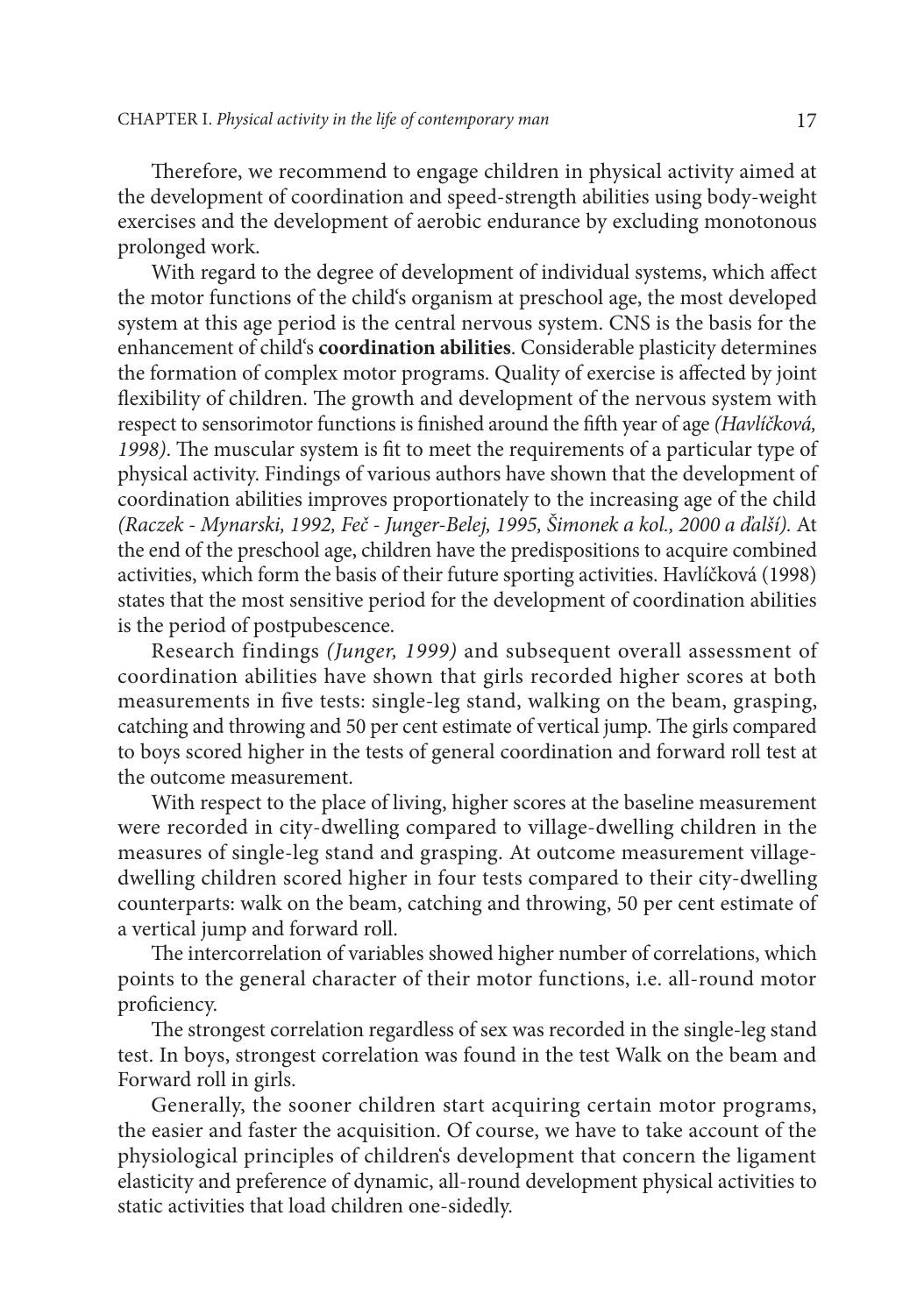At the end of the preschool age children have predispositions to acquire combined activities, which are the basis of their future sporting activity. Furthermore, this period is appropriate for the formation of the relationship of children to physical activity and their system of values.

### **Physical activity in university students**

If in the broader context physical education and sport are to become a permanent part of lifestyle of man, beginning from pre-school children, continuing with the primary school students and ending with university students as mature people, all educational factors and institutions have to make effort in order to create a positive attitude of the educated individuals towards this activity. As we speak about a lifelong process, it is never too late. Gone are the times when the children threw away their school bags and told their parents: We are going out! Nowadays their interest focuses on various videogames, films, internet, etc. It is alarming that only 10 per cent of children involve in physical activity in their leisure time despite they positively incline towards sport.

The paper is the outcome of the research conducted within mutual Polish-Slovak platform of physical culture and health promotion in students.

If we take into consideration the three-dimensional structure of attitude, that is the affective, cognitive and behavioral component, we get the following:

In the **affective area**, achievement orientation related to exercise should change to movement-induced positive experience. Situations lowering self-confidence, destroying human dignity and methods bringing about repeated feelings of unsuccessfulness or inferiority should be avoided. Assessment of changes in performancre capacity may induce a positive experience when compared to the previous state of training. If physical activity provides joy and entertainment by content variety, it creates enough room for recognition and self-efficacy and for meeting one's needs, which make part of the intrinsic motivation of exercisers and athletes. Such state forms a positive attitude towards physical activity.

Both basic educational documents and our experience have confirmed that trend in the orientation of physical education is being accepted and applied at all types of schools. The response of pupils, students, but also teachers is contrary to the present trends. Analysis of the situation at universities in Slovak Republic may serve as an example. Till 1989 it was unnecessary to deal with the benefits of physical education at the university level. The situation was affected by the state policy, which required compulsory military service supported by a strong lobbyist – army. This function of the state slowly diminished due to social changes, unfortunately at the expense of health benefits of physical activity. By incorrect interpretation of democratic principles, the issue of health became a personal value, i.e. personal matter and interference in the private matters is unacceptable *(Hrubý, 2005)*.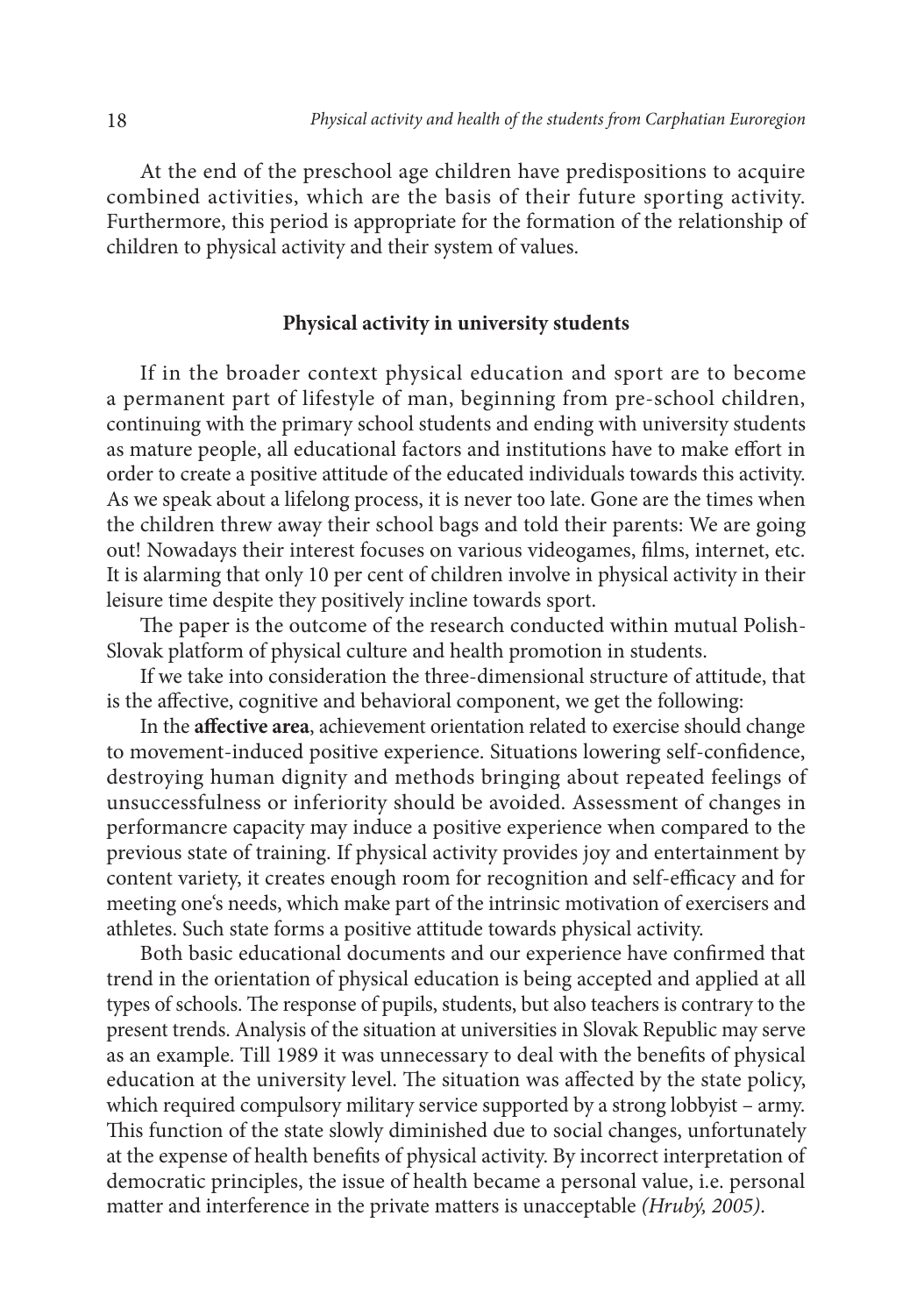In the **cognitive area**, information coming from family environment, teaching process, institutions and media form an opinion about the benefits of movement for life. Upon completing compulsory school attendance every person should be acquainted with the benefits of regular physical activity, forms of performing physical activity with regard to its content, intensity, volume and frequency. Consequently, each person can choose sport and physical activity of their liking on the basis of their own decisions.

This pattern should be evident in the instruction at universities as well. The implementation of the **credit system of study** and reduction in the directcontact classes have led primarily to elimination of physical education from the basic program, a trend already present at universities abroad. However, foreign students are informed about the benefits of a healthy lifestyle (forgetting about and omitting an important factor is not financially rewarding ) and schools have material and technical equipment for the implementation of this optional subject.

The justification of those in charge at univerisities lies in the preference of other "more important" disciplines, which broaden the mind. Despite the fact that kalokagathia has been historically confirmed as a positive harmony of body and mind, it is being explained within the framework of a theoretical subject, which was implemented into the basic program at the expense of physical education. It is of no interest that the developmental processes of the basic organ systems reach their peak in university students and the consequences of hypokinetic lifestyle do not surface. Probably the worst is that such attitude hinders complex personal development, because every person possesses certain level of physical basis closely connected with their mind. The physiological basis of mind has been scientifically documented. Its vitality depends on the vitality of whole organism. State of mind is manifested in the functioning of organism and vice versa. Organism impairments may result in impairments of mind. The body simply cannot be separated from the soul. An excellent psychologist Jaroslav Hlavsa, who paraphrased Descart's classic statement "Cogito ergo sum" to "Moveo, ergo cogito, ergo sum", has come to identical conclusion.

It is interesting that issues regarding the benefits of movement for human life, the issues concerning the instruction of physical education arise at the time of every school reform. As an example may serve the response to the contents of curriculums for city schools that were produced 70 years ago: *"A new school has to emerge. The child is going to be active. The child will actually deal with programs within each subject from 5 to 8 hours a day at school and for several hours at home. The one and only movement will be the transition from classroom to classroom and a 15-minute break, during which the child is supposed to go to the restroom and prepare for next classes. As the city schools are attended by children mostly from poorer families who are prone to suffer from spine curvature deviations due to poor nutrition, the children are not going to be helped by constant order to sit straight.*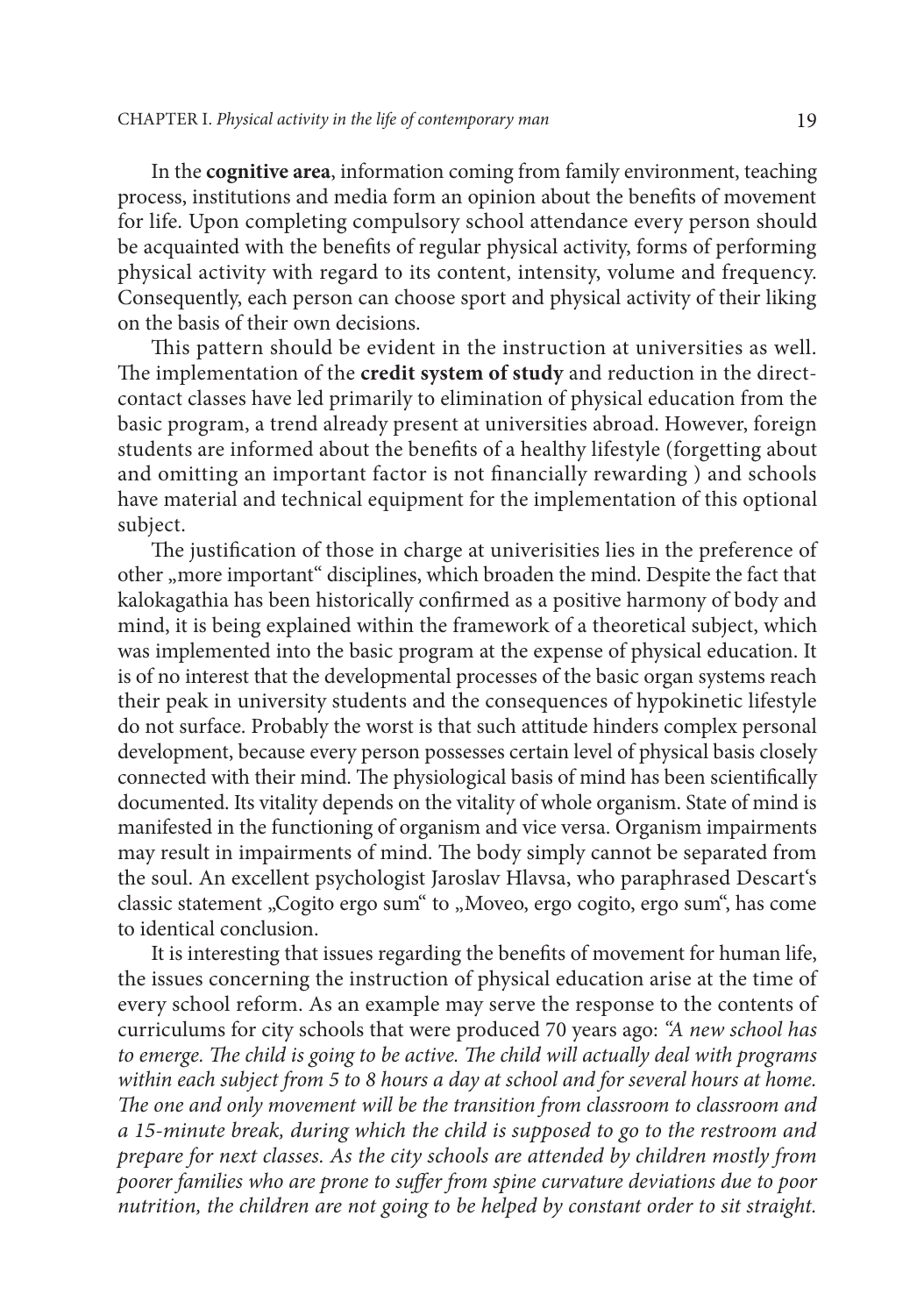*They simply will not be able to maintain the weight of the trunk in an appropriate position"* (Těl. Vých. Sport. Mlád., 2001).

What an incredible coincidence with the present situation. The issue of nutrition does not primarily lie in poverty, but in preference of unhealthy food or diets targeted at weight loss especially in girls. How many girls know that good figure is dependent on muscular activity or movement? The opinions of not only the laic public define movement as dynamic motor activity characterized by isotonic muscle action. This issue is being discussed and attracts attention. Its effect on the functioning of human organism has been and still is scientifically confirmed from the aspect of health, functionality, sociology, psychology, etc. However, just few people are aware that when attempting to maintain the desired body posture the second form of muscle activity is necessary – isometric muscle action of postural muscles. Its presence or absence immediately reflects in the feedback afferent influence on the subcortical area of the central nervous system as well as on other systems and organs. Through its direct effect the static contraction influences the overall state of organism, which is evident in the case of bedridden patients, in whom even intensive rehabilitation does not prevent the development of osteoporosis, the atrophy of postural muscles and the vegetative system impairment. The consequences of this state appear later, when the patient gets better and is capable of elementary locomotion *(Radvanský - Kučera, 1999)*.

The present issue confirming formally and officially the previous statements is the involvement or non-involvement of children in school physical education. The medical examinations have confirmed that most frequently children's noninvolvement in exercise occurs due to impairment of the motor system. There still are a lot of general practitioners who decide to prevent children from participation in physical education classes in case of any slight deviation from the norm. Despite the fact that one-sided static load with long-term maintenance of posture poses higher risk as compared to dynamic physical activity. Imbalance worsens most of both structural and functional disorders of the motor system.

It is incredible that a similar problem due to a different reason may be found in the past. The writer Jaroslav Žák in his work: "The Route into the Depth of a Student's Soul" from 1938 states: "How moving, when parents support their children in the fight against physical educators and are willing to get a medical report to prevent their children to get muddy like pigs. If a physical education enthusiast tries and loads children with 10-minute run, the second day half of young sportsmen will bring a letter of excuse saying that their child did not prapare for the subject due to physical and mental exhaustion during the physical education class" *(Procházka, 2001).* 

From the standpoint of the contemporary lifestyle, the most crucial area is the **behavioral aspect**, which represents involvement in physical and sporting activity in every day life. Most of us recognize the benefits of physical activity for the healthy development of an individual, but on the completion of the compulsory school attendance, which offers participation in exercise, the interest in regular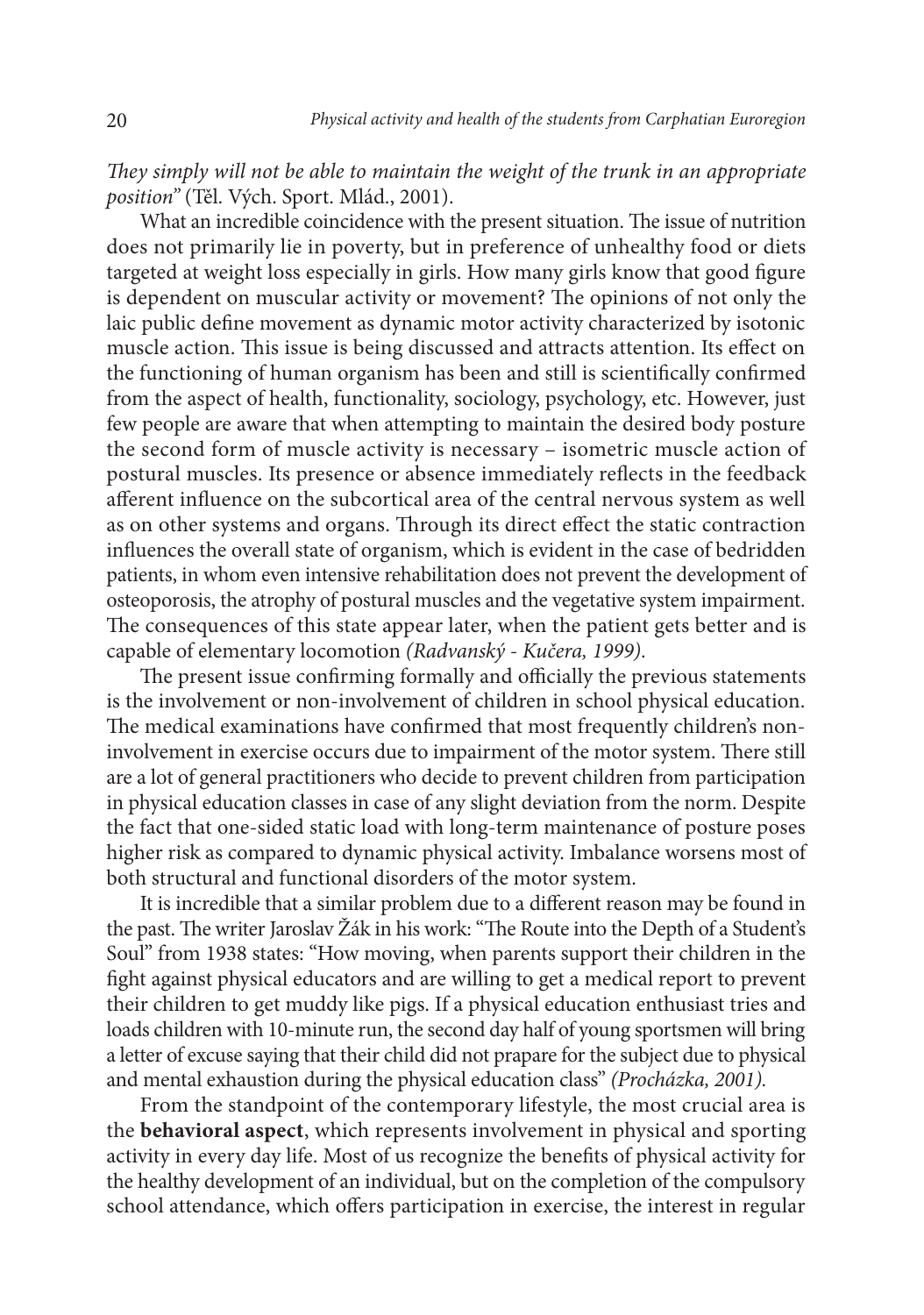physical and sport activity in all age groups and especially schoolchildren decreases radically. The absence of the behavioral component arises from the issues of the previous components of attitude formation. No one cares that this way does not correspond with the phylogenetic development of mankind and denies the relevance of inherited motor characteristics such as *upright posture, bipedal walk, fine-motor hand skills, reversed thumb*, etc.

The supplement of the daily newspaper SME contained alarming examples regarding interests of pupils in physical activity in the school environment. J. Slezák, employee of the National Educational Institute has documented that 50 per cent of boys and 40 per cent of girls attending secondary schools do not participate in physical activities. Secondary students decide to become university students and the volume of physical activity decreases proportionately to the year of study *(Sme, 2005)*.

What are the consequences of such attitude at universities?

- *Academic senate at the university/faculty decides to drop physical education out of the basic study program*
- *Academic senate is obliged to control the rector/dean in terms of the use of published finances*
- *The same academic senate decides that constant budget reductions disable to support participation of students in optional subjects (it is only the student that is interested!?)*
- *The finances cannot be used for the reconstruction of existing and deteriorating sports facilities*
- *And such facilities are a financial burden to the university...*

Due to the fact that such threat is no longer a chimera, the problem of physical education at universities was discussed at the Slovak Rectors' Conference (SRC). Taking into consideration material prepared by the Association of Physical Education Teachers at Slovak universities, SRC at the  $23<sup>rd</sup>$  meeting held on October  $25<sup>th</sup>$  2002 has enacted a specific decree, which includes the following recommendations:

- to ensure implementation of physical activities (in line with students' preferences) into compulsory subjects within the whole bachelor study at faculties preparing future physical educators,
- to recommend implementation of physical activities into the first two years of study at other universities according to the model of Czech Republic,
- to implement physical education among optional subjects upon completion of bachelor study.

Despite the fact that SRC's decree took effect long time ago, most universities, especially those oriented at humanities, did not follow the SRC recommendations. Therefore, we decided to document the status of physical education at universities several years after the recommendations took effect.

The purpose of the research conducted in 2007 was to extend and actualize information on interest and status of physical education instruction at Slovak universities. The research sample consisted of 20 public universities and one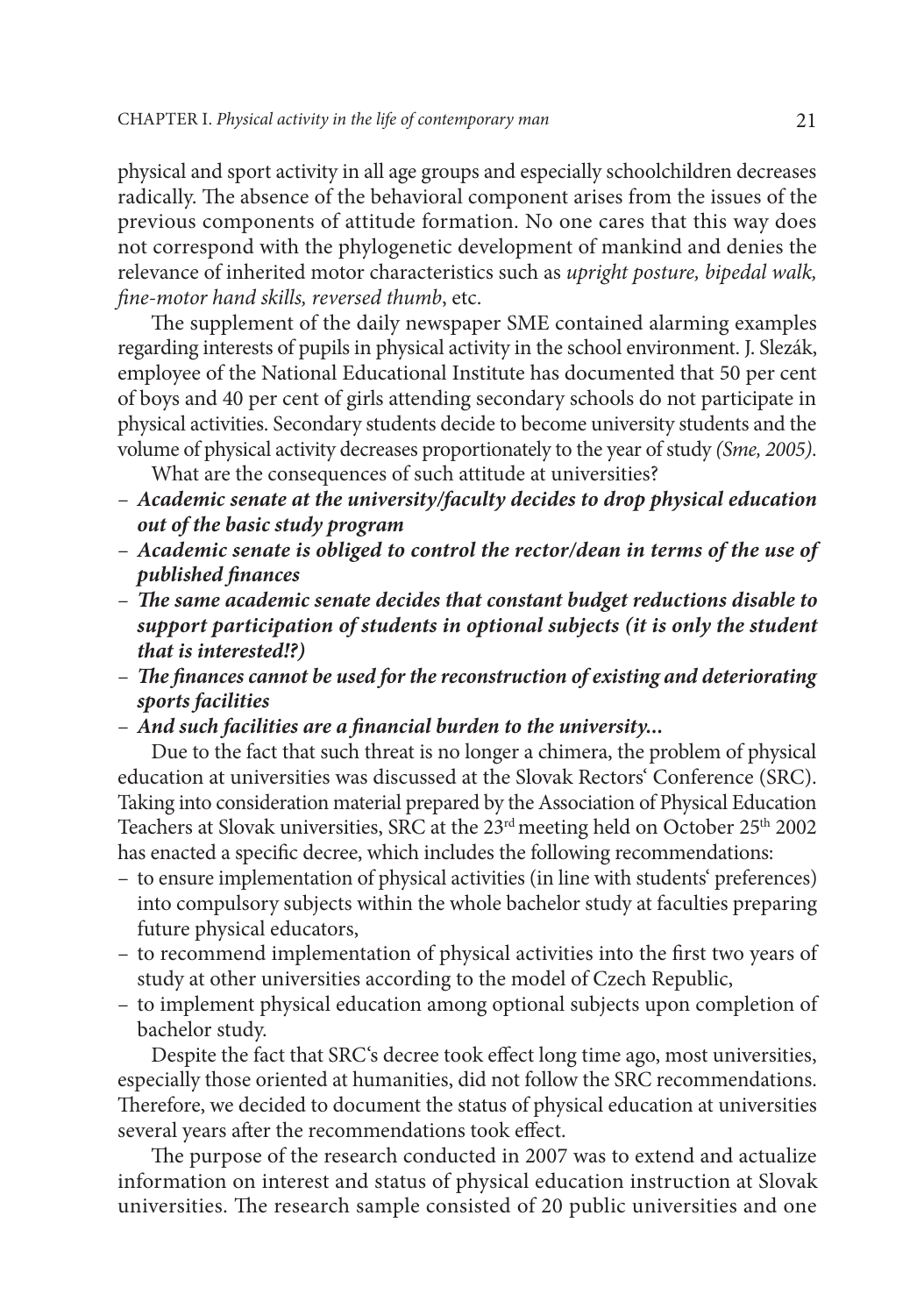state university. The total number of 17 univerisities comprised 101 faculties. The data were collected using a questionnaire, which was distributed via email to departments and institutes of physical education and sport. The questionnaire was sent via website of Association of Physical Education Teachers at universities in Slovak republic (referred to as Association).

Out of the basic sample of 20 public universities and one state university, 9 universities participated in the research (including the state university), which equals 40 per cent expected participation. The research was conducted at 41 faculties. It is important to note that departments of physical education do not operate at all universities. In such case, it could be theoretically assumed that physical education is not included in the university study program. Unfortunately, it is impossible to state that only universities without departments of physical educations failed to participate in the research. The data were not collected from two faculties specifically targeted at physical education – Faculty of Physical Education and Sport UK in Bratislava and Faculty of Sport in Prešov, where the study of physical education is implemented in the study programs themselves.

Universities, which provided the required data, were classified into three categories on the basis of their study orientation. The classification itself is of orientational character only, because it is based on the specific studies offered at the faculties. This fact disabled to divide for instance the first group due to the fact that all universities have faculties offering study programs in humanities and natural sciences.

The group of universities with **study programs in humanities and natural sciences** consisted of: Comenius University in Bratislava (13 faculties, but only 3 provided information), University of Matej Bel in Banská Bystrica (7/3), University of Pavol Jozef Šafárik in Košice (5/5), Constantine the Philosopher University in Nitra (5/5).

**Technical universities:** Slovak Technical University in Bratislava (6/3), Technical University in Košice (9/8) and University of Žilina in Žilina (7/7).

The group of universities included a **specific university** represented by the Academy of Armed Forces of M. R. Štefánik in Liptovský Mikuláš, which is not divided into faculties.

From the standpoint ot interest and participation in physical education in the group of humanities and natural sciences The Faculty of Mathematics, Physics and Informatics UK has included 2-semester and non-credit compulsory participation in physical education as a part of teaching and technical study programs. At the Faculty of Medicine UPJŠ, which also included a 2-semester compulsory physical education course, students attend 2 classes of physical education per week awarded by credits. Both faculties offer physical education only as an optional subject. In the bachelor study, Faculty of Economics UMB in Banská Bystrica offers a 4-semester physical education course as a compulsory optional subject not awarded by credits.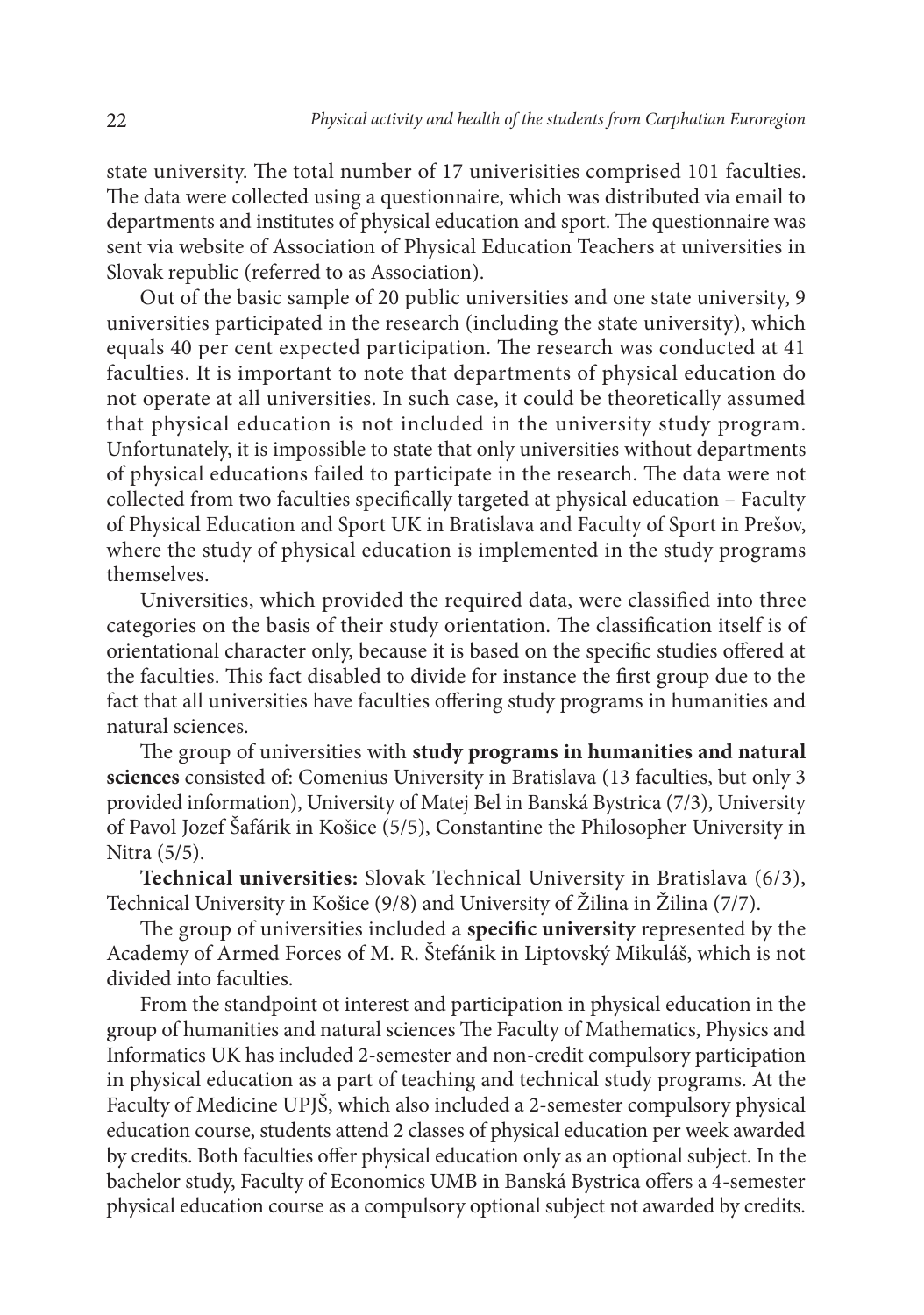Physical education is at this faculty also ranked among optional subjects. Other faculties of this group offer physical education course as an optional subject in the range from 1 to 6 semesters (tab. 2).

|                                                 |                    | Optional       |                |                |
|-------------------------------------------------|--------------------|----------------|----------------|----------------|
| University, Faculty                             | Degree<br>of study | Number of      | Hours          |                |
|                                                 |                    | semesters      | /week          | Credits        |
| <b>Comenius University in Bratislava</b>        |                    |                |                |                |
| Mathematics, Physics and Informatics            | 1                  | $\overline{4}$ | N              | $\overline{c}$ |
| Faculty of Medicine in Martin                   | 1                  | $\overline{4}$ | $\overline{c}$ | 1              |
| Prešov University in Prešov                     |                    |                |                |                |
| Faculty of Arts (teacher training)              | 1                  | $\overline{4}$ | 1              | 1              |
| Faculty of Humanities and Natural sciences      | 1                  | $\overline{4}$ |                | 1              |
| (teacher training)                              |                    |                | 1              |                |
| Faculty of Greek-Catholic Theology              |                    |                | 1              |                |
| (teacher training)                              | 1                  | $\overline{4}$ |                | 1              |
| Faculty of Orthodox Theology (teacher training) | 1                  | $\overline{4}$ | 1              | 1              |
| Faculty of Management                           | 1                  | $\Omega$       | $\Omega$       | $\Omega$       |
| University of Matej Bel in Banská Bystrica      |                    |                |                |                |
| Faculty of Economics                            | 1                  | 2              | N              | 3              |
| Faculty of Humanities                           | 1                  | $\Omega$       | $\Omega$       | $\Omega$       |
| Faculty of Law                                  | 1                  | 6              | 1              | 2              |
| Constantine the Philosopher University in Nitra |                    |                |                |                |
| Faculty of Arts                                 | 1                  | 1              | 2              | 2              |
| Faculty of Natural Sciences                     | 1                  | 1              | $\overline{2}$ | $\overline{2}$ |
| Faculty of Central European Studies             | 1                  | 1              | $\overline{2}$ | $\overline{2}$ |
| Faculty of Social Sciences and Health Care      | 1                  | 1              | $\overline{2}$ | $\overline{2}$ |
| University of P. J. Šafárik in Košice*          |                    |                |                |                |
| Faculty of Medicine                             | 1                  | 4              | 1              | $\Omega$       |
| Faculty of Natural Sciences                     | 1                  | $\overline{c}$ | $\overline{2}$ | 1              |
| Faculty of Law                                  | 1                  | $\overline{4}$ | 2              | 2              |
| Faculty of Public Administration                | 1                  | $\overline{2}$ | $\overline{2}$ | $\overline{4}$ |
| Faculty of Arts                                 | 1                  | $\overline{2}$ | $\overline{2}$ | $\overline{2}$ |

Tab. 2 Instruction of physical education at the 1<sup>st</sup> degree of university study in the school year **2006/07 (humanities and natural sciences)**

**\* Note** – UPJŠ also offers physical education as a facultative subject in each year of study

– N – number of classes/week not entered

Specific position is held by Faculties of Education, where the study programs require instruction of physical education within particular methodologies. This fact should be taken into consideration in relation to the number of classes and especially in relation to the "choice" of the faculty authorities to implement physical education into the content of the study program. Similar situation has been documented in the Faculties of Health Care. Therefore, both types of faculties were eliminated from the assessment of general physical education within our research.

The instruction of physical education at universities of technical type is totally different from the universities offering study in humanities and natural sciences.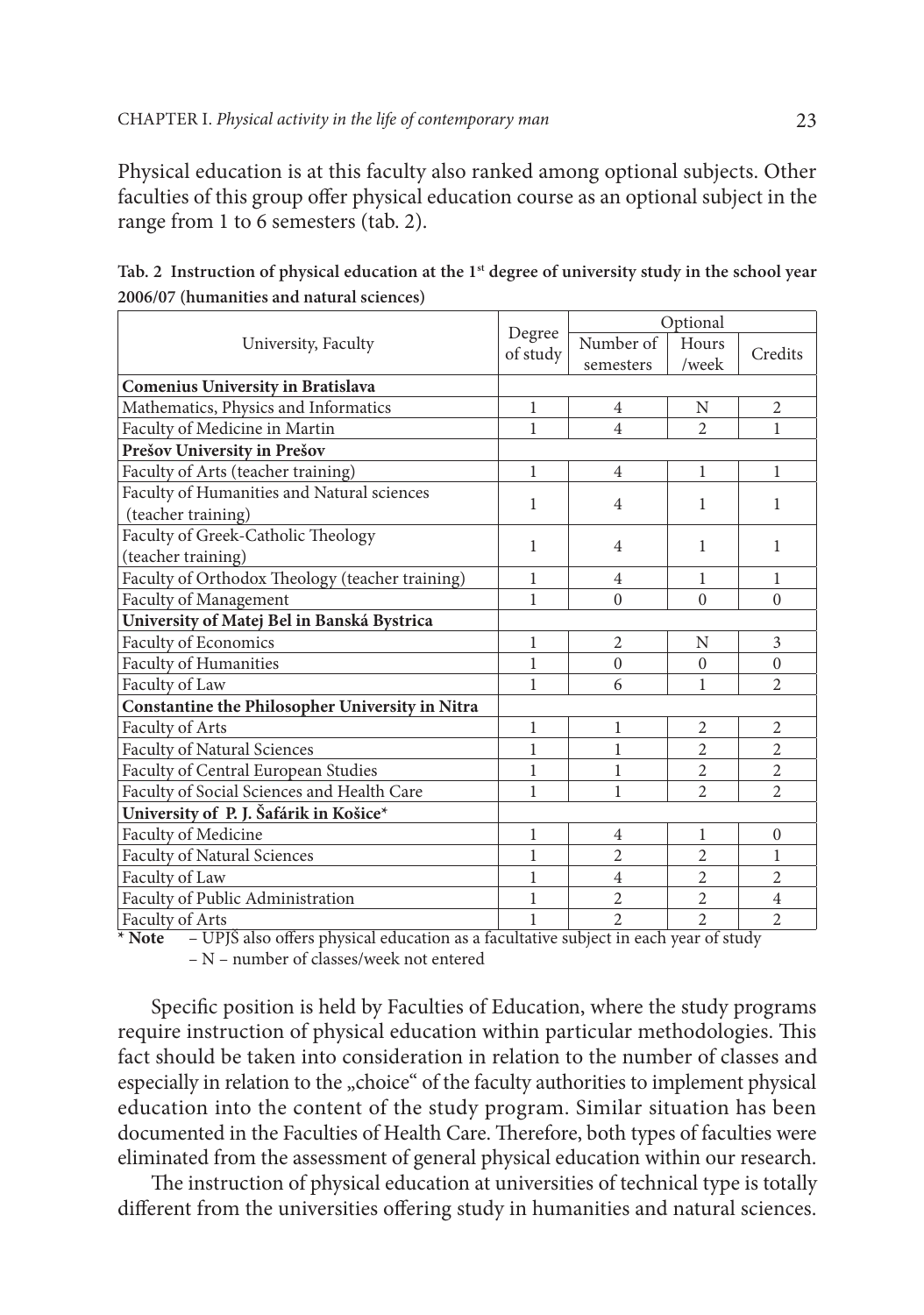Out of three universities, physical education has been implemented as a compulsory subject at two of them (tab. 3).

Physical education at all three universities of technical type is implemeneted as an optional subject. Most importantly, students at the 2<sup>nd</sup> degree of study have the possibility to enroll in a physical education course as well (tab. 4).

The instruction of physical education at the Academy of Armed Forces of gen. M. R. Štefánik is compulsory during 8 semesters, 4 classes per week, without credits within the bachelor degree of study.

The instruction of physical education during the semester may take place also in form of **winter and summer outdoor courses**. Their status in the first group of universities (humanities and natural sciences) was as follows:

| University, Faculty                               |                    | Compulsory     |                             |               |  |
|---------------------------------------------------|--------------------|----------------|-----------------------------|---------------|--|
|                                                   | Degree<br>of study | Number of      | Number                      | Number        |  |
|                                                   |                    | semesters      | of classes                  | of credits    |  |
| Slovak University of Technology in Bratislava     |                    |                |                             |               |  |
| Faculty of Chemical and Food Technology           |                    | 6              | $\overline{c}$              | $\theta$      |  |
| Faculty of Civil Engineering                      |                    | 4              |                             | $\theta$      |  |
| Faculty of Electrical Engineering and Information |                    | 6              | $\mathfrak{D}$              |               |  |
| Technology                                        |                    |                |                             | $\Omega$      |  |
| Technical University in Košice                    |                    |                |                             |               |  |
| <b>Faculty of Aeronautics</b>                     |                    | $\overline{4}$ | $\mathfrak{D}$              |               |  |
| Faculty of Civil Engineering                      |                    | $\Omega$       | $\Omega$                    | $\Omega$      |  |
| Faculty of Arts                                   |                    | $\Omega$       | $\Omega$                    | $\Omega$      |  |
| Faculty of Mining, Ecology, Process Control and   |                    | 4              | 2                           |               |  |
| Geotechnology                                     |                    |                |                             | $\mathsf{C}$  |  |
| Faculty of Mechanical Engineering                 |                    | $\overline{c}$ | $\mathfrak{D}$              | $\mathsf{C}$  |  |
| Faculty of Metallurgy                             |                    | 6              | $\mathfrak{D}$              | $\mathcal{C}$ |  |
| Faculty of Economics                              |                    | 4              | $\mathcal{D}_{\mathcal{L}}$ | $\mathcal{C}$ |  |
| Faculty of Electrical Engineering and Informatics |                    | OO 2           | $\mathfrak{D}$              | C             |  |

Tab. 3 Instruction of physical education at the 1<sup>st</sup> degree of study in the school year 2006/07 **compulsory (technical universities)**

**Note**: OO – compulsory-optional, c – credit

The study program of the Faculty of Mathematics, Physics and Informatics of Comenius University in Bratislava offers winters and summer outdoor course awarded by 2 credits. Four faculties of the University of Prešov in Prešov: Faculty of Arts, Faculty of Humanities and Natural Sciences, Faculty of Greek-Catholic Theology and Faculty of Orthodox Theology offer one optional outdoor course awarded with one credit.

The University of Matej Bel offers both winter and summer physical education courses within the study program of the Faculty of Law.

Constantine the Philosopher University in Nitra offers neither winter nor summer outdoor courses.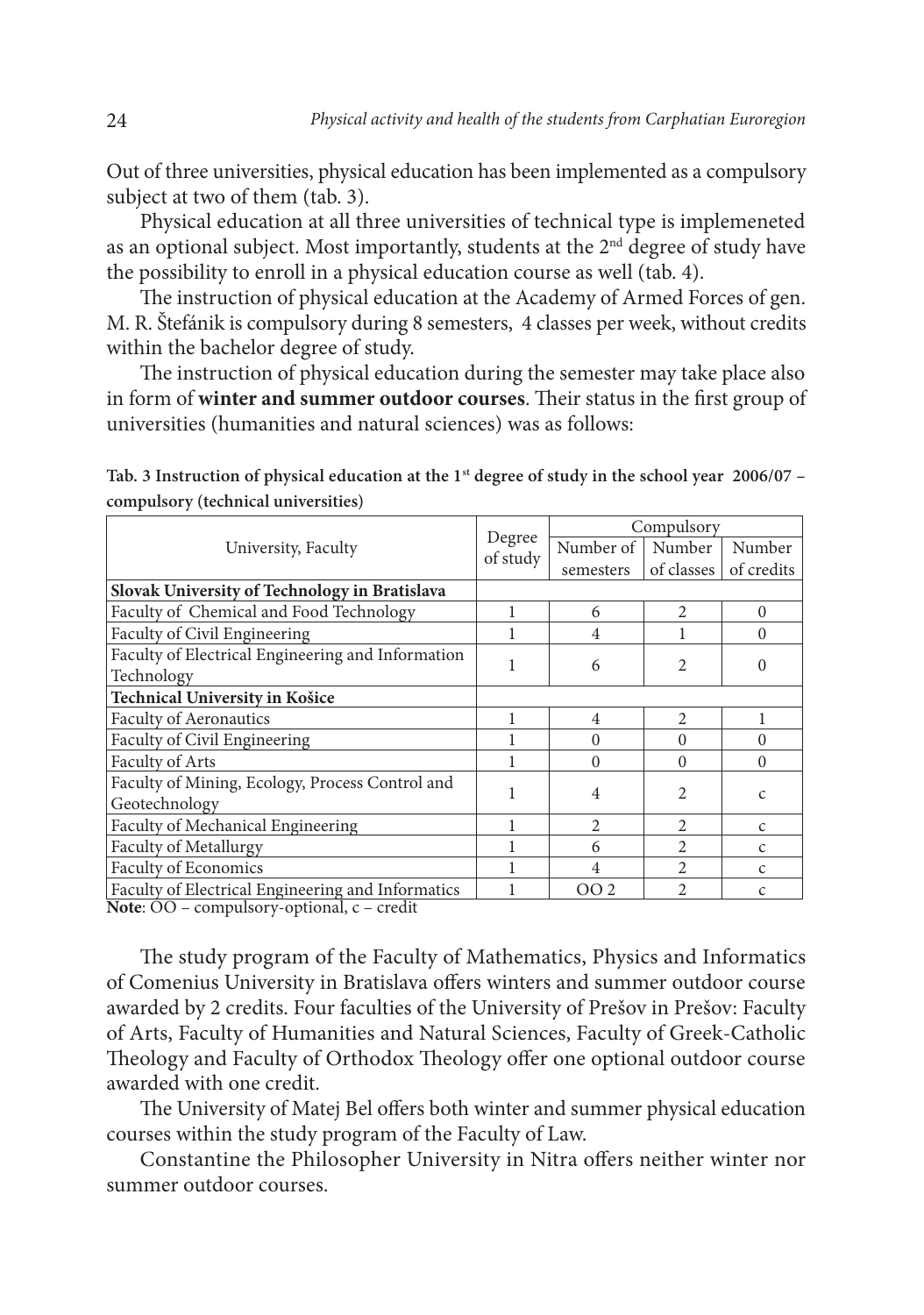|                                                                       | Degree of      | Optional       |                |                |
|-----------------------------------------------------------------------|----------------|----------------|----------------|----------------|
| University, Faculty                                                   | study          | Number of      | Number         | Number         |
|                                                                       |                | semesters      | of classe      | of credits     |
| Slovak Technical University in Bratislava                             |                |                |                |                |
| Faculty of Chemical and Food Technology                               | $\overline{2}$ | 1              | 4              | 0              |
| Faculty of Civil Engineering                                          | $\mathbf{1}$   | 6              | $\mathbf{1}$   | $\overline{0}$ |
|                                                                       | $\overline{2}$ | $\overline{4}$ | $\mathbf{1}$   | $\overline{0}$ |
| Faculty of Electrical Engineering and                                 |                |                |                |                |
| <b>Information Technology</b>                                         | $\overline{2}$ | $\overline{4}$ | 1              | $\Omega$       |
| Technical University in Košice                                        |                |                |                |                |
| Faculty of Aeronautics                                                | 1              | 2              | 2              | 1              |
|                                                                       | 2              | 5              | 2              | z              |
| Faculty of Civil Engineering                                          | 1              | 5              | 2              | Z              |
|                                                                       | $\overline{2}$ | 3              | $\overline{2}$ | z              |
| Faculty of Arts                                                       | $\mathbf{1}$   | 5              | $\overline{2}$ | Z              |
|                                                                       | $\overline{2}$ | 3              | $\overline{2}$ | z              |
| Faculty of Mining, Ecology, Process Control and                       |                |                |                |                |
| Geotechnology                                                         | $\mathbf{1}$   | 1              | $\overline{c}$ | z              |
|                                                                       | $\overline{2}$ | 1              | 2              | Z              |
| Faculty of Mechanical Engineering                                     | 1              | 3              | 2              | z              |
|                                                                       | 2              | 3              | 2              | Z              |
| Faculty of Metallurgy                                                 | $\mathbf{1}$   | 3              | $\overline{2}$ | z              |
|                                                                       | $\overline{c}$ | 3              | $\overline{c}$ | Z              |
| Faculty of Economics                                                  | 1              | $\mathbf{1}$   | $\overline{2}$ | Z              |
|                                                                       | $\overline{2}$ | 3              | $\overline{2}$ | z              |
| Faculty of Electrical Engineering and<br>Informatics                  | $\mathbf{1}$   | 3              | $\mathfrak{D}$ | z              |
|                                                                       | 2              | 3              | 2              | Z              |
| The University of Zilina                                              |                |                |                |                |
| Faculty of Management Science and Informatics                         | $\mathbf{1}$   | 6              | $\overline{c}$ | $\mathbf{1}$   |
|                                                                       | $\overline{2}$ | 6              | $\overline{c}$ | 1              |
| Faculty of Mechanical Engineering                                     | $\mathbf{1}$   | $3 - 4$        | $\overline{2}$ | $\mathbf{1}$   |
|                                                                       | $\overline{c}$ | $\overline{4}$ | $\overline{c}$ | 0              |
| Faculty of Electrical Engineering                                     | $\mathbf{1}$   | 1              | 2              | $\overline{c}$ |
| Faculty of Civil Engineering                                          | $\mathbf{1}$   | $2 - 8$        | $\overline{c}$ | 1              |
|                                                                       | $\overline{2}$ | $2 - 4$        | $\overline{c}$ | 1              |
| Faculty of Special Engineering                                        | 1              | $2 - 4$        | $\mathfrak{D}$ | $\overline{2}$ |
|                                                                       | $\overline{2}$ |                | $\overline{c}$ |                |
|                                                                       |                | $2 - 3$        |                | $\overline{2}$ |
| Faculty of Operation and Economics of<br>Transport and Communications | $\mathbf{1}$   | $3 - 5$        | 2              | 1              |
|                                                                       | $\overline{c}$ | 3              | 2              | 1              |
| Faculty of Science                                                    | 1              | 3              | 2              | 1              |
|                                                                       | $\overline{2}$ | 1              | $\overline{c}$ | $\overline{c}$ |

| Tab. 4 Instruction of physical education at the $1st$ degree of study in the school year 2006/07 – |  |
|----------------------------------------------------------------------------------------------------|--|
| optional (technical universities)                                                                  |  |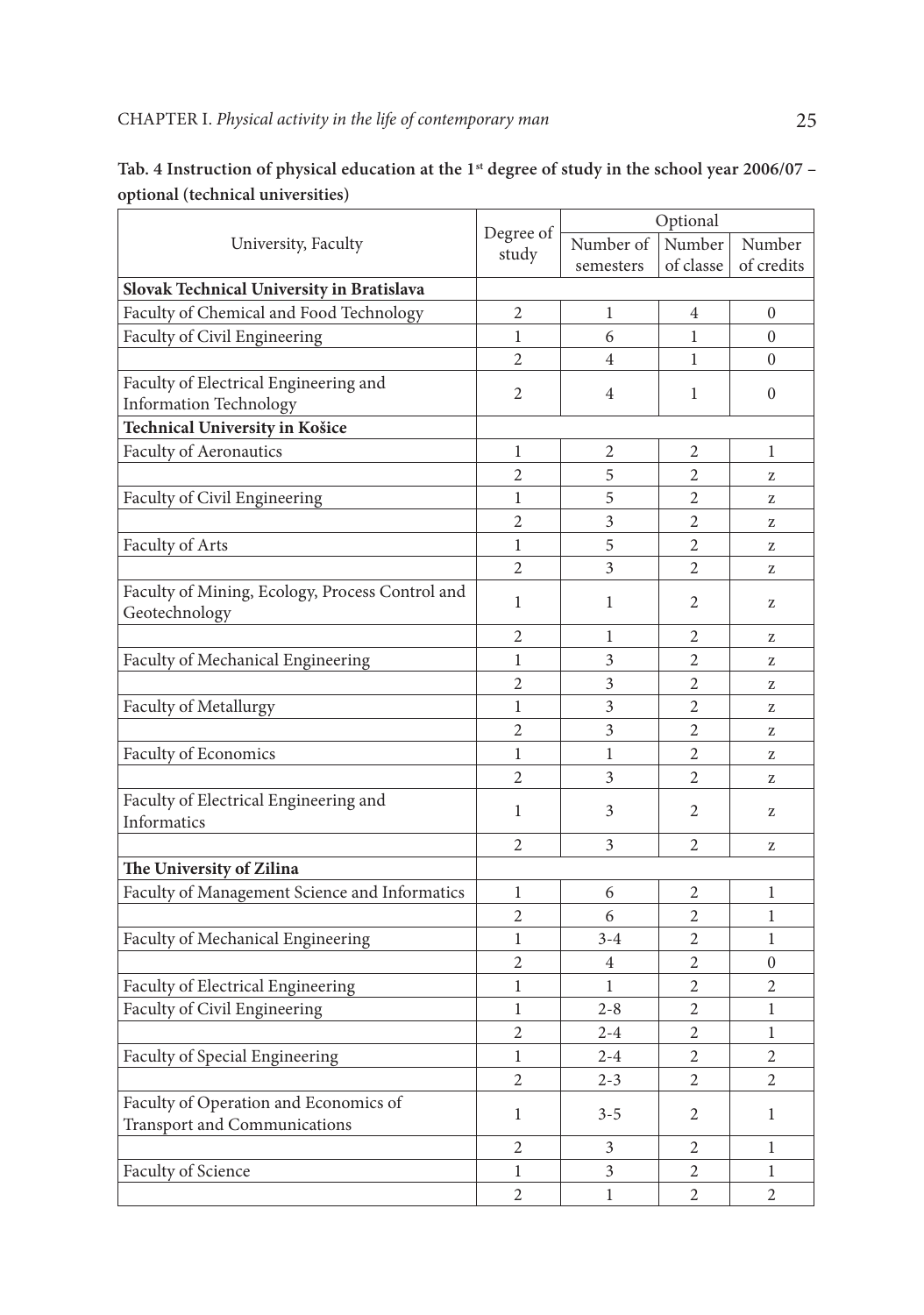The University of Pavol Jozef Šafárik offers summer and winter physical education courses at the Institute of Physical Education without credits, except the Faculty of Natural Sciences, where students receive 1 credit for participation in one of the courses.

**At technical universities**, the course form of physical education is offered at Slovak Technical University both at the Faculty of Chemical and Food Technology and Faculty of Civil Engineering. The students of the Faculty of

Electrotechnical Engineering and Informatics are offered as much as 3 physical education courses.

At Techical University, all faculties offer both winter and summer outdoor courses as an optional credit-awarded subject.

University of Žilina in Žilina has included course forms (awarded by 1 credit) of physical education in the study program of the Faculty of Operation and Economics of Transport and Communications. The students attending other faculties may choose only from the offer of the Institute of Physical Education.

In the third group of universities, that is **state universities**, represented by Academy of Armed Forces of gen. M. R. Štefánik, two winter and two summer outdoor courses are included in all study programs.

The results have fully confirmed our hypothesis suggesting that physical education is offered in the study programs of state universities the most. The 2<sup>nd</sup> place was taken by Technical universities, where despite their professional orientation the students have certain possibilities to compensate the mental effort through optional physical activity. Universities offering study programs in humanities and natural sciences placed third. We have documented low status of physical education at these universities. The number of physical education classes is too low to bring about positive effects on young people. The worst is that it regards mostly teaching study programs, whose candidates will educate future generations.

Due to the complex and social nature of the issue, the solution may be viewed at three levels:

The first level is the **national policy**, which ranges from the governmental promulgation, preparation of legislative norms, management of physical education and sports movement to the creation of appropriate spatial and material conditions. We find it irresponsible to let unincorporated associations take charge of the concept of sport. We refer to the function of the state, which through specific governmental departments, can consult intentions related to the concept with unincorporated associations, but cannot deny liability for their elaboration and practical implementation.

The second level is represented by **preparation of physical educators**. The preparation of physical educators is to be performed from the viewpoint of their future life-long mission, not just work. As early as their studies, the students have to be reminded that indifferent attitude of physical education teachers to instruction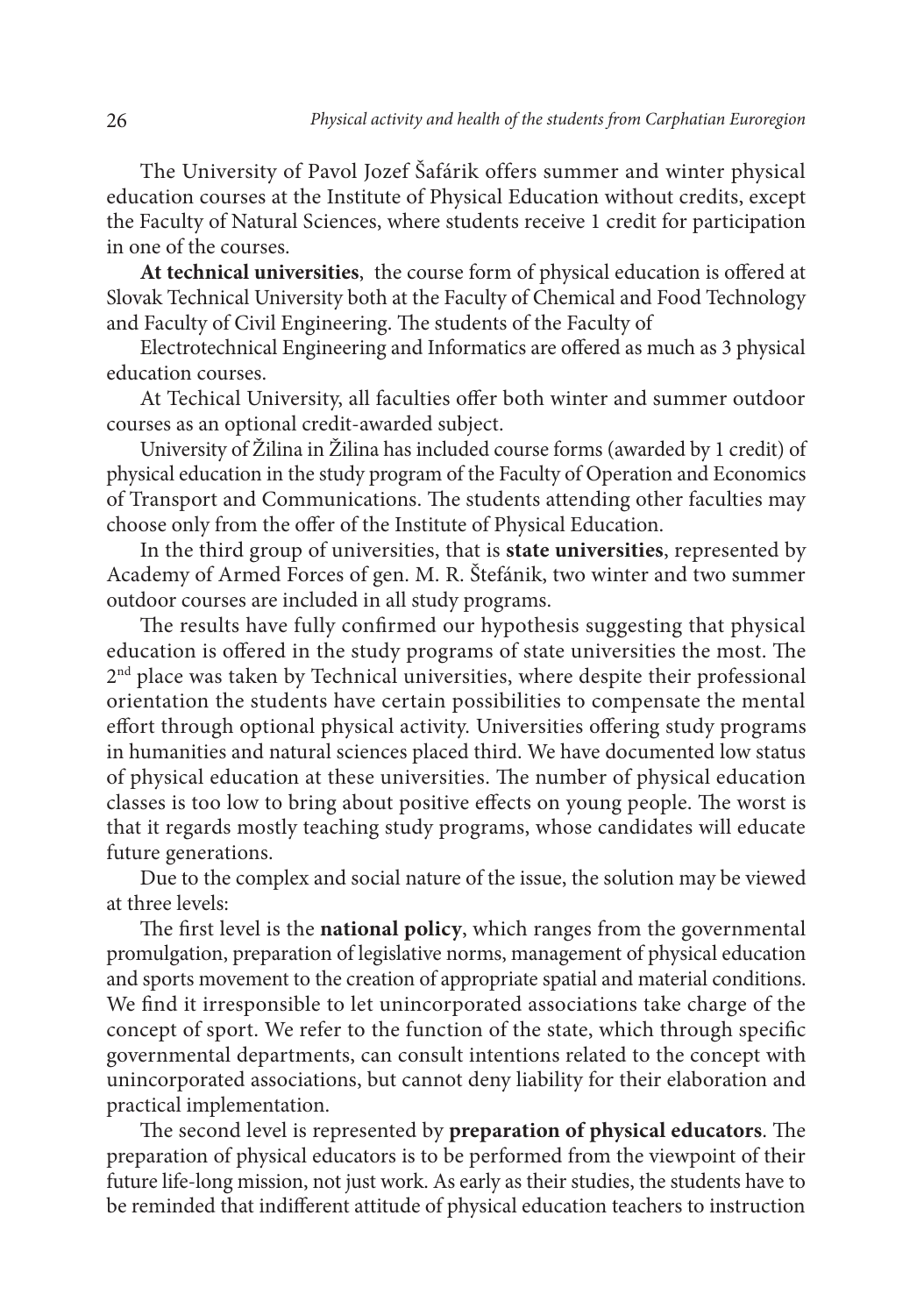of physical education negatively affects the attitude formation in pupils, who are later going to become professionals in different fields, even state representatives with low opinion about the benefits of physical education in our lives. At the same time, such approach impairs the status of physical education teacher in both the teaching community and the whole society.

The third level lies in determining the **status and functions of physical education in the study programs of all schools**. With respect to the faculties in charge of preparation of teachers and in order to get rid of the discussion about the benefits and status of physical education within the study programs of universities, we recommend the following:

the profile of a future teacher must definitely include the complex character of his/her functions, which are one of the basic requirements related to his/ her personality, but also to the personality of the pupil, his/her health status, enhancement of physical fitness and motor development.

to define physical education in the teaching plans of the general study program as a basic human need bearing irreplaceable developmental and compensatory benefits. Therefore, physical education should not be implemented among other subjects, which aim to develop the cognitive nature of students. Physical activity is targeted at humans. Physical activity itself is "only" a means for a healthy, happy life richer in its content. That is why physical activity should hold an unchallenged status both within the education system and in every day life.

With regard to the proposals, we recommend that physical education and sport at *all types of schools – from kindergartens to universities – be understood as a process of meeting the socio-biological need to move, development of motor abilities and acquisition of basic motor skills. Physical activity should be considered an irreplaceable part of harmonious and healthy development of children, including children with physical impairments.* 

School physical education, understood and practiced this way, represents the first and at the same time the decisive prerequisite for the formation of values and positive attitude to involvement in one of the most important human needs. Taking into account the fact that during our lives each of us, both a healthy individual and an individual with physical impairment, completes compulsory school attendance, then the acquired system of values is transferred into families, whose establishment does not require any qualifications and education, but which play an important role in the education and upbringing of children.

Using the language of young people – unless young people start taking care about their physical condition, their excellent knowledge will become useless. If we do not invest into hardware (the physical aspect), the mechanics and subsequently any software in our brains will go dysfunctional!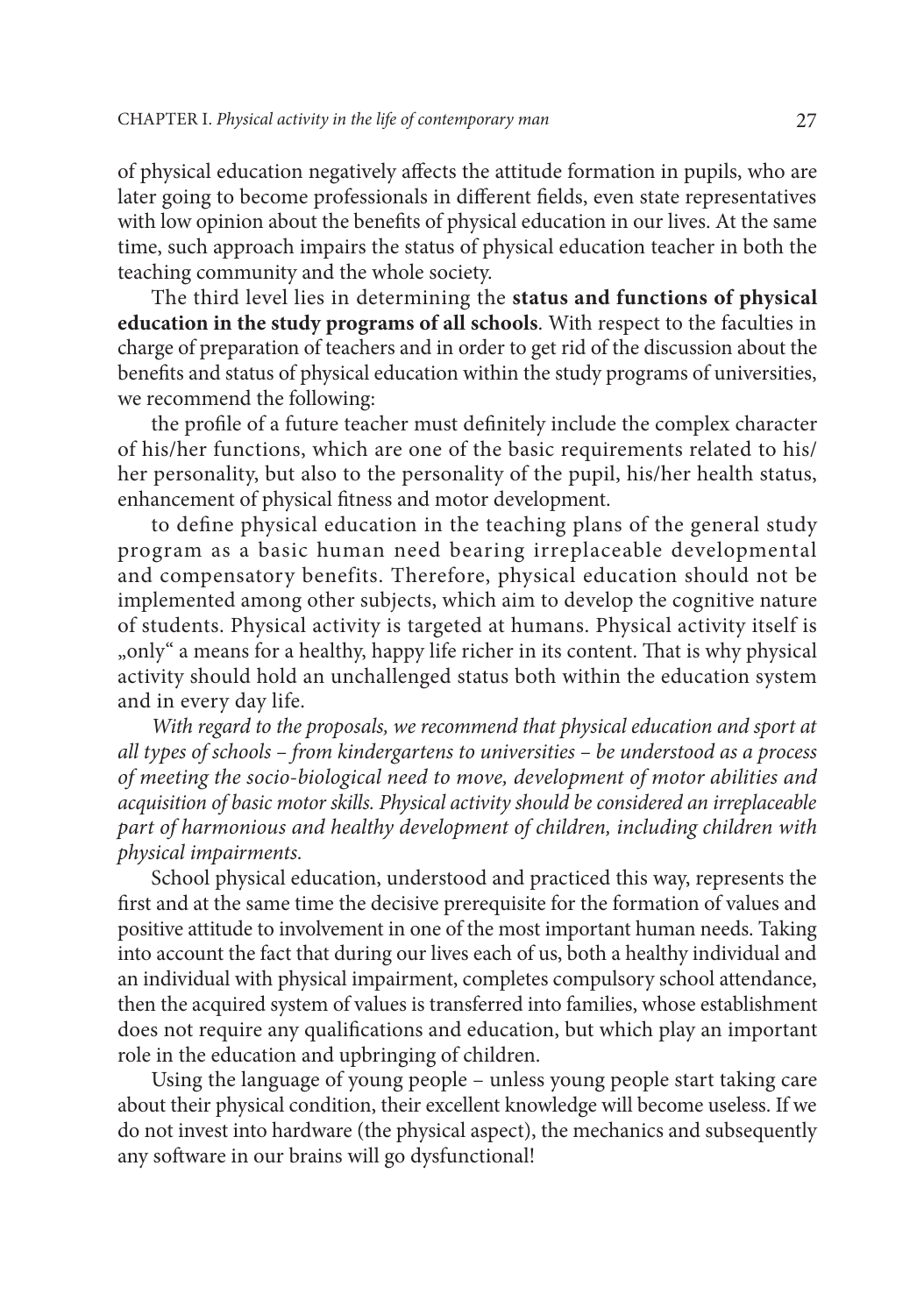### **Elderly people on the move**

Aging is an inevitable process that concerns every individual. Despite certain general principles, this process is highly individual. This means that just as life of every person is unique in its expression, so does aging process manifest differently in people. Aging process consists of causal complex of biological, psychological and social factors. The activity of these factors cannot be perceived separately, but in their mutual interaction. Therefore, the study of aging requires bio-psycho-social approach.

Fundamental questions, which the field of gerontology has addressed in connection with aging are according to *Spirduso - Francis - MacRae (2005)* as follows: (1) What is aging? (2) How is aging described? (3) What causes aging? (4) Can the aging process be slowed? (5) What is the relation between the quantity and quality of life? The authors define aging as a process or a group of processes occurring in living organisms that with the passage of time lead to a loss of adaptability, functional impairment, and eventual death. On basis of this defenition we distinguish between primary and secondary aging.

*Primary aging* refers to universal age-related changes within a species that are independent of environmental influence or disease (e.g. maturation, or menopause in females).

*Secondary aging* refers to clinical symptoms (syndrome of aging) and includes the effects of environment and disease.

This classification based more or less on endogenous and exogenous determinants is generally acceptable, understandable, but from the viewpoint of the functional system of human organism too general and trivial. This reason probably made *Jones - Rose (2005)* approach the definition of aging relative to the selected criterion.

*Chronological aging* is based on the criterion of age. Even though the definition of aging according to one's age is used most frequently, it does not take account of its complexity. *Stuart-Hamilton has stated (1999, p. 19) "the number of rotations of the Earth around the Sun, calculated from the moment of birth does not reveal anything about the person, unless this time reference is correlated with other, more functional data"*, while *"... chronological age correlates with other measures, but the measure of this correlation is sometimes very low"*. Several authors incline towards the following age classification *(Spirduso - Francis - MacRae, 2005; Jones - Rose, 2005)*:

– age 65-74 years – "young-old",

– age 75-84 years – "old-old",

– age 85 years and more – "oldest-old".

Marketing aspect, which may become relevant in the following years in the field of physical activities of seniors, was used by *Šabat - Velíšek (2004)*. The authors interconnected the criterion of age and entering retirement. They list the following groups: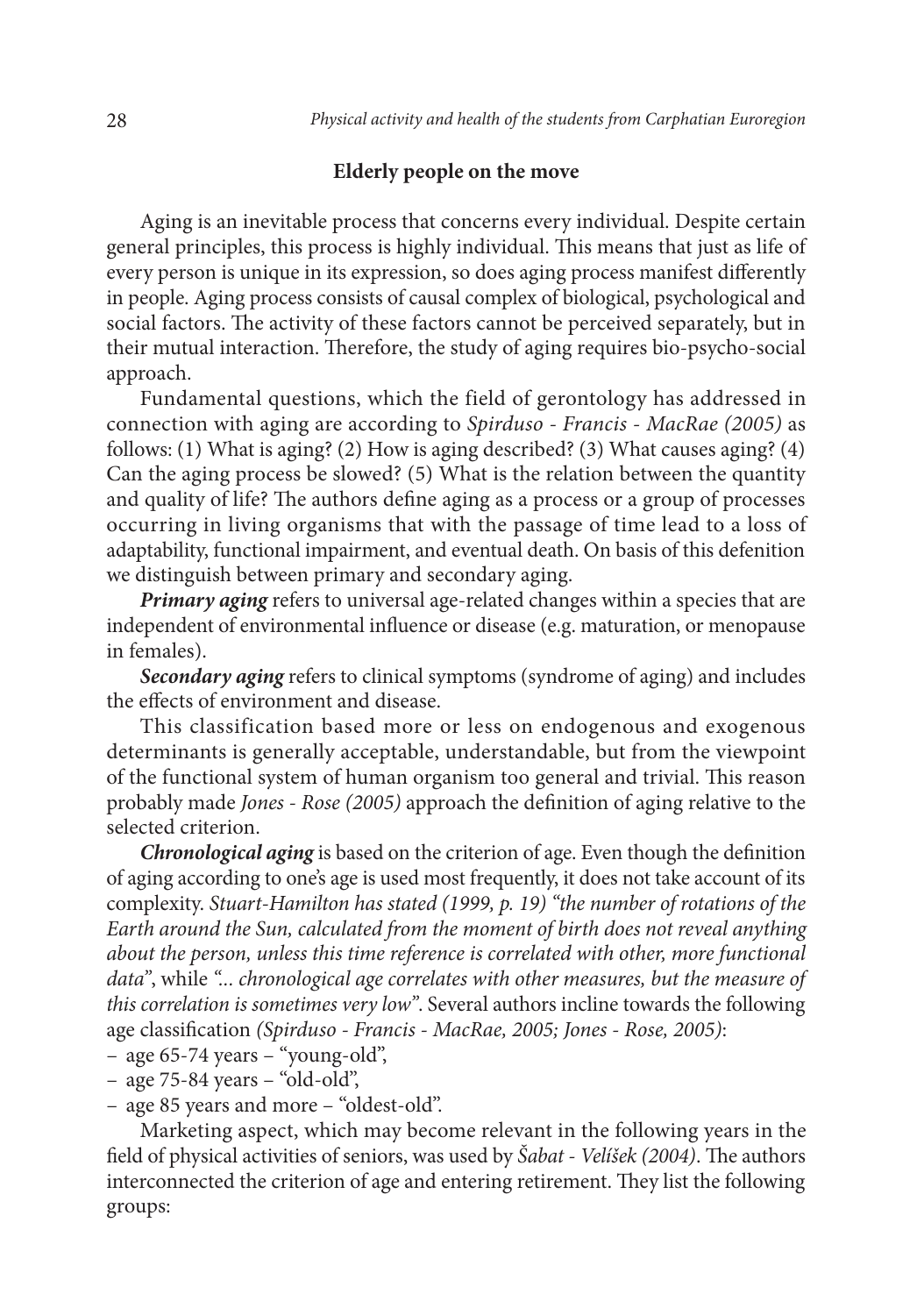- age 50-62 years (pre-retirement age), which includes people still actively involved in the working process,
- age 63-74 years (active retired people), who are in the near future going to be numerically prevalent in terms of sociodemographic development of the population.
- age 75 and more ("true seniors"), who have their own priorities especially in the field of their own health care and family relationships.

In addition to age, every person is most frequently perceived through **biological aging** of his/her organism. This state of organism corresponds with a group of body processes, which according to Chodzko-Zajko (1998) lead to loss of adaptability, functional impairment, and eventual death. There are several biological theories of aging, which explain mechanisms underlying the structural and functional changes characteristic for older age. The author refers to three main groups of changes:

- 1. *Cellular Theories of Aging*, which focus on the degenerative changes that occur at the level of an individual cell. The most commonly proposed mechanism of cellular aging is free-radical oxidation.
- 2. *Genetic Theories of Aging* focus on the role of heredity in the regulation of senescence. According to the theory aging is the result of a breakdown in the integrity of DNA nucleotid sequences. This loss of nucleotid sequences disrupts the ability of the cell to reproduce.
- 3. *Control Theories of Aging* explain aging in terms of function of specific systems known to be vital for the control of physiological functioning.

Biological aging is often described as an index of *functional age*, which is asociated with functional fitness of an individual and the comparison of the fitness level with others the same age and sex. These may differ profoundly. *Spirduso - Francis - MacRae (2005)* list five groups of seniors depending on the physical fitness level:

- 1. *Physically elite* able to participate in sports competition, high-risk and power sports and Senior Olympics,
- 2. *Physically fit* able to perform moderate physical work, endurance sports, games and hobbies,
- 3. *Physically independent* able to perform light physical work, hobbies and light physical activities,
- 4. *Physically frail* able to perform light housekeeping, cooking, shopping and other basic activities of daily living,
- 5. *Physically dependent*  unable to perform some or all basic activities of daily living such as walking, showering, dressing up, eating, moving from one place to another and requiring home or institutionalized care.

*Jones - Rose (2005)* refer to *pathological aging* as aging in individuals with genetic predisposition to certain disease or to a high-risk negative lifestyle (e.g. poor eating habits, smoking, excessive alcohol consumption), which lead to premature disability or death.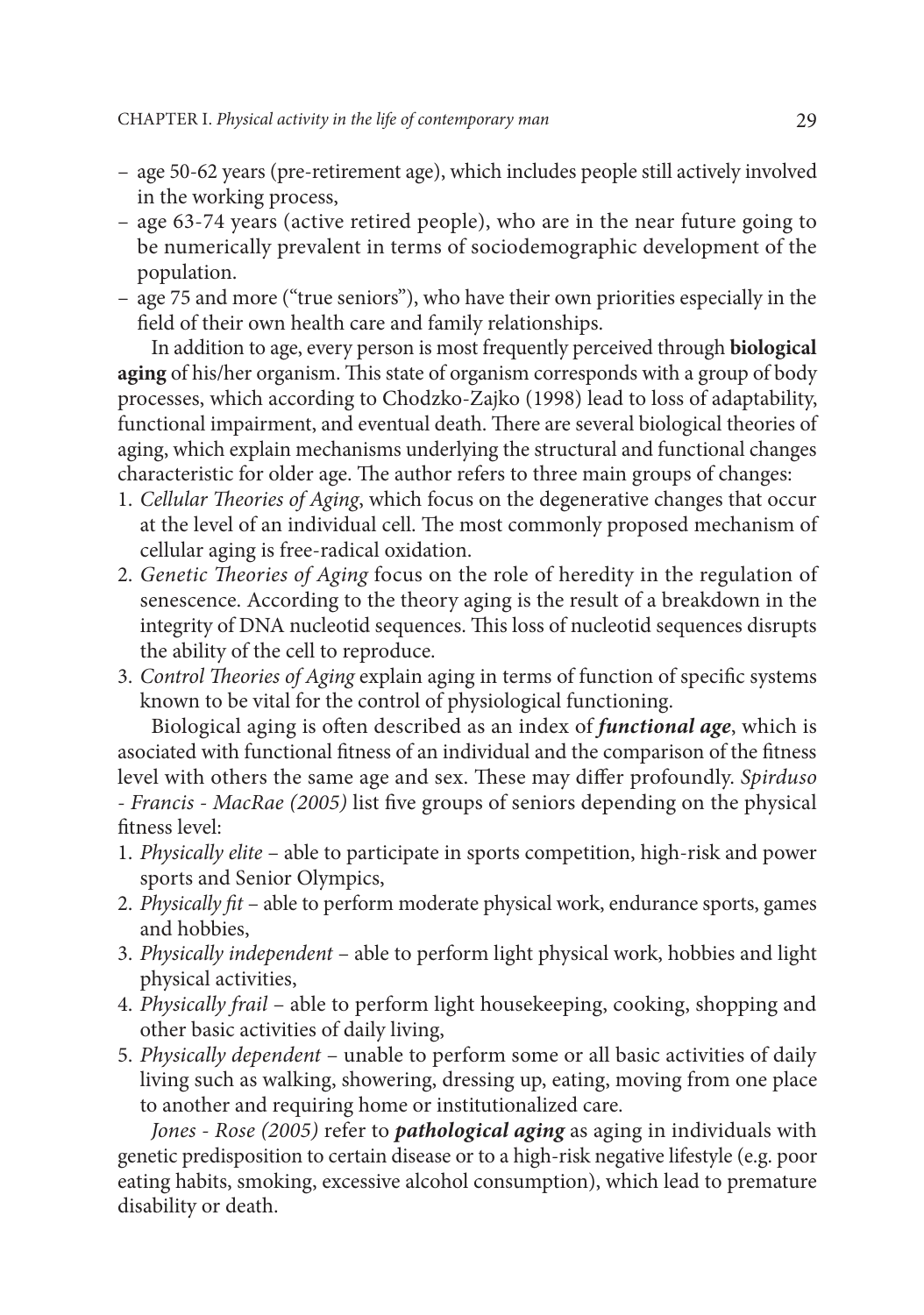The inner world of a person is based on his/her spiritual sphere. According to *Stuart-Hamilton (1999) psychological aging* is associated with the abilitiy of an individual to function at a spiritual and cognitive level, including self-confidence, self-efficacy as well as learning process, memory and perception.

The interconnection of personality characteristics of an elderly person with outer environment is from the standpoint of time defined by the combination of social changes or meeting a certain requirement – most often by reaching specific age, at which people have the right to retirement. *Social aging - eldering* is determined by the changes of roles, lifestyle and economic background. In this sense is aging perceived as a social event *(Mühlpachr, 2005)*. Seniors adapt to such changes in a variety of ways using several strategies. *Langmeier - Krejčířová (1998)* document five adaptational strategies to cope with aging: (1) constructive strategy, when an individual constructively adjusts to aging, its negative and positive features, (2) dependence strategy, when an individual resigns and becomes dependent on other people, (3) defensive strategy, when an individual attempts to hide his/her problems and fear of aging by denial or strenuous activity, (4) hostility strategies, when an individual ascribes the causes of his/her problems to other people, (5) strategy of self-hatred, when an individual refuses to reconcile with his/her own aging, is self-critical and becomes estranged.

In addition to sex, social class, race and ethnicity, variability of adaptational techniques induces considerable heterogeneity in elderly population. Social aging forms a part of socialization. According to *Macionis (1989)* old age differs from earlier stages in the life course. Growing up typically means entering new roles and taking on new responsibilities, but growing old is the opposite experience – learning roles that provided both satisfaction and social identity. Like any life transition, retirement demands learning new patterns while at the same time letting go of habits from the past.

Individual definitions of aging show that purposeful change in the lifestyle of an elderly person may influence most of the listed systems and tasks (in addition age and genetics). The outcome may be the so-called *successful aging*. When defining successful aging many authors emphasize the issue of multisemantic character of the term successfulness itself. In general, it may be stated that successful aging would from our point of view represent a state, when an individual benefits from enhanced motor, physiological, psychological and social parameters compared to general population.

The feeling of quality of life is dependent on three factors, i.e. health, fitness and well-being, the later being satisfaction with life and the feeling of well-being. Physical health consists of three components *(Spirduso, 1995)*, which are closely associated with the quality of life. Therefore, we may refer to physical, functional and subjective health status. Physical status refers to the number of health problems, which an individual suffers from and perceives. The functional status refers to the state of limitations in an individual when executing the activities of daily living.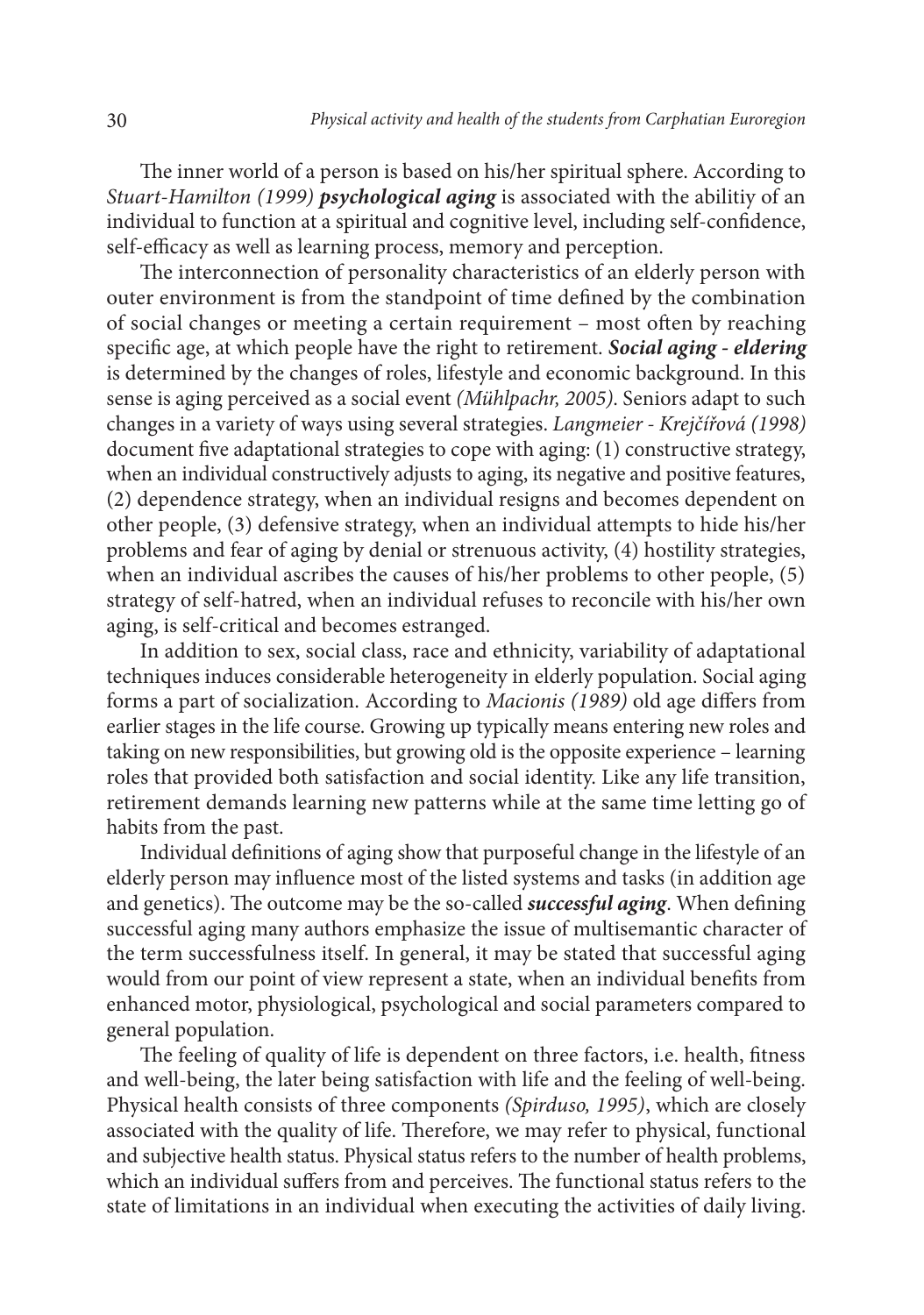The third component of physical health includes the subjective health status of an individual, which means evaluation of one's own health. Fitness refers to having adequate level of physical qualities, abilities and experience in relation to one's age. Well-being includes self-satisfaction, optimism as well as prevalence of positive feelings over the negative ones. Relations between objective physical status, subjective health and satisfaction with life or well-being are quite complex. Optimal health and physical fitness of an elderly person induce three positives, two of which relate to an individual and the third is society-related. Firstly, there is high probability that optimum health and physical fitness will contribute to the feeling of well-being and the feeling of satisfaction with life, which will finally reflect in the quality of aging. Secondly, there is higher probability that a healthy and fit person will be able to sensefully communicate with his own family and in company as well in a way by which he supports his own well-being and that of others. Thirdly, higher number of optimally aging people will exert positive effect on the overall expenses of society, which are to be covered for health care. The last years of life of a physically dependent person cost the society eight times more when compared to a person aging successfully *(Spirduso, 1995)*.

**With regard to motor functions**, old age is a period of decline not only in motor parameters, but also in joint flexibility, motor memory, reaction ability and dynamic balance. Joint flexibility is determined by anatomical dispositions of articulations and their positions, which are most frequently assessed in an upright stance (Štilec, 2004). Old age is characterized by degenerative changes in ligaments and articulations, which decreases range of movement and motor functions in general. It is important to note that coordination and joint flexibility are generally viewed as a common manifestation of good motor memory *(Měkota – Novosad, 2005)*.

Motor memory refers to the ability to memorize, store and subsequently retrieve all movements in the prescribed order after a practical demostration. Older adults have been shown to have decreased ability to perform such tasks, which may be explained in many ways. According to one of the theories, elderly people tend to mingle movements or even totally forget them. Elderly people compared to their younger counterparts probably lack the capacity for mental procession of data and do not have enough memory space to manipulate with such type of information. Prior to or throughout the execution of the activity the information either gets lost or older people do not store the information correctly.

Old age is known as the period of involution characterized by uncoordinated movement. Movements of elderly people are clumsy, slow and non-rhythmical. These aging-associated changes are inevitable, but may be offset by physical exercise. It is known that aging magnifies the effects of disorders and impairments, which induce decline in sensitivity, muscular strength, vision and range of movement. This leads to unstable stance and general deterioration in coordination. The decline in coordination abilities is caused by aging organs and tissues, decreasing elasticity of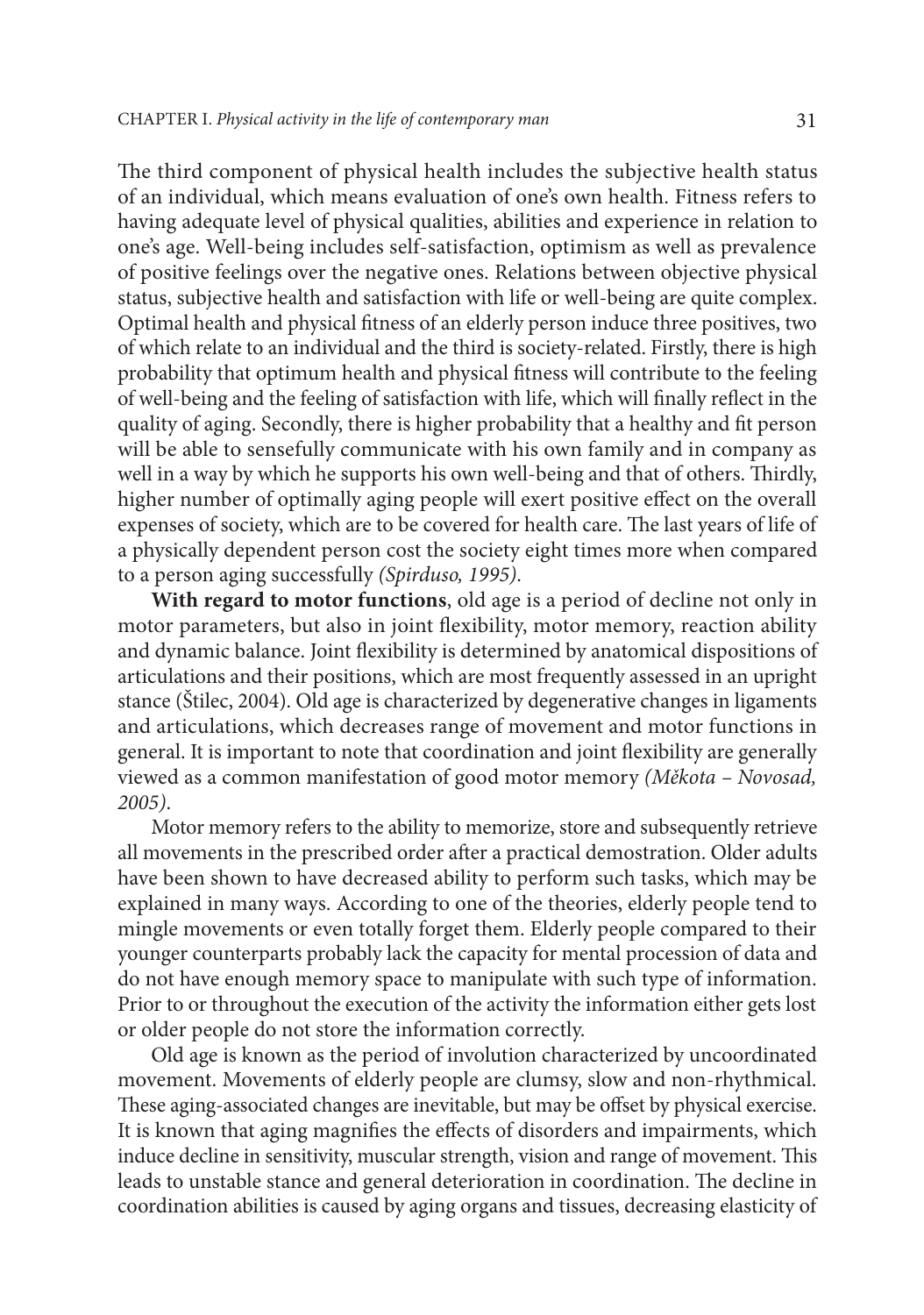the musculoskeletal system and lower plasticity of neural processes, which diminish the ability to receive and process information. The decline in motor control is characterized by slow, clumsy, stereotypical and decreased rhythmicity of movement *(Štilec, 2004)*.

Szopa – Mleczko – Zak state that involution present in the fifth decade of life induces regressive trend especially in balancing ability, spatial orientation and simple reaction time *(according to Osinski, 2003)*.

The decline in motor abilities in late life is undoubtedly associated with morphological and functional changes in the central nervous system. The reduction of synapses induces changes in the functions of the nervous system, which resembles reversed sequence of maturation in childhood *(Langmeier, 1998)*.

Older people who fall into the category of old age (65/70-years old and older) show decline in overall motor proficiency, which is evident especially in untrained individuals. The execution of movements is slow and uncertain. They demonstrate body rigidity and stereotypical movements. There is increased control of movement and the effort to avoid mistakes. Elderly people lack simultaneous combination (age-related loss of practice). The limitations in the functions of the musculoskeletal system result in hypokinesis, lack of physical activity and monotonous life in general. *Schaller – Wernz (2000)* and *Bischops – Gerards (2001)* assume that decline in adaptation capacity and its negative effect on the level of coordination abilities may be attributed to the following factors:

- Declined functioning of the sensory organs,
- Declined functioning of the musculoskeletal system (strength decline),
- Declined functioning of the articulatory system (flexibility),
- Neural changes,
- Metabolic changes,
- Lack of physical activity in childhood and adulthood.

Krempel states that decline in coordination abilities manifests in fast onset of fatigue, decreased reaction ability, clumsiness of movements and slower pace and execution of movement *(according to Heidemann, 2006)*.

*Weineck (1994)* assumes that decline in coordination abilities is associated with decrease in factors underlying performance capacity, or the quality of motor coordination and regulatory processes. Decline in performance capacity in the area of coordination abilities is probably induced by physiological factors such as aging tissues and organs, decreased joint flexibility, declining elasticity of active and passive musculoskeletal system. In addition to that, diminished neural plasticity and decreased ability to receive and process information play an important role *(Meinel – Schnabel, 1987)*.

*Van Norman (1995)* concluded that declines in reaction time, movement time, predictive control, and sensory perception appear to be responsible for the decline of coordination, balance, and agility associated with aging.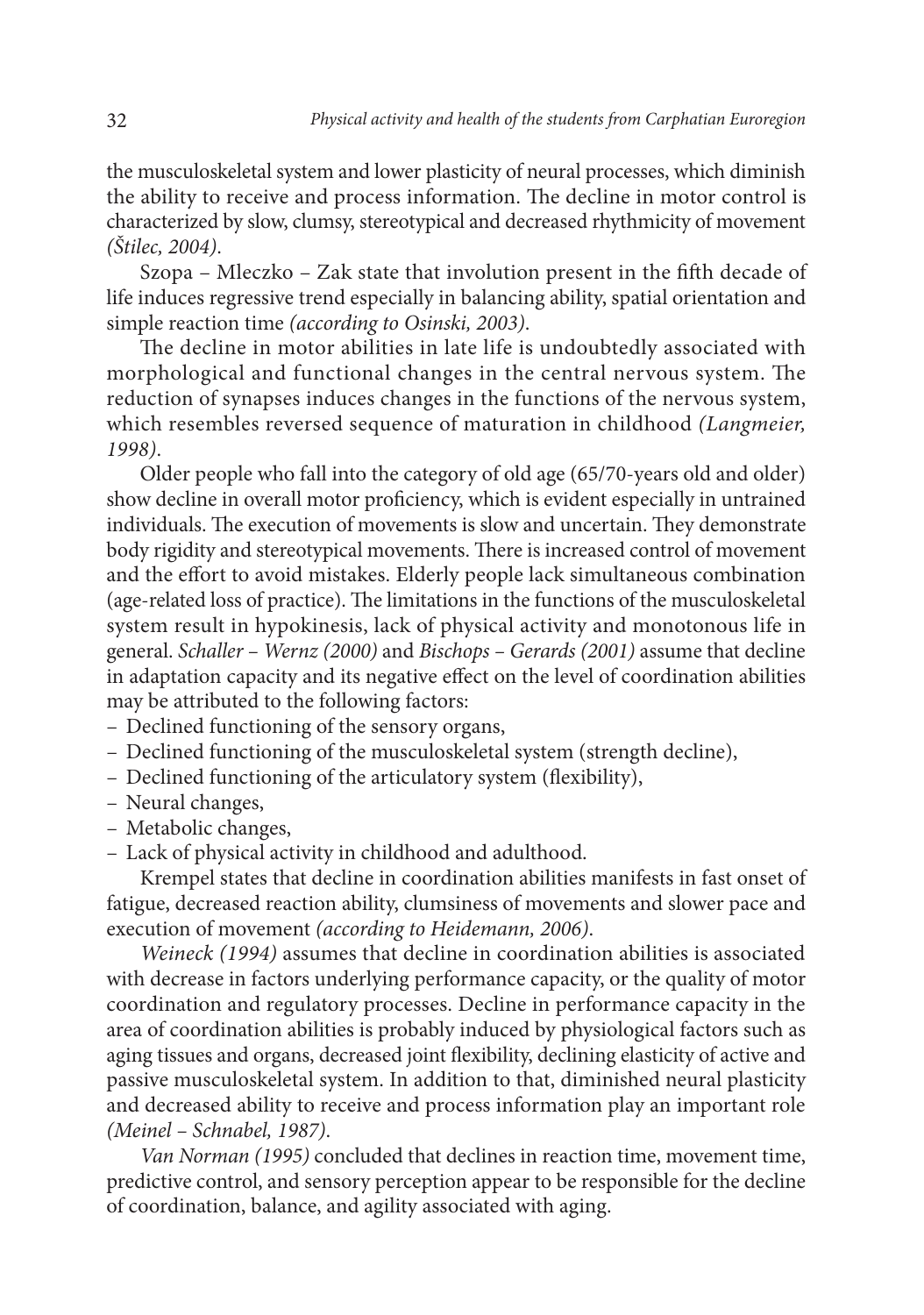Nevertheless, the solution to the offset of involution present in coordination of elderly people is despite its complex nature a relevant issue of their lives. Each positive change facilitates and enhances life of elderly people when performing the activities of daily living. The benefits of particular coordination abilities for the daily life of elderly people have been summarized by German authors *Schaller – Wernz (2000)* into the following principles:

- coordination abilities help to regulate body posture (upright stance),
- elimination of incorrect movements reduces the risk of falling (falling prevention),
- damaged organs (joints) are not exposed to excessive load,
- fewer problems when performing the activities of daily living (for instance (rising from a chair, sitting down on a chair, getting on and off a vehicle in rainy conditions or on a slippery surface, fastening a seatbelt, crossing the street, using an escalator or climbing stairs, using orthopedic prostheses as walking assistive devices, dresing and undressing clothes, and personal hygiene),
- improved coping with unusual and surprising circumstances (unexpected slippping, tripping or dropping objects),
- improved execution of successive movements,
- positive effect on physical and motor independence, self-confidence and health status.

*Hirtz (2002)* by summarizing views of Israel, Pfeiffer and Schaller – *Wernz* has confirmed the benefits of the so-called "coordination competence" for health. The author states that coordination competence ensures successful execution of movement demands at work or in daily life especially through improved perception and interaction of senses and movement. The competence also enables to use adequate number of muscle innervations, lowers oxygen uptake, unloads metabolism and facilitates activity, which results in full use of energetic potential. Appropriate level of coordination competence prevents older people from excessive loading and weakening and shortening of muscle groups, assists in compensating activity of other systems, which are weak or weakened. The ability to move in a harmonious way and appropriately to one's age induced by adequate level of coordination competence yields profound psychological benefits and helps to increase self-confidence, self-esteem, social well-being and facilitates independent life at old age.

*Schaller – Wernz (2000)* and *Kirchner (2006)* point to the following benefits of particular coordination abilities for elderly people:

### **Balancing abilities**

Maintaining balance plays an important role in a variety of situations. To stand and walk without balancing ability is impossible especially when complications occur such as standing in a moving bus, carrying dishes and plates, picking up small objects, working in the garden, climbing the stairs and rotating around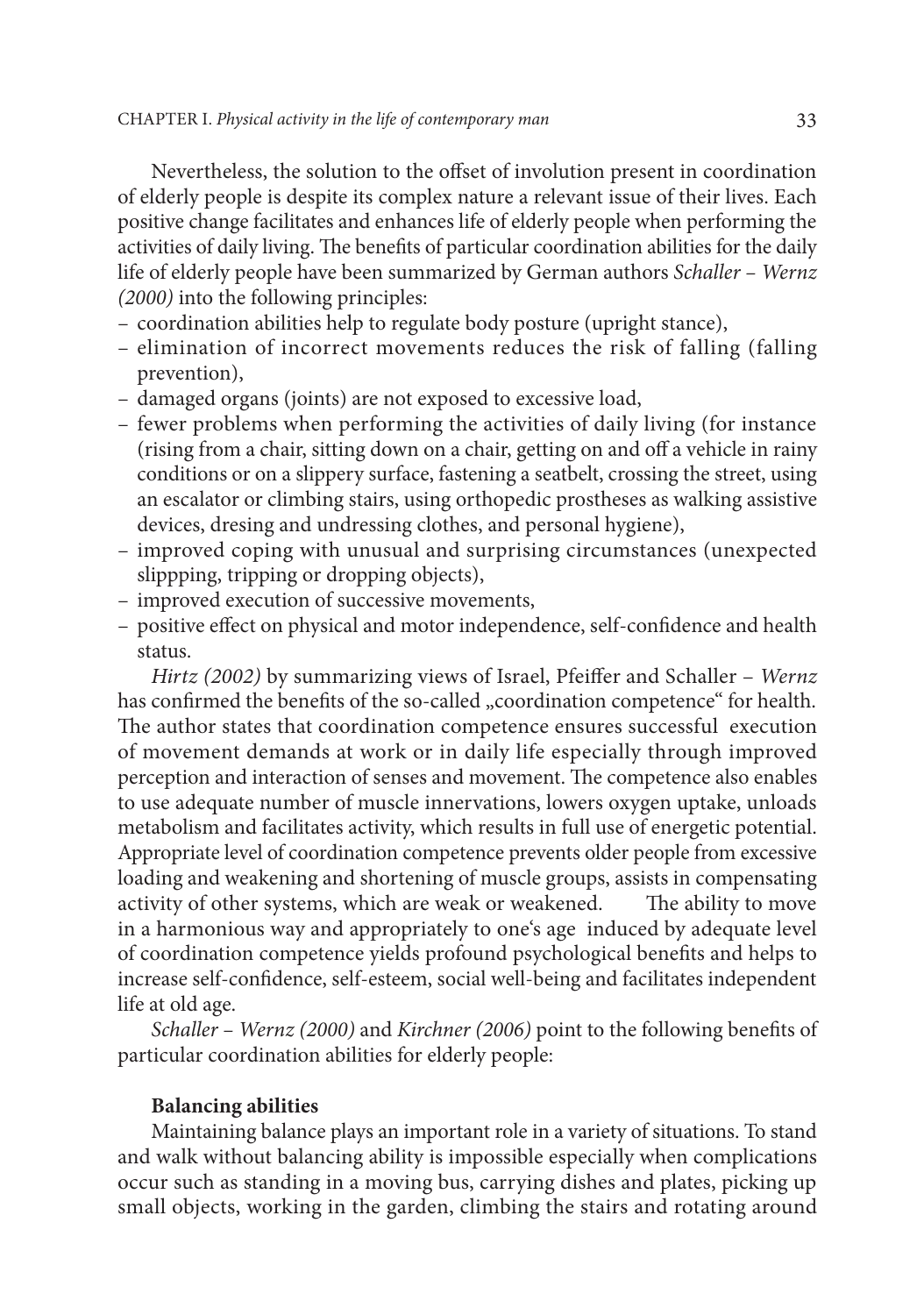one's own axis. Good balance prevents elderly people from falling under unusual circumstances.

### **Kinesthetic-differentiation abilities**

Elderly people benefit from economization of strength performance. The ability to avoid the use of excessive or litlle force results in its senseful usage. Therefore, training of kinesthetic-differentiation ability in exercisers forces them to assess their own strength-based performances in relation to environmental conditions. Correct estimate of distance and speed as well as height and depth in relation to sureness at old age plays an important role. This definitely holds true in traffic situations, when climbing stairs or when walking in rough terrain. Exercise promotes self-confidence and enhances motor control and prevents potential dangers in late life.

### **Reaction abilities**

Elderly people may benefit from well-developed reaction abilities in a variety of situations. In traffic people have to react by making a sudden side jump or a sudden stop. Falling object may be caught only using fast reaction. The selection of appropriate response, that is the decision making process, plays an important role (choice reaction time).

### **Reorganization abilities**

There are a lot of situations that require reorganization ability in the home environment, garden or traffic. People have to get used to a new phone, bike or even a new apartment very quickly and attain the best possible comfort despite the changes. In situations occuring in traffic, people are obliged to stop crossing the street or choose another crossing due to construction on the road.

### **Spatial-orientation abilities**

Performing activities of daily living definitely requires spatial-orientation ability. Activities such as being in the traffic (pedestrian, cyclist or driver), shopping in a supermarket, orientation in an unusual or unknown setting, orientation in one's own apartment (in the dark) benefit from a well-developed orientation ability. Activities of daily living may also benefit from temporal orientation.

### **Coupling abilities**

There are a lot of situations, which require well-developed coupling ability:

- after a long bedrest caused by disease, gait or walking using both lower and upper limbs or walking assistive devices benefits from a coupling ability,
- if an elderly person wants to go for a walk with a partner and talks without stopping while avoiding obstacles,
- when crossing the street elderly person is able to orientate in the traffic without stopping,
- pushing the shopping trolley in a narrow corridor and loading the trolley with groceries at the same time,
- if an elderly person uses a walking stick without problems keeping the walking rhythm,
- using the escalator and seeing to the baggage at the same time,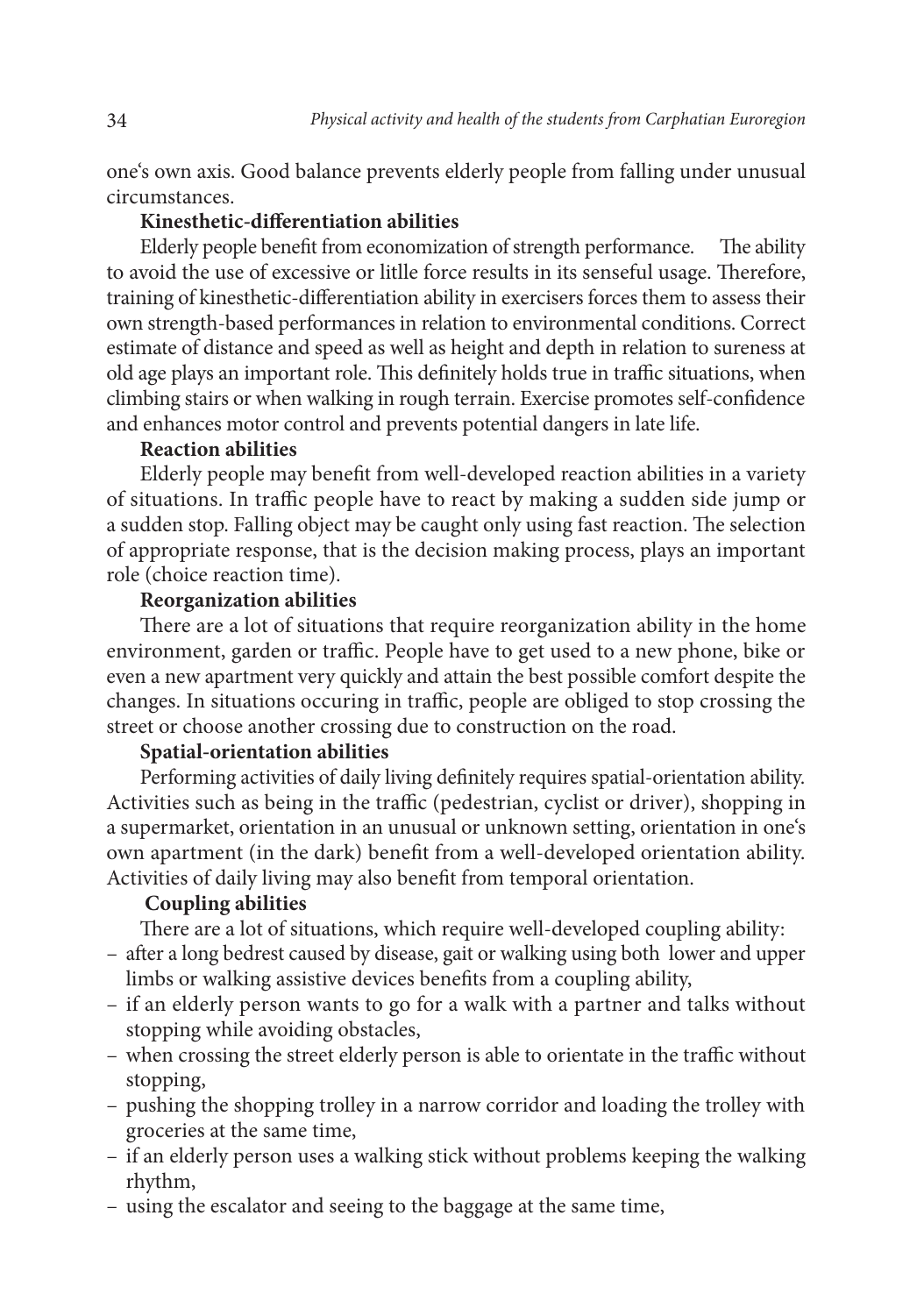- looking for a vacancy on a bus holding a shopping bag,
- getting off the bus holding an umbrella and a handbag,
- rushing to the phone with a cup of coffee in one's hand,
- climbing the stairs and search for the apartment key at the same time,
- giving an arm signal as a cyclist.

The level of coordination abilities does not only determine the *scope of daily living*, but well-developed coordination abilities are beneficial also for *sporting elderly people*. They facilitate acquisition of motor skills and enable the elderly sportspeople to do the particular type of sport with high rate of success and perspective. The higher the level of coordination, the less strength, endurance man needs to perform movements. Good coordination unloads organ systems, especially the cardiac muscle and cardiovascular system *(Meusel, 1988)*.

*Schaller – Wernz (2000)* assume that the association between coordination abilities and successful sporting activity in elderly people is based on the following principles:

- compensations of deficits in speed, strength and endurance to a certain level,
- execution of complex movements in a facilitated manner,
- faster acquisition of new motor skills,
- purposeful use of motor skills,
- change in motor skills according to changes in circumstances,
- improved adaptation to unusual circumstances,
- lowered risk of tripping using fast reactions,
- later onset of fatigue,
- more joy related to sporting acitvity as a result of enhanced level of coordination abilities.

*Kirchner (2006a)* states that in the period of late adulthood (45/50-65/70 years of age) sport-motor functions in untrained individuals demonstrate great interindividual differences. This holds true also for motor abilities, which show gradual decline.

The issue of aging society and physical activity in elderly people and its effects on the aging process has attracted a lot of research attention of foreign experts. On the contrary, in Slovakia the issue of aging has received little attention. There is paucity of information on the assessment of motor parameters in older adults. **The diagnostics of motor parameters** in elderly people is important in terms of health- and physiologyrelated differences, wide range of performance capacity in elderly people and absence of standardized techniques in line with this ontogeny period *(Bös - Tittlbachová, 2001).* The classic form of testing motor abilities known from schools and sports facilities, which is based on the use of motor tests and test batteries, is inappropriate for the assessment of motor predispositions of elderly population. Most motor tests include physical activities requiring agility, speed, vigorous coordination exercise and complex movement sequences, which should be avoided at older age. Therefore, there are fewer tests for elderly people as compared to their younger counterparts *(Belej, 2005)*.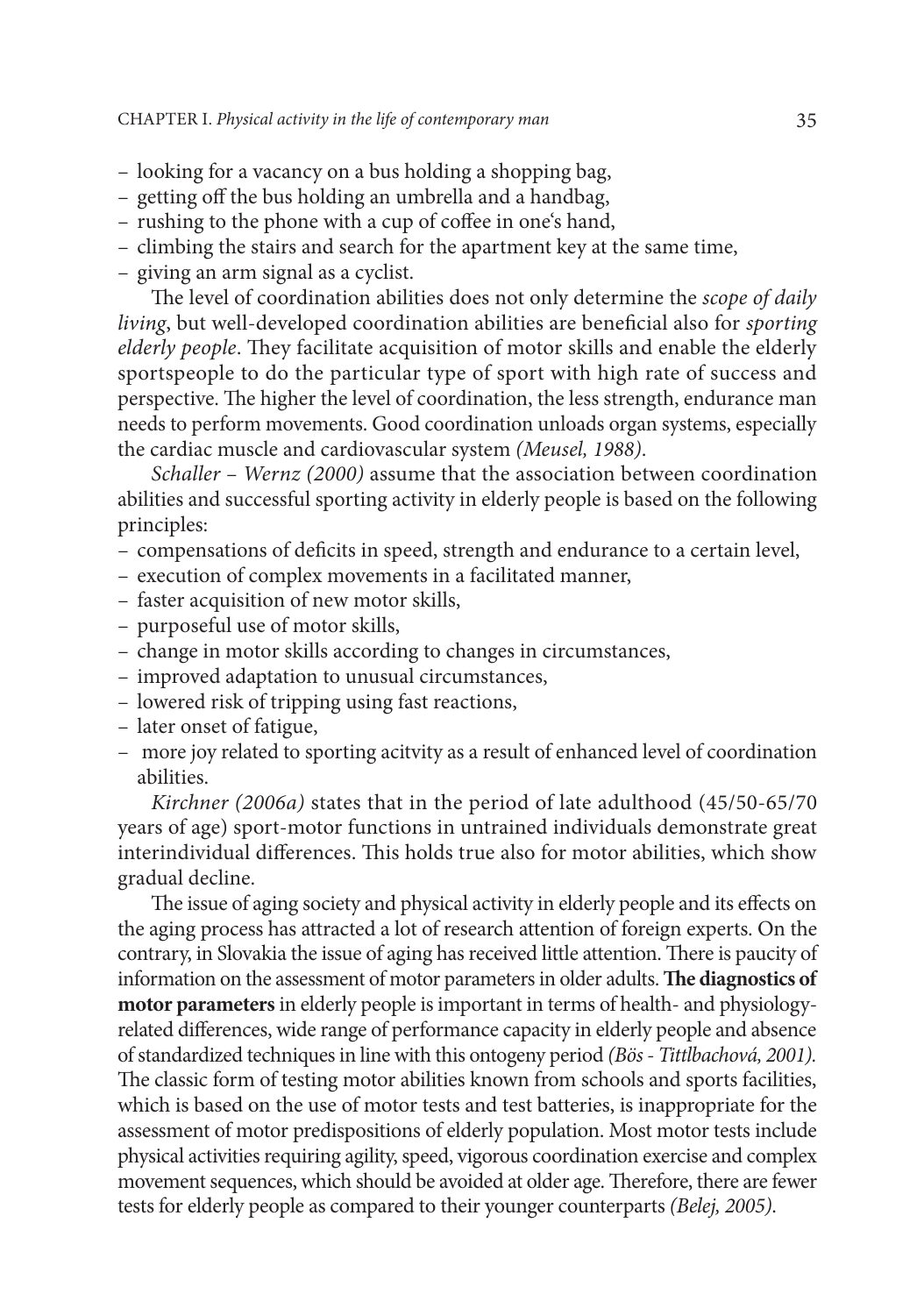*Kasa - Mikuš - Krišanda (1999), Kasa (2006)* state that coordination abilities include complex internal qualities, which manifest in different ways. Therefore, their assessment is more complex compared to the assessement of conditioning abilities. Some of them are identical to the ways of measurement of other motor abilities and skills. For instance, accuracy of movement is assessed together with skill efficiency, time to reorganize movement is determined together with complex reaction speed, etc. The assessment of coordination abilities usually includes the following motor characteristics – accuracy and range of movement, time deficit, unusual positions, sudden situational changes, and so forth. The execution of complex movements brings about the so-called mental stress. The research documents that coordination abilities similarly to other motor abilities are not directly measurable. The diagnostic issues are associated with imperfections of motor tests, which results from the character of coordination abilities. The complexity and variety of coordination abilities and the absence of objective and unitary methods for identification of their internal predispositions and external manifestations has been documented by *Belej - Junger et al. (2006)*.

The tests for the measurement of motor abilities in elderly people must be applicable and usable. The usability of the test usually includes health screening, time needed for application and evaluation of the test, personal staff for testing, material and spatial conditions for testing, rate of fatigue induced by particular tests or a single test item and also the social acceptability of the test itself.

Despite complicated applicability of diagnostic means in elderly people, the use of motor tests represents one of few ways of determining and controlling workload and quality of exercise in natural conditions. Motor tests point to the developmental processes in this period of ontogeny and the benefits of physical activity in terms of independent living. This enables the elderly people to monitor the progress or stagnation in their performance capacity *(Kirchner – Langová, 2006)*.

The **development and enhancement of coordination abilities** is based on the use of a variety of non-specific and specific exercises that expand motor experience of exercisers. According to *Kasa (1995)* physical exercises are the underlying factor of the development of coordination abilities. Improvement of coordination requires an array of training means and devices. The exercises must be alternated and complemented with various motor tasks, must be performed with and without visual control, which results in gradual increase in the level of coordinative complexity. According to experts intentional development of coordination abilities should adhere to the following principles:

- 1. The improvement in functions of all analyzers, which function as internal regulatory mechanisms in individual regulatory areas. The improvement in differentiation abilities is possible only from "gross" presentation to "fine" presentation *(Kasa, 1995)*,
- 2. The enhancement of individual sensorimotor characteristics (regulators) and improvement of musculoskeletal functions *(Čelikovský - Chytráčková according to Lednický - Doležajová, 2002)*,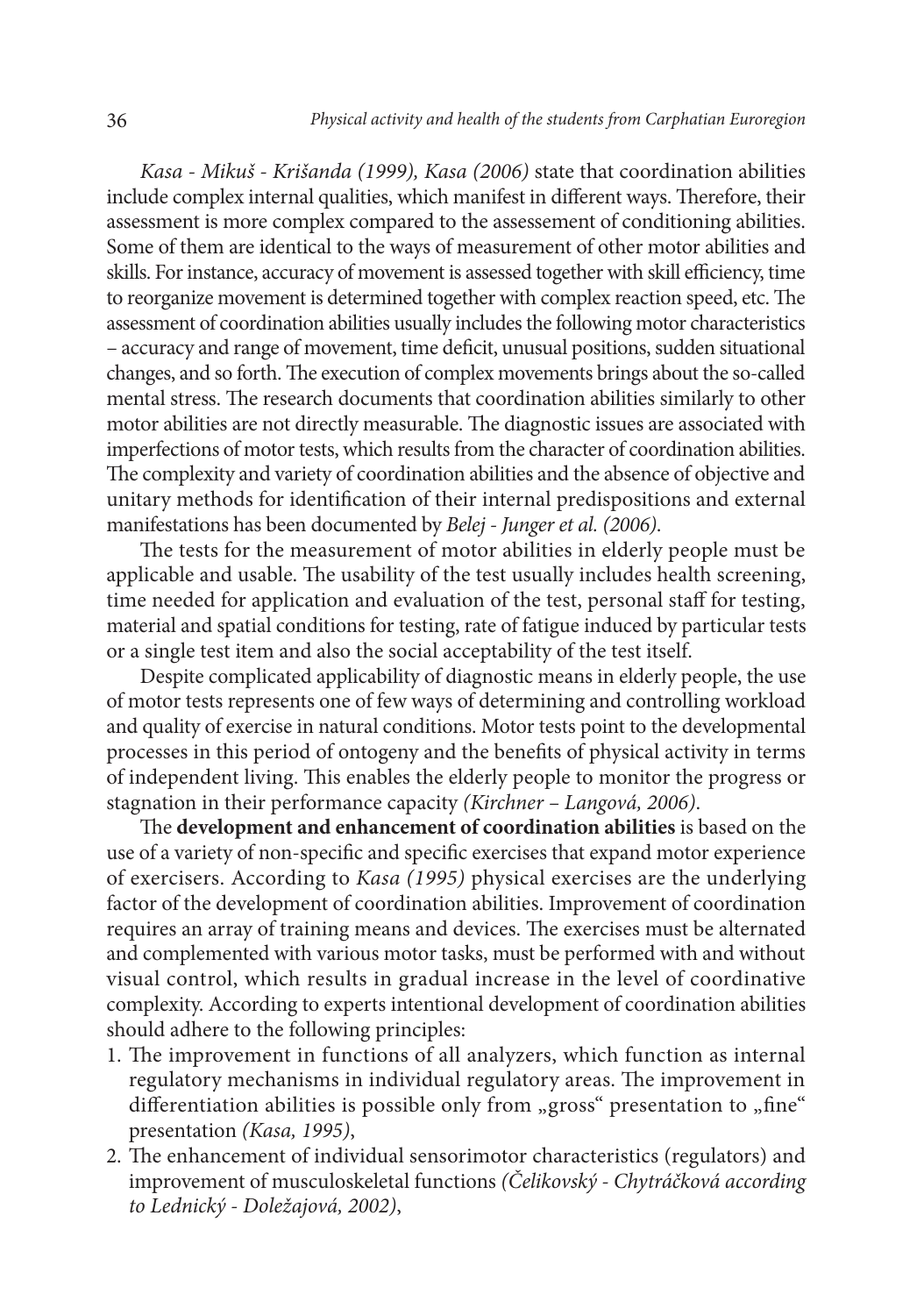- 3. Targeted development of individual abilities (reaction speed, adaptation to changing conditions) that ensure the highest level of coordination proficiency *(Kasa, 1995)*,
- 4. Technically proficient acquisition of motor skills *(Kasa, 1995)*,
- 5. The increase in coordination complexity of the physical exercises used, which is possible to achieve through changes in spatial, temporal and dynamic parameters *(Sýkora, 1989; Šimonek, ml., 1993; Kasa, 1995).*

In addition to the listed principles, Blume and Matvejev emphasize the principle of *variability of movements execution* (variation of movement phases, change of rhythm, range of movement) and the principle of *changes in external conditions*. Schnabel has documented the following possibilities related to changes in external conditions: restricted area, time limitation, limitation (no visual control, stimulation of vestibular apparatus using rotations, physical load prior to exercise, change of environment (exercising in sports halls, on the sand, water or snow), change in the surface area (decrease, increase), exposition to higher risk or adaptation of partner, implemntation of motor tasks during exercise, use of various implements (of miscellaneous shapes, sizes and weights) and equipment (take-off, Reuters springboard, small trampoline) *(according to Lednický – Doležajová, 2002)*.

*Kasa (1995)* also considers it important to change the spatial outlay of apparatus, equipment, to increase the surface area during balance exercise, to combine different movement patterns (combinations of walking and jumping, running and catching objects), execution of a motor task according to a signal, or in a limited time span. Special effectiveness is determined by the image of additional information. Partial or total exclusion of vision (glasses, eye cover) significantly decreases the quality of performed activity. Furher principles include *exercising at maximum pace*, which is not consistent with the training principles of elderly organism, also *variation in information* – reception and procession of visual, acoustic, kinesthetic stimuli, *exercising after prior loading* (repeated stimulation of vetibular apparatus and subsequent balance performance), *application of unusual positions, mirror-like execution of exercises, change in speed or pace of movements, increase in demands related to motor coordination using tasks such as juggling with balls, cones, change in the manner of execution, competition during exercise, implementation of a freshly acquired game element, use of complementary objects and signals, which require instantaneous response, the use of various material, technical and natural conditions to increase the variability of motor skills, change in spatial area, which determines the execution of exercise, intentional change in external loads, which requires exact differentiation of exerted effort (Kasa, 1995).* 

*Zháněl - Zlesák (2001)* emphasize that fundamental training principle of coordination abilities is the variability of all training means, the so-called *method of exercise variability*. The method includes both variation of elementary movements (various forms of running, walking, jumping, etc.) and their execution under more difficult conditions (change in pace, frequency, direction, type of surface, spatial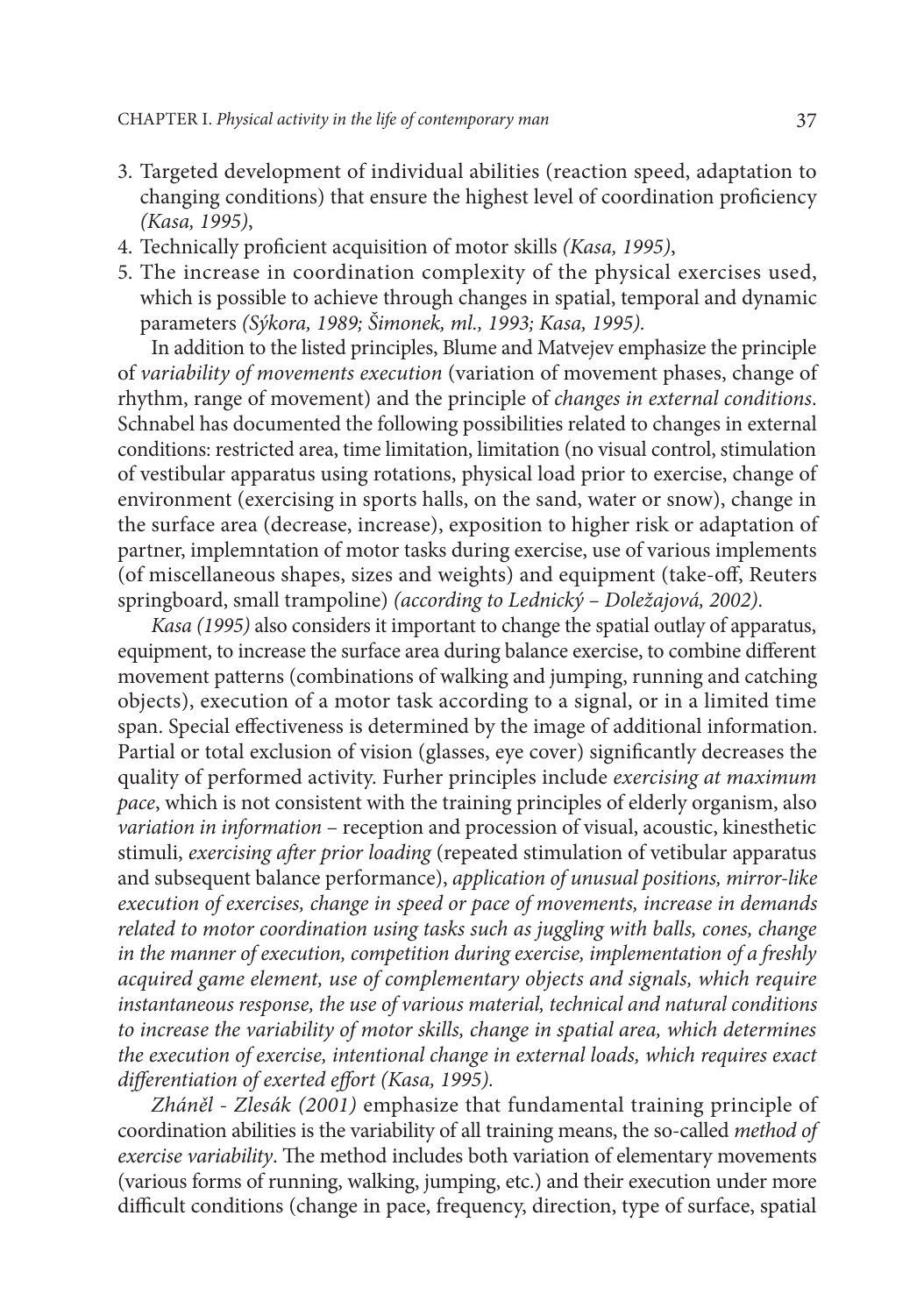conditions, equipment, etc.). The authors also emphasize that the development of general coordination abilities must follow the principle from "easier to more difficult" and "from simple to more complicated" and make an effort to attain permanent enhancement of movement quality. The authors list the schematic hierarchy of training principles for the enhancement of coordination abilities according to Roth (fig. 1).



**Fig. 1 Training principles for coordination abilities development (Roth according to** *Zháněl - Zlesák***, 2001)**

Ljach stresses that development of coordination abilities requires the method of targeted exercise, the method of generalized exercise, the method of standardly repeating and changing exercise and competition-based and game-based exercise *(according to Lednický – Doležajová, 2002)*. *Moravec (2004)* lists the following **methods** for the development of coordination abilities:

- method of repetition,
- method of exercise variability (performed under more difficult conditions),
- graded increase in movement speed,
- method of contrast: e.g. alternation of slow and fast tennis shots,
- effect coupled with perfection of sports technique and tactics,
- **and forms:** game-based, competition-based and group-based.

Organization forms used to develop coordination abilities include frontal exercise usually performed in the preparatory or final part of the lesson, station exercise with complementary tasks, group form in the main part of the teaching or training unit *(Šimonek, ml., 1997).*

Coordination exercises should be included in the first half of an exercise session or training unit due to increasing rate of fatigue. Rest periods or intervals should include recovery. The volume of exercise is irrelevant, therefore, it is compensated by frequent use in a series of sessions. Exercises targeted at the development of coordination abilities are effective unless performed automatically. If so, coordination training is useless.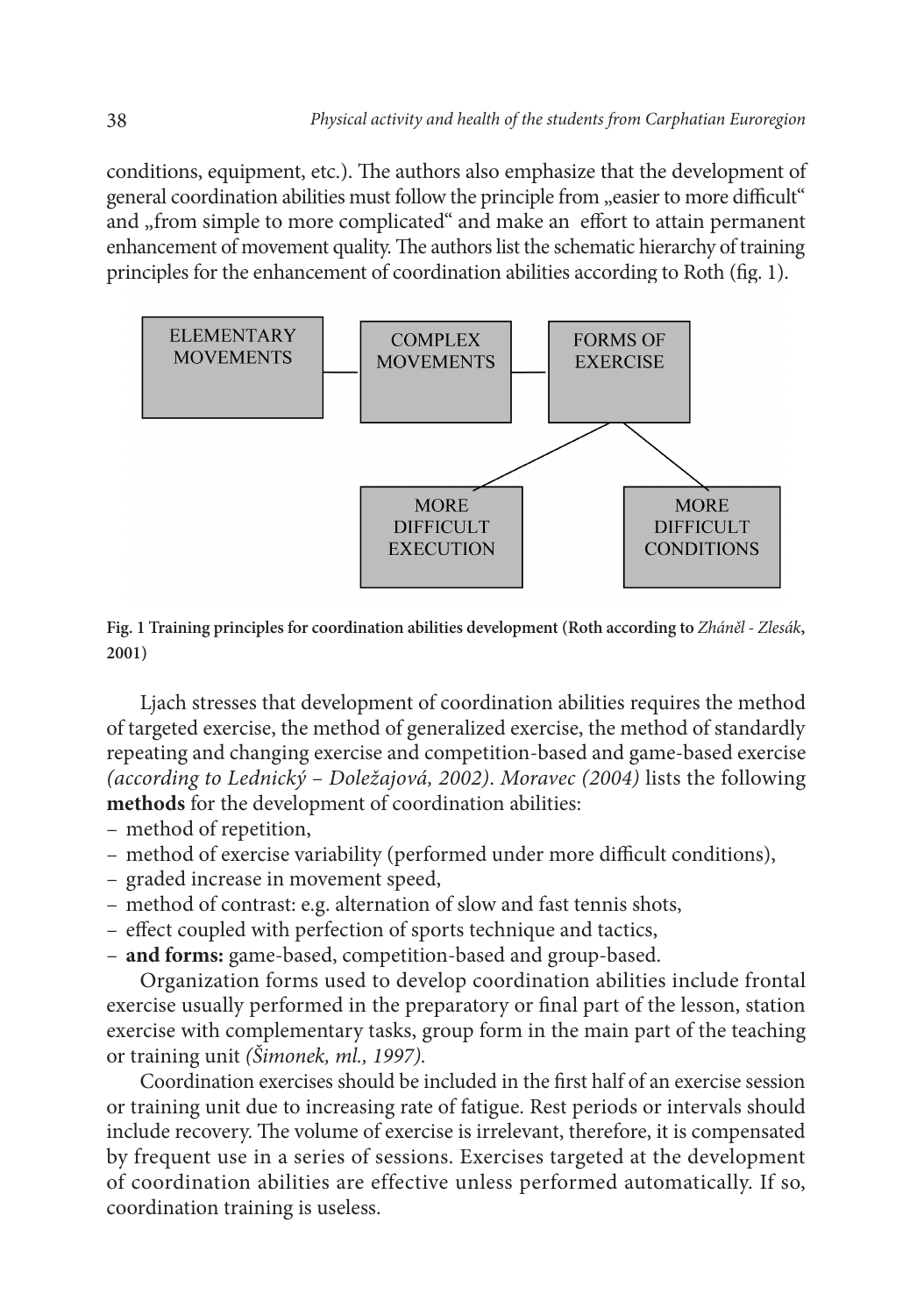Even top level athletes implement acquisition of new movement patterns into time-restricted parts of exercise sessions, during which they have to focus on the quality, accuracy, movement variability and creative solutions to the tasks, which is impossible to perform following severe physical load, in a state of fatigue, with short rest periods between exercises and with number of repetitions more than 6-12. More significant adaptational changes have been documented after a longer period of training *(Moravec, 2004)*.

Krempel and Neumaier state that coordination training at old age, as a part of an exercise program, should be performed in a rested state. Therefore, exercises should not be performed under fatigue due to high risk of injury. In addition to that, insufficiently mastered exercises lead to overloading and frustration or riskier movements. Training should be terminated at the earliest symptom of fatigue. In general, exercises aimed at the development of coordination abilities should be of high concentration and lower volume *(according to Heidemann, 2006)*.

Practical verification of theoretical knowledge about the assessment and development of coordination abilities in elderly people took place in form of research conducted at the Faculty of Sport in the years 2008-2009.

The experimental group consisted of 17 elderly women with average age 62.06 +2.59 years. The subjects participated in a supervised exercise program ProSenior at the Faculty of Sport in Prešov. From the standpoint of engaging in physical activity, most of the program participants engaged in regular exercise only within the project ProSenior and did not perform sports at a competitive or top level at younger age. Despite certain health problems the participants represented a group of females performing the activities of daily living without limitations.

The design of the exercise program ProSenior adhered to the recommendations of the American Council on Exercise (1998), American College of Sports Medicine and American Heart Association *(Nelson et al., 2007)*. We attempted to devise a multimodal program to include resistance exercise (circuit training performed on weight machines, body weight exercise and dumbbell exercise), aerobic exercise (aerobics, taebo, Latino dance) and flexibility exercise (stretching exercise in the warm-up and cool-down phase and spinal exercise). The program did not include specific exercises aimed at development of coordination, as we hypothesized positive synergic effects of resistance, aerobic and flexibility exercises on the development of coordination abilities.

The exercise program was held twice a week in form of 60-minute exercise sessions performed in the morning (9 a.m.). With regard to senior exercise, morning hours are more appropriate due to the fact that seniors have more time for other activities and duties. At the same time, morning exercise creates positive mood for the rest of the day. Tuesday's exercise session included especially aerobic-resistance exercise. The structure of the exercise session consisted of warm-up in form of step variations and stretching exercise. The main part of the session comprised aerobic exercise in form of low aerobics and resistance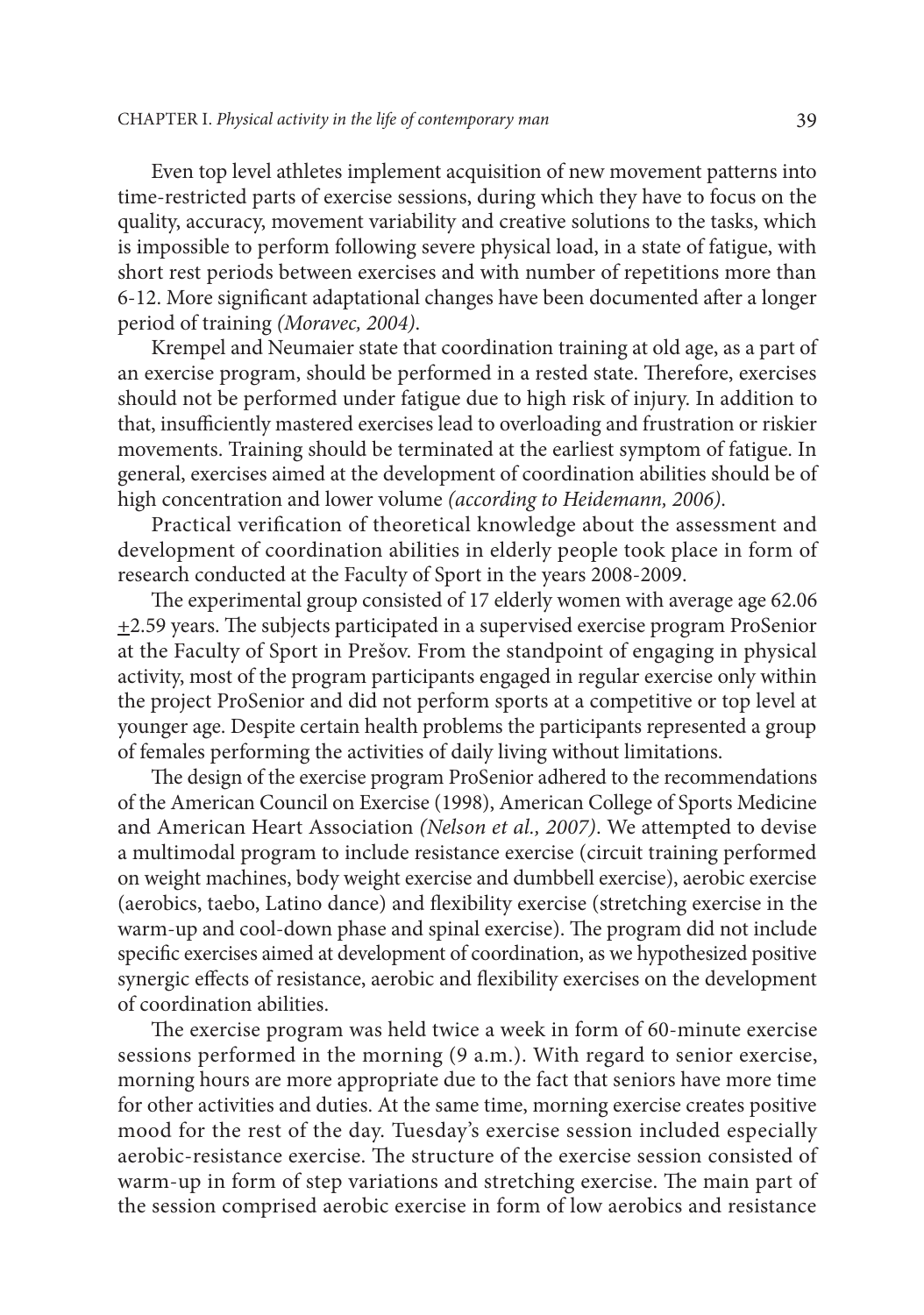exercises. The final part was aimed at cooling down using stretching, breathing and relaxation exercise. Thursday's exercise session included resistance exercises performed on weight machines in form of circuit training. The warm-up consisted of light stretching and basic step variations. The main part included resistance exercise on weight machines and the final part was targeted at cooling down by use of stretching and relaxation exercise.

As the participants adopted a positive attitude to organized exercise in course of training, the exercise program continued throughout the rest of the year. On its completion, tests of psychological states and general motor performance capacity were applied using the Senior Fitness Test, which represented the third measurement.

The level of coordination abilities in seniors was assessed using the following motor tests of selected coordination abilities:

- Dynamic balance: Walking along the line. Source: Meusel (1996), p. 111.
- Balancing with an object: Balancing with a gymnastic stick. Source: Schaller Wernz (2000), p. 66.
- Coupling ability: Lateral carrying. Source: Měkota Blahuš (1983), pp. 172-173.
- Frequency ability: Plate tapping. Source: Belej Junger et al. (2006), p. 167.
- Kinesthetic-differentiation ability: Ball throwing. Source: Schaller Wernz (2000), p. 90.
- Reaction speed: Stick grasp test. Source: Měkota Blahuš (1983), p. 203.
- Reorganization ability: Glued tubes. Source: Schaller Wernz (2000), p. 159.
- Spatial-orientation ability: Leading a ball. Source: Schaller Wernz (2000), p. 104.
- Rhythmical ability: Arrhythmical tapping. Source: Měkota Blahuš (1983), pp. 185-186.

Employed motor tests represent appropriate and applicable diagnostic means of coordination abilities in elderly population. The tests were selected in line with the specific aspects of motor functions of elderly females.

*General motor performance capacity* or *functional fitness* was assessed using the **Senior Fitness Test** *(Rikli - Jones, 2001)* (SFT). The test is the measure of lower- and upper-body strength, aerobic endurance, lower- and upper-body flexibility, agility and dynamic balance. SFT is a standardized test, which defines physical fitness as the ability to perform activities of daily living in a safe and independent manner without undue fatigue.

We have selected the following results related to the positive effects of the exercise program on the coordination abilities in elderly women:

#### **Dynamic balance**

Comparison of baseline and outcome measurement has shown improved scores in 15 participants. The exercise program did not positively influence the level of dynamic balance in 2 participants. The negative tendency, however, did not yield great differences following the comparison of first and second measurement. The differences between measurements were not statistically significant *p*< 0.05.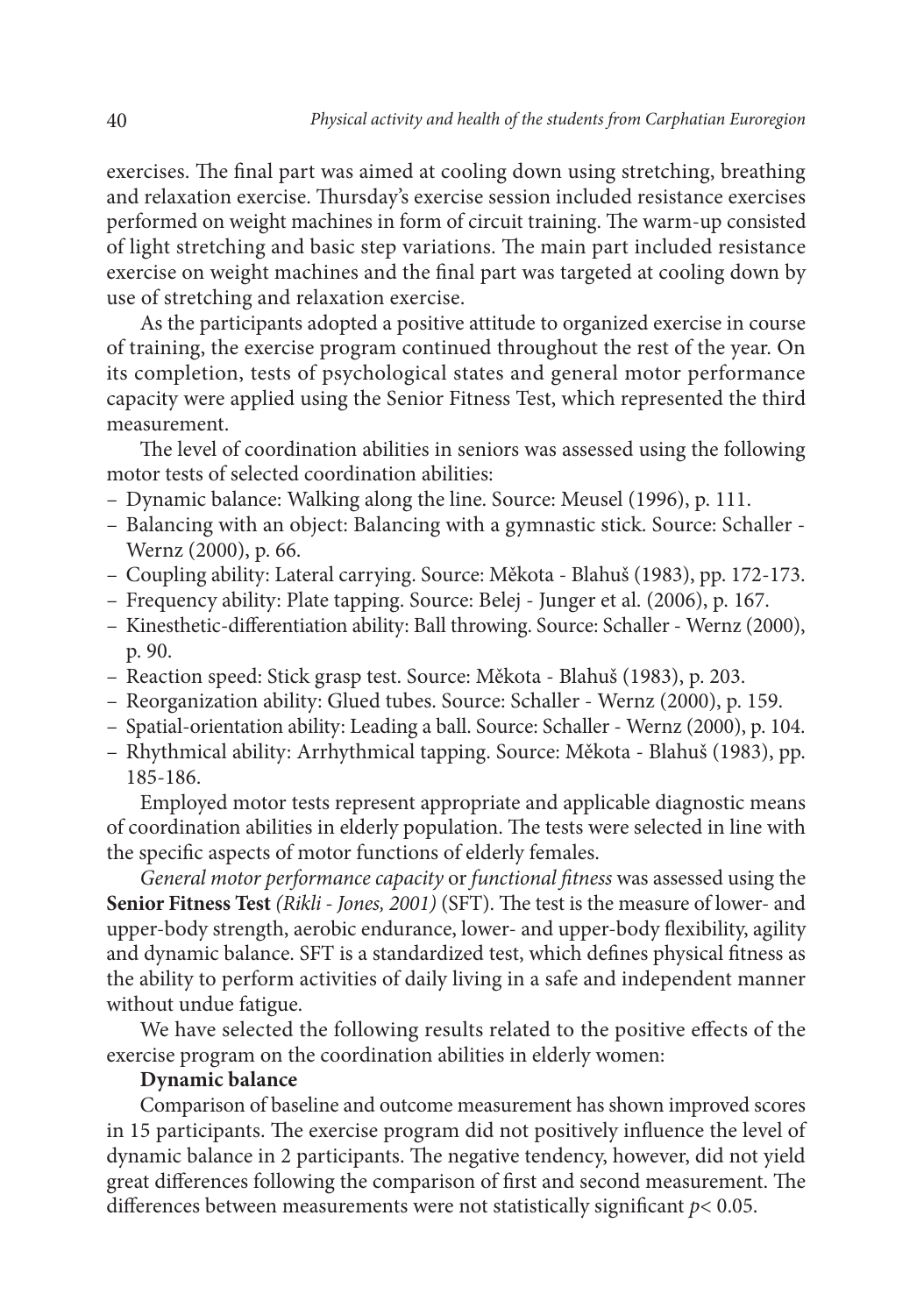## **Balancing with objects**

The balancing ability is not determined only by body control, but also by the ability to maintain an outer object in a state of equilibrium *(Měkota - Novosad, 2005)*.

On completion of the exercise program positive changes in dominant-hand test were observed in 10 and negative changes in 7 participants. The results of the nondominant hand tests were even less significant. Most participants achieved lower scores at the outcome measurement. The insignificance between measurements may be explained by the fact that the development of the ability to balance with an object requires long-term specific training aimed at special stimulation of strength parameter of upper-body kinesthetic-differentiation ability, sense for balancing and fine motor skills of hands.

# **Coupling ability**

The variety of exercise content of the program was expected to positively influence the level of coupling ability. Our expectations were confirmed at a statistically significant level. One participant had to be excluded due to health problems. Lower test scores at the outcome measurement were recorded in 2 participants. We assume that positive effects were registered especially due to the inclusion of low aerobics, which is appropriate and highly recommended for elderly participants.

# **Frequency ability**

The results of frequency ability measurements have confirmed our assumption that movement frequency is highly influenced by concrete practical activity, which was included in the exercise program. On its completion, there were statistically significant improvements in all participants. Regular exercise increased the ability to alternate muscle contraction and relaxation, which are the underlying factors of the frequency ability.

#### **Kinesthetic-differentiation ability**

Hitting a target indirectly by throwing a tennis ball against the wall has demonstrated the complexity of the development of the kinesthetic differentiation in the investigated age period. While there was no change in 2 participants, 7 participants improved and 8 participants achieved lower test scores. These changes were not statistically significant. Lower scores were registered when conducting the non-dominant hand version of the test. Positive effects of the program were observed in 3 participants. Throwing for accuracy executed at a fixed target is based on the use of exact rate of strength maintaining the throwing accuracy, which may cause problems in late life.

## **Reaction speed (simple reaction time)**

Similarly to the frequency ability, the assessment of simple reaction time has showed positive effects of the exercise program in 15 participants. No change was observed in one participant and one participant showed stagnation in the level of reaction speed. Positive changes were statistically significant.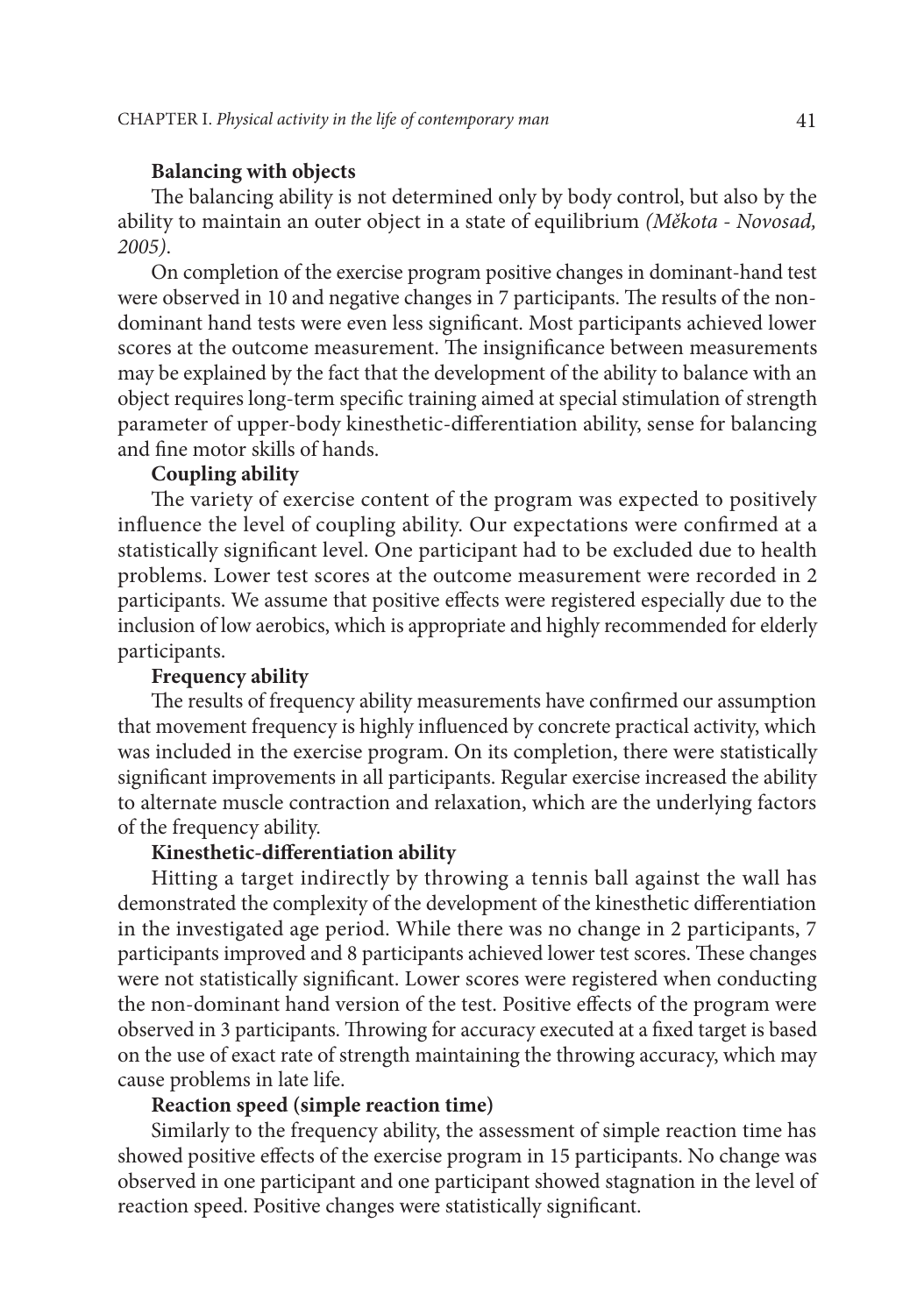#### **Reorganization ability**

Statistically significant differences were observed also in the assessment of exercise program effects on the reorganization ability. Despite performance stagnation in three participants and lower scores in the same number of participants, the outcome scores in 9 participants were higher compared to their baseline scores influencing overall assessment of the whole sample.

# **Spatial-orientation ability**

Similar to previous coordination abilities, which are characterized by complex movement structure, the level of spatial-orientation ability did not significantly change on the completion of the exercise program. An interesting research finding is that in both dominant and nondominant hand version of the test, improvement was observed in 9 participants, one participant achieved identical score and seven participants scored lower compared to the baseline scores.

#### **Rhythmical ability**

At outcome measurement 11 participants achieved higher test scores and 4 participants scored lower when compared to the baseline data. We assume that the improvement may be attributed to high number of repetitions of rhythmical movements within low aerobics and basic step variations during the warm-up period of the preparatory and main part of exercise sessions.

Mean test scores in tests of **functional fitness**: T2 – Test of upper-body strength, T3 – 2-minute Step test, T5 – Test of upper-body flexibility have shown that the sample falls within the above-average category. Scores of the tests: T1 – Test of lower-body flexibility, T4 – Test lower-body flexibility, T6 – Test of dynamic balance fall within the average category. Baseline and outcome BMI index score, which indirectly measures the amount of fat and is generally accepted as the best indicator when compared to one's body weight, fall into the overweight category.

Following 6-month exercise, the sample progressed from the above-average category also in T1 – Test of lower-body strength. The BMI index score fell within the overweight category despite improvements in obtained scores.

As the exercising elderly women showed interest in further participation in exercise, the next measurement was carried out following a one-year period. The results have shown that prolongation of regular exercise by 9 months classified the sample into the above-average category in two more tests: T4 – Test of lower-body flexibility, T6 – Test of dynamic balance. Despite longer participation in exercise the BMI score again classified the sample as overweight. These findings are not surprising because the content, intensity and frequency of the exercise program could not exert sufficient effect on body composition. The elderly women who attempted to lose weight were recommended to increase the volume of aerobic exercise in addition to participation in the exercise program. In case of swift walk, the participants were illustratively demonstrated (a walk into the country using the heart rate monitor for heart frequency monitoring in a selected participant) the intensity necessary to achieve a positive physiological response emphasizing not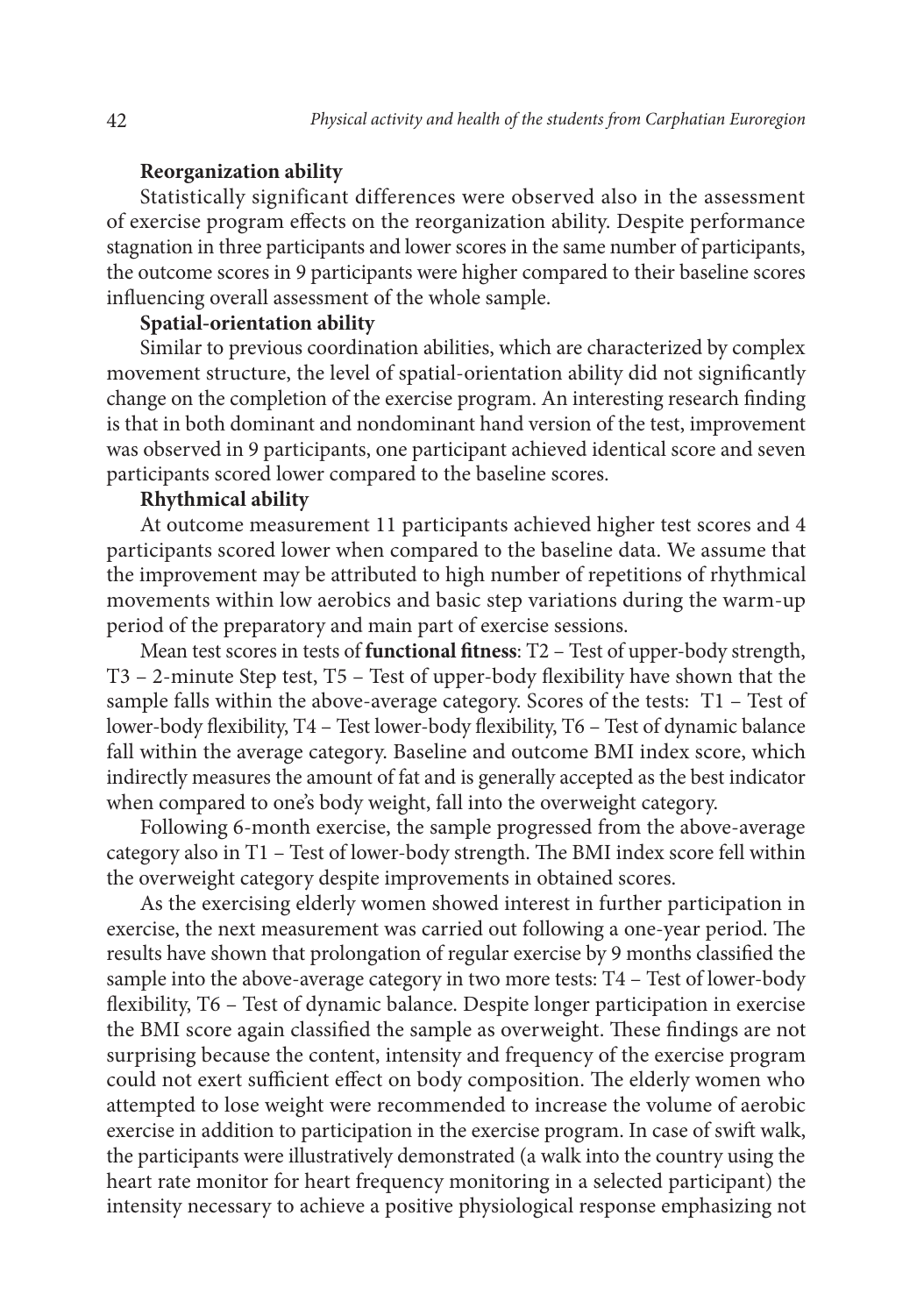only the type of activity, but especially intensity, duration and frequency needed to elicit positive effects. The aforementioned use of pedometers as an illustrative aid is executed as late as the current project, which is conducted in cooperation with the Faculty of Physical Culture UP in Olomouc. On the other hand, we realize that we could have focused on this issue in a seminar form targeted at healthy nutrition and lifestyle. This would provide elderly participants with more practical advice for combating obesity not only through physical activity, but also by means of eating habits adjustment.

Overall, the assessment of general motor performance (functional fitness) following 12 months of exercise demonstrated significant changes in the parameter of lower- and upper-body strength, but there were also significant gains in aerobic endurance, flexibility and dynamic balance.

Results relating to coordination abilities of movement regulation of the complex "a" (Belej, 2001), have shown that the exercise program consisting of aerobicresistance exercise positively affected dynamic balance, frequency ability and coupling ability, but did not affect the ability to balance with an object. The complex of coordination abilities of complex "b" connected with movement adaptation was positively affected in both coordination abilities of the complex: reaction speed and the reorganization ability. In measures of spatial-orientation ability and rhythmical ability, i.e. the abilities of the coordination complex underlying both movement regulation and movement adaptation " $a + b$ ", positive effects were demonstrated only in rhythmical ability.

With regard to general motor performance capacity (functional fitness), improvement was recorded in all examined parameters, but more significant changes were found in the lower- and upper-body strength.

Despite having examined a non-representative population sample, positive effect of regular physical activity on motor abilities following a relatively short 2-month period was observed. Only the slightest rate of development, even the stabilization of motor predispositions of seniors considerably enhances their life competences associated with independence and self-reliance, which in addition to health status represent the most important components of lifestyle of an elderly organism. Therefore, the creation of conditions for regular exercise especially in social facilities is one of the effective steps for the improvement of physical and spiritual life of senior population, which subsequently brings highly valued social effect for the whole society.

#### **Abstract**

Evidence related to the life of our predecessors confirms dominant status of physical activity in terms of development and formation of man throughout phylogeny. However, at present for the first time in the history of mankind, man has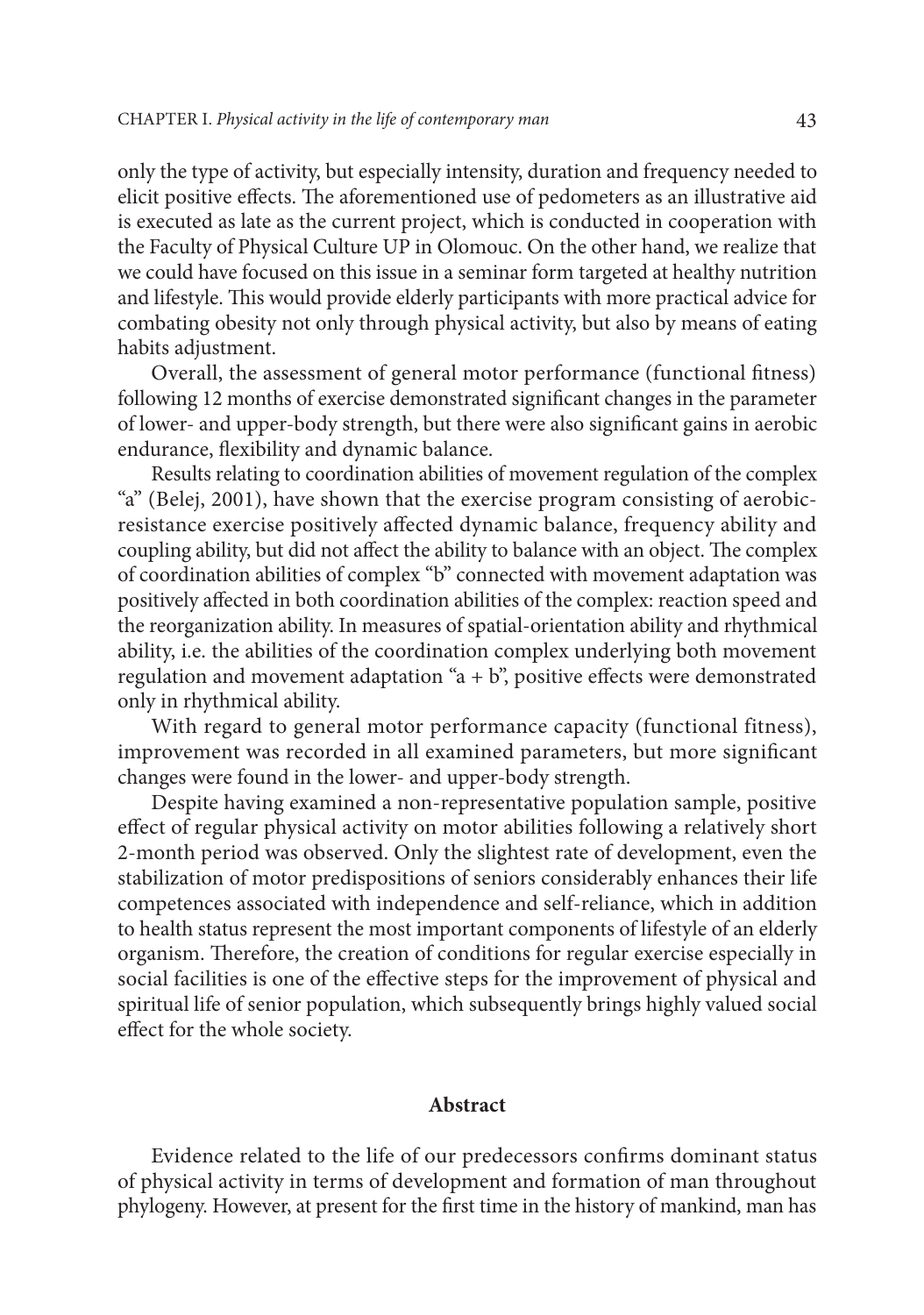failed to substitute and eliminate lack of physical activity induced by changes in the manufacturing proces and lifestyle in general. As an example of such extreme may serve the key competences for lifelong learning included in the educational program ISCED 0. We all know that from the verbal aspect **movement is one of the basic human needs** just like eating, drinking and sleep. Man has evolved phylogenetically through movement. Why is movement being eliminated from the official national educational program? Such attitude arising out of life imbalance, which is evident at most Slovak schools, results in impaired body posture as early as preschool age, increase in the number of physical impairments, lower performance capacity and physical fitness and the transfer of the fully-recognized benefits of physical education and sport to the verbal plane at the expense of practical involvement in physical activity.

If in the broader context physical education and sport are to become a permanent part of one's lifestyle, ranging from preschool age to adulthood period, all educational authorities and institutions have to attempt to create a positive attitude of educated individuals towards this kind of activity.

If we take into account the three-dimensional structure of attitudes, then we must look for the solution in its affective, cognitive and behavioral component.

Due to the fact that the issue of involvement in physical activity is considered a complex problem regarding the whole society, the solutions may be found at three levels: national policy, preparation of physical educators and the status of organized physical activity in the study programs of all types of universities.

In line with the intensions of the listed recommendations, we recommend that physical education and sport at all types of schools – ranging from kindergartens to universities – be regarded as an irreplaceable means necessary to meet the social and biological need to move, to develop motor abilities, to acquire basic motor skills and to ensure harmonious and healthy development of children and youth, including children with physical impairments.

The level of motor functions in elderly people is determined by the level of reduction in physiological and motor mechanisms. Well-developed motor abilities determine of the quality of life in elderly population and positively affect the execution of the activities of daily living.

The results of our research showed that relatively short 2-month participation in exercise positively affected motor abilities in elderly people. Even the slightest rate of development, or the stabilization of motor predispositions in elderly people, enhances the level of life competences associated with independence, which in addition to health status is one of the most important components of the lifestyle in aging organism. Therefore, creating conditions for regular exercise, especially in social institutions, is one of the effective steps for the improvement of both physical and spiritual life in elderly people, which is highly beneficial for the whole society.

The monograph was written within the research project KEGA no. 3/6441/08 Rehabilitation engineering – new textbook and research concept of the new study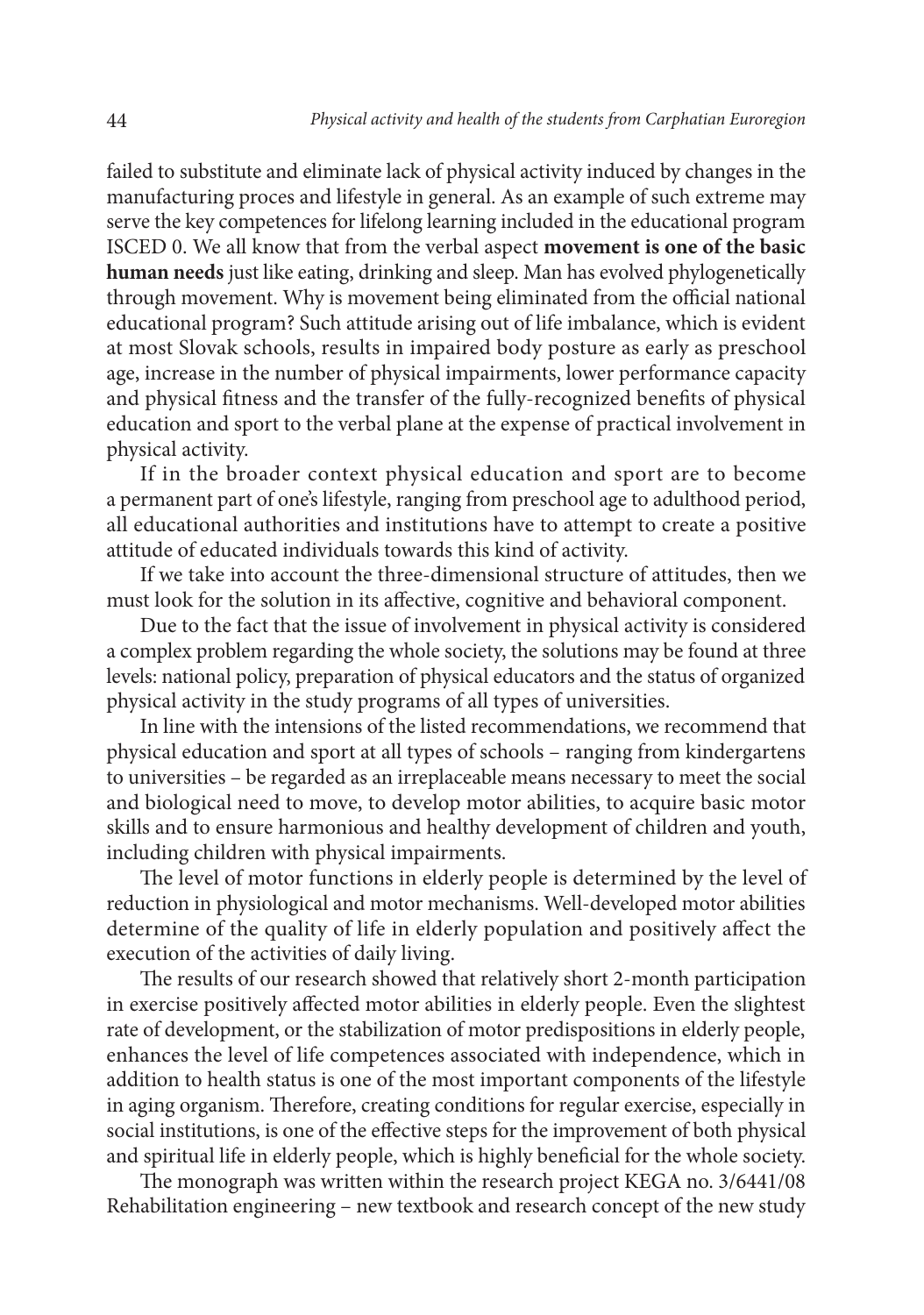program and Polish-Slovak platform for physical culture and health promotion in students "Active throughout the whole life".

Key words: physical culture, students, physical activity, health

# **References**

- 1. American College Of Sports Medicine 1998. Position Statement: The Recommended Quantity And Quality Of Exercise For Developing And Maintaining Cardio Respiratory And Muscular Fitness An Healthy Adults. Medicine And Science In Sports And Exercise. No. 30. S. 975 – 991.
- 2. American Council On Exercise. 1998. Exercise For Older Adults. Human Kinetics. ISBN 0-88011- 942-X.
- 3. Bakalár, P. 2009: Vplyv Pohybovej Aktivity Na Zmeny Vybraných Psychických Aspektov Staršieho Veku. Dizertačná Práca. Fakulta Športu Pu V Prešove. 2009, 140 S.
- 4. Bartošík, J.: Vývoj Základných Motorických Zručností U Detí Predškolského Veku. In: Zborník Pob. Ved. Spol Pre Tvš Nitra. 1994. 34 S.
- 5. Belej, D. 2005: Diagnostika Motorických Schopností U Seniorů. Bakalářská Práce. Brno: Fsps Mu V Brně, 2005. 35 S.
- 6. Belej, M., 1999: Rozvoj Koordinačných Schopností Detí Mladšieho A Stredného Školského Veku. In Zborník Identifikácia A Rozvoj Pohybových Schopností Detí A Mládeže. Fhpv Pu V Prešove, 1999, S. 75-82.
- 7. Belej, M.-Junger, J.: Dymanika Rozvoja Pohybových Schopností 4-6 Ročných Detí. In: Zborník Z Medzinárodnej Vedeckej Konferencie Č. 5 "Motorika Detí Predškolského A Mladšieho Školského Veku" Prešov, Fhpv Pu, 2000, S. 60-67.
- 8. Belej, M.- Junger, J.: Aeróbna Vytrvalosť 5-6 Ročných Detí. Tel. Vých. Šport., 2000, Č.1, S.5-10.
- 9. Belej, M. 2001. Motorické Učenie. 2. Vyd. Prešov: Fhpv Pu, 2001. 198 S. ISBN 80-8068-041-8.
- 10. Belej, M. Junger, J. Et Al. 2006: Motorické Testy Koordinačných Schopností. Prešov: Fš Pu V Prešove, 2006. 177 S. ISBN 80-8068-500-2.
- 11. Bischops, K. Gerards, W. 2001. Koordinations Training. Beweglich Fit Vital Ein Leben Lang. Aachen: Meyer & Meyer Verlag, 2001. 144 S. ISBN 3-89124-819-9.
- 12. Blahuš, P. Měkota, K. Motorické Testy V Tělesné Výchově. Praha: Spn. 335 S.
- 13. Bös, K. Tittlbach, S. Development And Use Of Health Related Fitness Tests In Longitudinal Research. In Sborník Pohyb A Zdraví, Olomouc 15.-18. Září 2001. Olomouc: Ftk Up Olomouc, 2001. ISBN 80-244-0322-6, S. 18-20.
- 14. Cooper, K.H.: Aerobický Program Pre Aktívne Zdravie. Šport, Bratislava, 1990, ISBN 80-7096- 073-6.
- 15. Dobrý, Lubomír: Vliv Správné Výživy A Pohybové Aktivnosti Na Studijný Prospěch. Těl.Vých. Sport Mlád., 2006, Č.8, S. 41-43.
- 16. Dvořáková, H.: K Některým Problémum Tělesné Výchovy V Současné Mateřské Škole. Karalinum Nuk, Praha, 1998.
- 17. Feč, K.- Junger, J.- Belej, M., 1995: Entwicklung Der Motorischen Koordination Und Kinetisch Differenzierenden Fähigkeit Von 5-8 Jährigen Kindern. In: Science In Sports Team Games. Biala Podlaska. Poland, 1995, S. 532-536.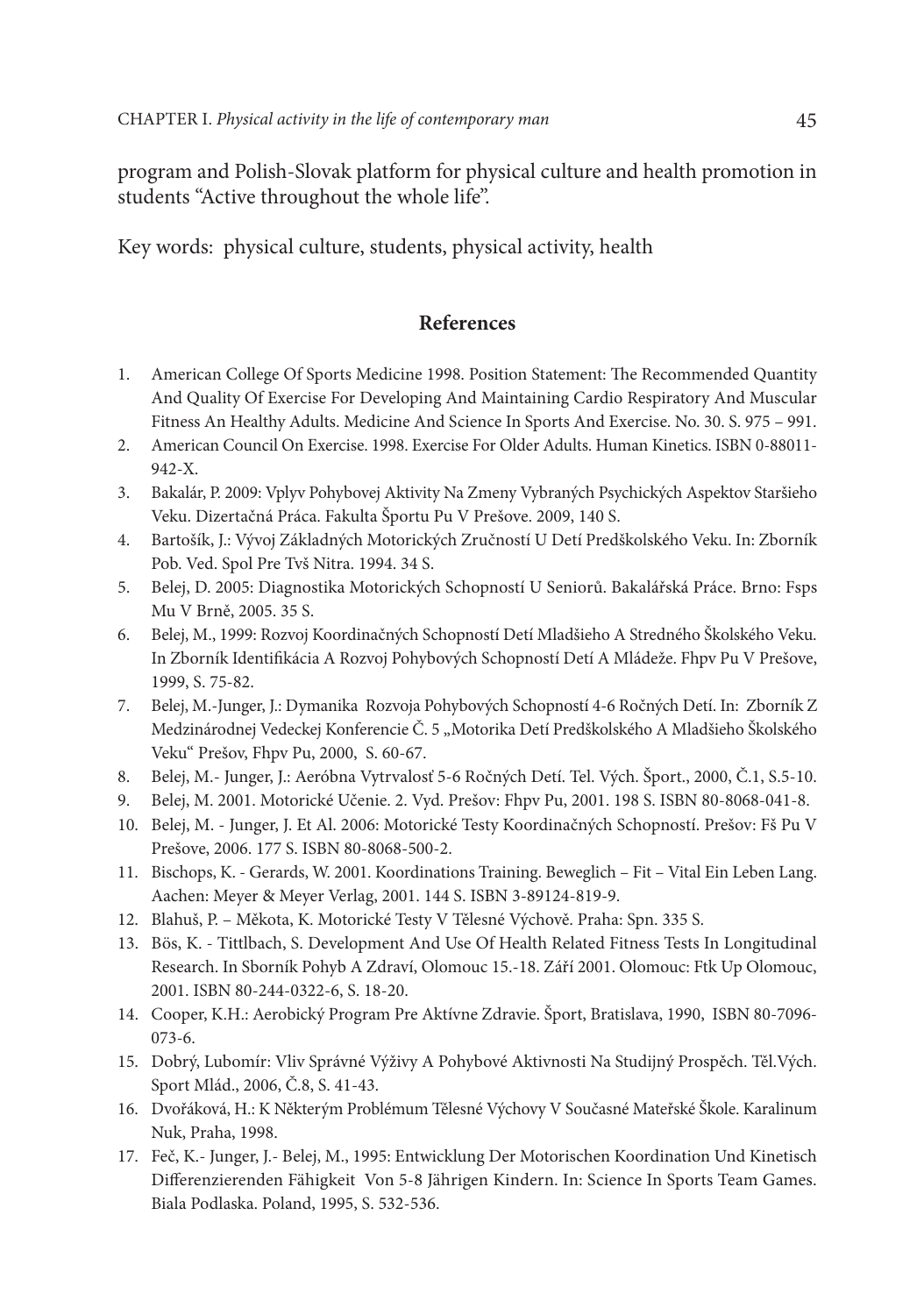- 18. Hajdúková, V. A Kol.: Príručka Na Tvorbu Školských Vzdelávacích Programov Pre Materské Školy. Mpc Bratislava, 2008, ISBN 978-80-8052-324-4.
- 19. Havlíčková, Ladislava, 1998: Biologie Dítěte. Rané Fáze Ontogenéze. Uk Praha, Karolinum, 1998, ISBN 80-7184-644-9.
- 20. Hirtz, P. 2002. Co-Ordinative Competence And Health. In Journal Of Human Kinetics, 2002, Vol. 7, Pp. 23-28. ISSN 0860-9853.
- 21. Hrubý, Martin: Proč Je Tělesná Výchova Na Vysoké Škole Potřebná? Těl. Vých. Sport Mlád. 71, 2005 Č. 1. S. 9-12.
- 22. Chodzko Zajko, W.J. 1998: Physiology Of Aging And Exercise. In: American Council On Exercise. 1998. Exercise For Older Adults. Human Kinetics. ISBN 0-88011-942-X.
- 23. Jadvidžák, I. Kopřivová, J. Vliv Roční Pravidelné Pohybové Aktivity Na Změnu Psychických Funkcí A Koordinačních Schopností Seniorů. In: Sport A Kvalita Života. Brno: Fsps Mu V Brne. 2005. ISBN 80-210-3863-2
- 24. Jones, J.C., Rose, D.J. 2005: Physical Activity Instruction Of Older Adults. Human Kinetics. ISBN 0-7360-4513-9.
- 25. Junger, J. Belej, M.: Príspevok Ku Koncepcii Učebných Plánov Štúdia Telesnej Výchovy Na Pedagogických Fakultách. In: Zborník Z Vedeckej Konferencie "Technológie Vzdelávania Tretieho Tisícročia". Nitra, Medacta 1995, Č. 1, S. 279-285
- 26. Junger, J.: Dynamics Of The Development Of Co-Ordination Skills In 5-6-Year-Old Children. In: Otrok V Gibaniu: 2 Nd International Science

#### **Website**

27. Heidemann, K. 2006. Bewegungskoordination Im Alter. Eine Experimentelle Studie Zum Training Der Gleichgewichtsfähigkeit. [Online]. Kiel: Universität Kiel. [Cit. 2008-02-20]. Portable Document Format. Dostupné Na Internete: <Http: //Eldiss. Unikiel. De/Macau/ Servlets/ Mcrfilenodeservlet/Dissertation\_Derivate\_00001919/D1919.Pdf;Jsessionid=2db6510bdef97d5 90a5dd8ac46e30025?Hosts=>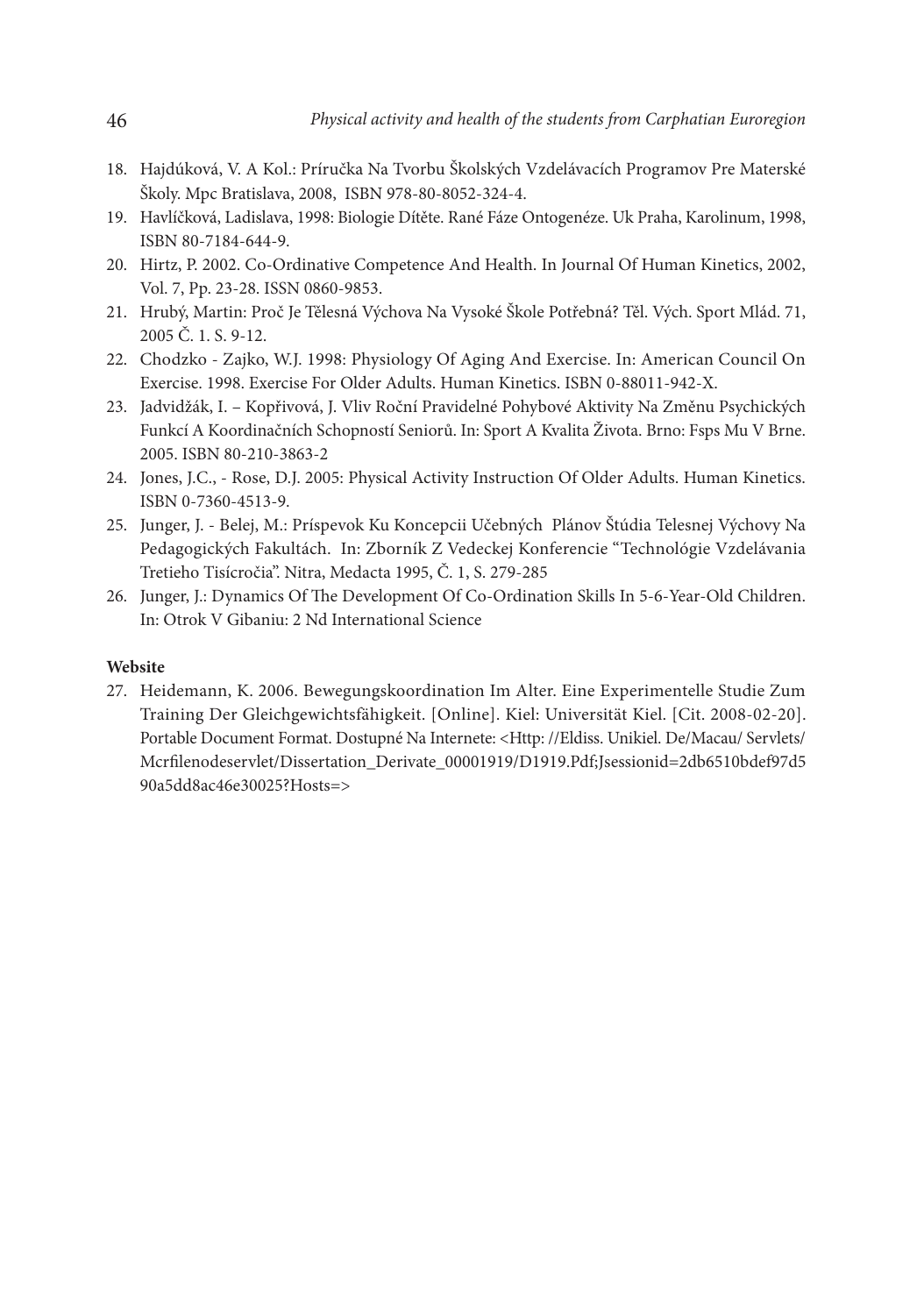# CHAPTER II

# **Physical education and sport in polish higher schools. Diagnosis of the condition and prospects for changes**

Over 20 years have already passed since the times when, in 1989, a political and economic breakthrough happened in Poland. Since that time, since the beginning of the 90s, also higher education has been undergoing radical changes, the legal basis for which was created by the Act on Higher Education of 12<sup>th</sup> September, 1990<sup>1</sup> Non-public higher schools have come into being and developed, and since 1998 also higher state vocational schools (able to grant only the bachelor or engineer degree) have started to appear<sup>2</sup>. A two-cycle system of education has been introduced. Studies under the auspices of the Polish Academy of Sciences have been created. In some higher schools there are regular courses conducted in the English language.

# **Historical outline of social and economic changes.**

In the period of the social transformation of Poland and Central European countries, in the moment when laws lifting limits concerning civil and economic rights were being passed, new institutions were coming into being. Relatively small disproportions were revealed in the sphere of culture and recreation. Prestigious public cultural institutions, both of the non profit type and the ones commercially oriented became stronger. The market of private companies functioning in the recreation sphere was developing. The demand for recreational services, in particular in the field of organised holiday recreation, was increased by the subsidies from the employee benefit funds in work places<sup>3</sup>.

<sup>1</sup> Dz. U. (Journal of Laws), No 65, item 385 with further amendments

<sup>2</sup> Dz. U. (Journal of Laws) No 96, item 590 with further amendments

<sup>3</sup> Golinowska S.: *Zmiany instytucjoalne w sferze społecznej. (Institutional Changes In The Social Sphere) in* "Polityka Spoleczna", 1994 no 10, p. 10.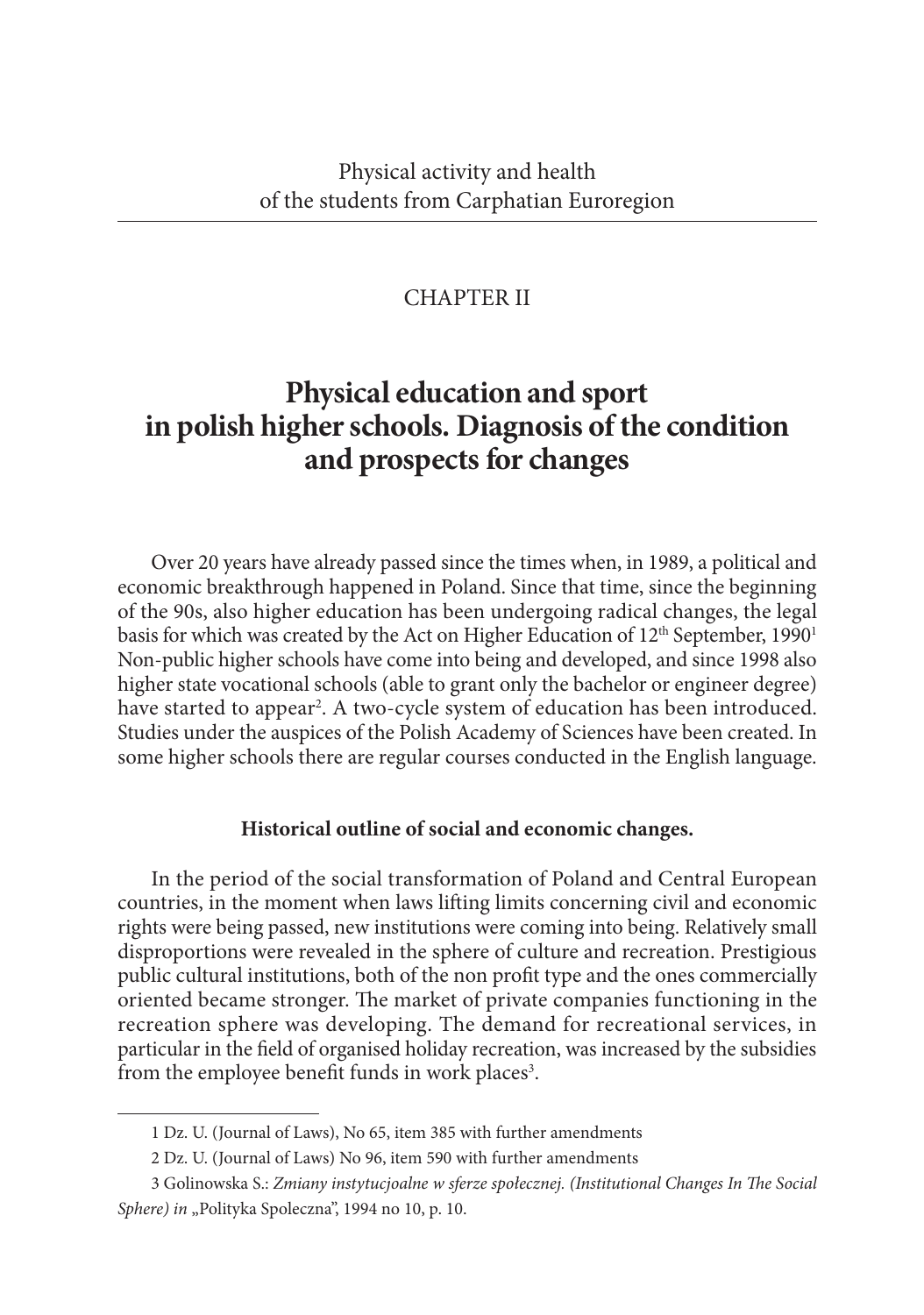The withdrawal of the state from the sphere of physical culture and professional sport took a different form in different countries of the Eastern Block. The process was marked the least noticeably in the area of the countries which had come into being from former Soviet Union republics. Nevertheless, also in Poland the state retained its governing and coordinating role, most of all in the fields of physical and health education, motor rehabilitation, sport of children and youth as well as professional sport at the level of national teams<sup>4</sup>. The aim was to achieve a more balanced sport policy, treating all forms of sport activity equally, at the expense of unconditional preference for professional sport as a place for political rivalry. Some hope for the improvement of the situation in Poland was brought by the law on physical culture of 1984, allowing for private persons' services in the sphere of recreation and motor rehabilitation. The economic crisis and, in consequence, a deteriorating financial situation of the country resulted, however, in the growing decrease of the expenses in the public sector, within which physical culture functioned. Physical culture organisations from outside the association sphere were coming into being, working on the basis of commercial law, as well as funds, cooperatives and associations other than physical culture associations and political parties<sup>5</sup>.

# **Structural changes within higher education and physical culture**

In 1989 changes took place which did not remain without an effect on the shape of obligatory physical education in higher schools. The amendment to the law of 1982 (with the changes from 1985) led to a substantial increase in the autonomy of higher schools in Poland.

In 1991, a new subject in the Polish education system came into being on a large scale – non-public higher schools. Their development and the number of their students are not unimportant as far as student physical culture is concerned (Figure 1).

The principle of making detailed regulations concerning obligatory physical education and its time-frame in higher schools at the central level was abandoned, instead the authority to decide about its shape was passed on to the collective bodies of particular higher schools<sup>6</sup>. This regulation was confirmed by the law on higher education of  $12<sup>th</sup>$  September 1990. However, not much results from the legal regulations, that is art.3, paragraph 2 point 2 "The care about health and physical development of

<sup>4</sup> Krawczyk S.: *Sport w zmnieniającym się społeczeństwie*. (*Sport In the Changing Society*) AWF. Warszawa 2000, p. 136.

<sup>5</sup> Jaczynowski L., Zysko J.: *Przekształcenia w systemie organizacyjnym kultury fizycznej w Polsce w dobie transformacji ustrojowej*. (*Changes In the Organisational System Of Physical Culture In Poland*  In the Time Of Political Transformation.) in "Poradnik Menedzera Sportu". Warszawa 1994, issue no 8.

<sup>6</sup> Law of 29th of May 1989, DzU (Journal of Laws) 1989 No 34, item 181.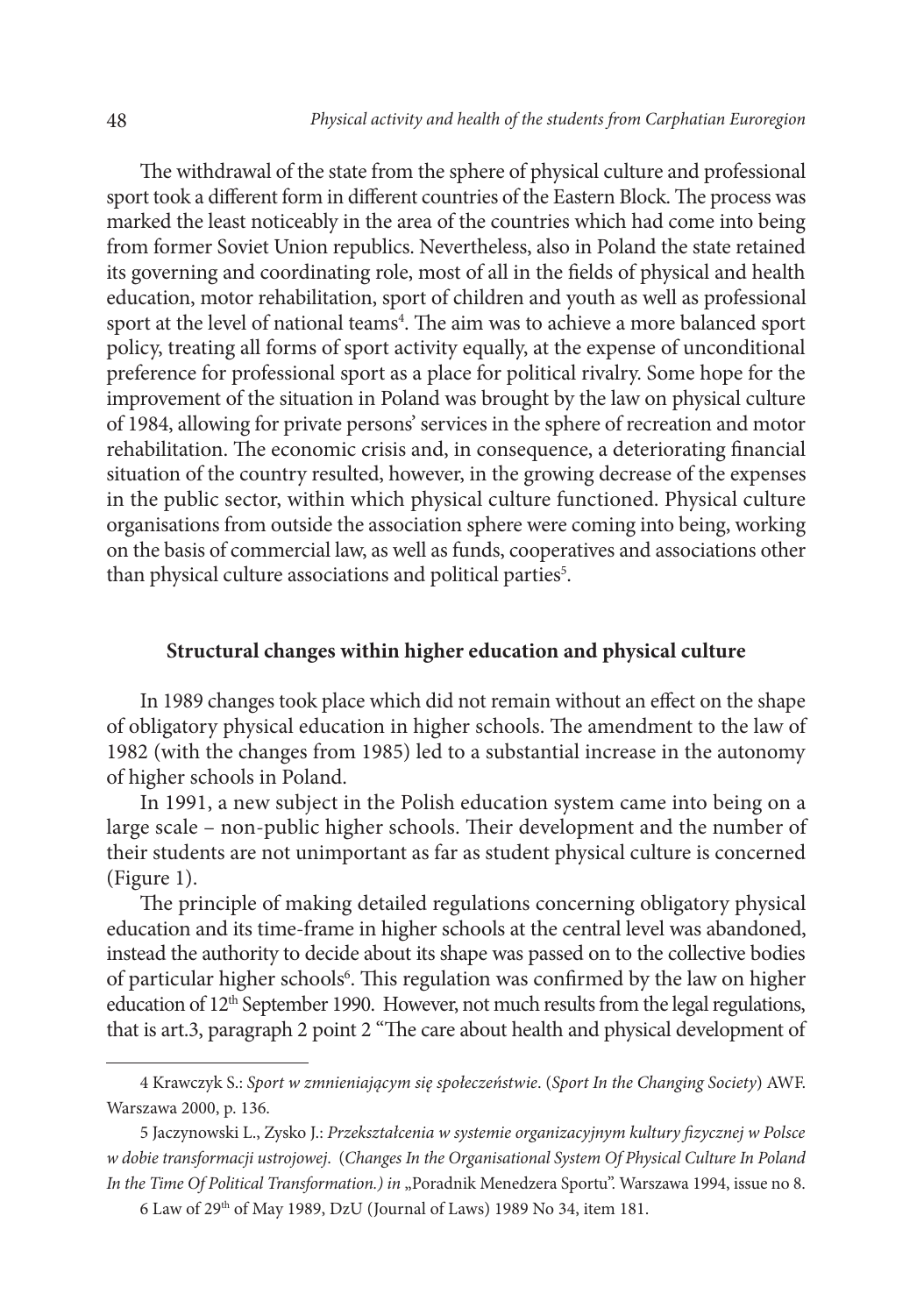the students" and art. 13.7 which states that one of the basic aims of a higher school is to 'create conditions for the development of physical culture' as far as the shape of students' physical culture is concerned, and the law itself does not say much about students' physical education. Nevertheless, it maintained the obligation to organise physical education in higher schools, regardless of their profile and form of ownership.



Legend: ● non-public schools, - public schools **Figure 1. The number of higher schools in the years 1990–2009 (public and non-public schools)** *Source: Szkoły wyższe i ich finanse (Higher Schools and Their Financing).* GUS. Warszawa 2009

Democratisation of universities became a reason for numerous organisational changes, which also included physical culture of academic youth. The law of 18th January 1996, in art. 19.1 obliged higher schools working in the day time program to conduct physical education classes. That statement, however, was quite laconic and it did not specify the form nor the time-frame of the classes, leaving it up to the decision-making organs of the schools, that is to the senates and the boards of faculties. It obliged the higher schools, however, to conduct physical education classes, without saying anything about the obligatory or non-obligatory form of participation in those classes. The minimal conditions of the time-frame of physical education classes were ceded to the main body of the local government - Council for Higher Education<sup>7</sup>. The time of deciding about this subject through administrative channels, above the academic community, was irrevocably gone<sup>8</sup>.

<sup>7</sup> Nowakowski A., Podobinski S.: *Rola Rady Głównej Szkolnictwa Wyższego w limitowaniu zajęć wychowania fizycznego studentów* (*The Role of Council for Higher Education In Limiting Physical Education Classes.)*[in] Maksimowska B., Nowakowski A., Rodziewicz-Gruhn J., (ed..): *Z zagadnień akademickiej kultury fizycznej. Na dziewięćdziesięciolecie sportu akademickiego w Polsce*. *(From the Issues of Academic Physical Culture. For the Ninetieth Anniversary of Academic Sport in Poland.)*  Czestochowa 1999, pp. 61–66.

<sup>8</sup> Dziubinski Z.: *Tendencje zmian uczelnianej kultury fizycznej w 10 lat po przełomie*. (*Tendencies in the Changes of University Physical Culture 10 Years After the Breakthrough.)* "Przegląd Naukowy Instytutu Wychowania Fizycznego i Zdrowotnego WSP w Rzeszowie" 2000, issue no 1–2, pp. 63–64.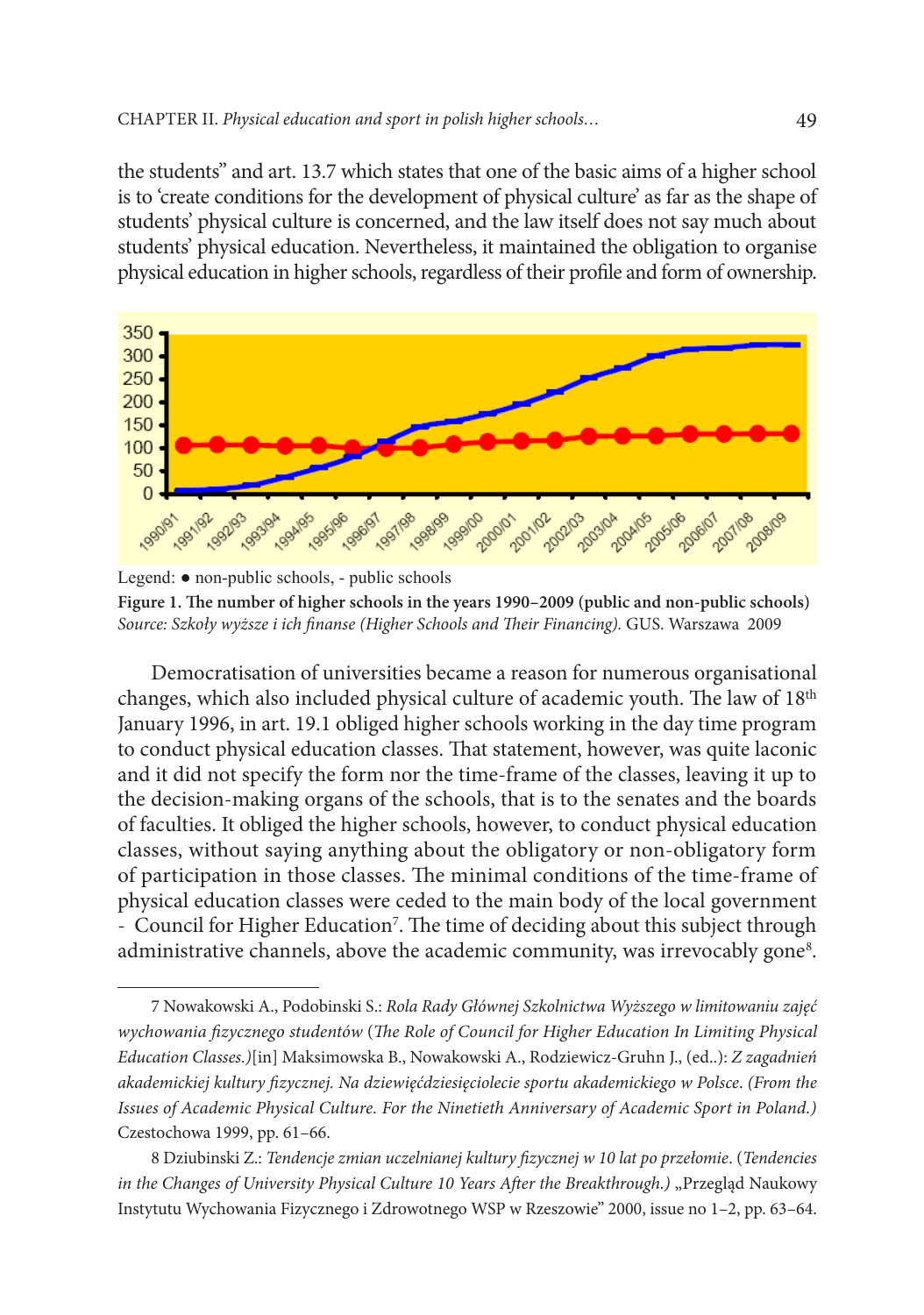Often, however, universities determined by the financial situation minimise the number of hours devoted to the realisation of physical education.

Against the above mentioned background of the changes happening in Poland in the recent years, the Law on higher education of  $27<sup>th</sup>$  July 2005 is significant. It promotes adjusting our system of education to European standards. It is a step towards regulating higher education in Poland through combining the issues comprised in the law of 12th September 1990 on higher education and the law of 26th June 1997 on higher vocational schools. Some of the regulations included in it concern the sphere of physical education in higher schools. Article 13.1 point 7 states that the basic aim of a higher school is to "create conditions for the development of physical culture of students"9 , and article 106 states that: "Conducting by a university a didactic, scientific, research, experimental, artistic, sports, diagnostic, rehabilitating or therapeutic activity does not constitute a business activity"10. That is definitely too little for the expectations of the circles of employees associated with studies or sports and recreation centres in higher schools. It is not enough in the light of constantly worsening health condition of the Polish society, including academic youth.

Created in the year 2010, legal acts concerning the circles associated with academic physical culture marginalise its importance. The law on sport speaks only about the possibility of financial support for the development of sport in the academic environment provided by the Ministry of Higher Education and about the possibility to grant scholarships to students for their sports achievements<sup>11</sup>. And only several months ago, one of the drafts included an obligation to care about the physical fitness of children and youth, from the kindergarten age up to the time of university. Nor does a currently drawn up draft of the Law on higher education of  $30<sup>th</sup>$  March 2010, being at the legislation stage, include any mention of physical culture in higher schools, limiting itself to the statements concerning the scholarship<sup>12</sup>. So the only legal acts concerning

10 Dz.U. (Journal of Laws) 2004 No 173, item 1807 and No 281, item 277 as well as from 2005 No 33, item 289.

11 Law on sport of  $25<sup>th</sup>$  June 2010. Art.29.2. Minister in charge of education and the minister in charge of higher education may support, also financially, the development of sport in the school and academic environment respectively. Art. 13a. 2. Schools, with the exception of schools for adults, are obliged to conduct physical education classes (...). In the law of 27<sup>th</sup> July 2005– Law on higher education (Journal of Law, No 64, item 1365, with further amendments 26) and article 181 paragraph 5 shall read: "5. A student may get a scholarship for sports achievements, as mentioned in art.173 paragraph 1 point 3, or the minister's scholarship for exceptional sports achievements as mentioned in art. 173 paragraph 1 point 5, or a scholarship granted on the basis of art.31.."

12 Draft of a law on higher education of 30<sup>th</sup> March 2010r. Art. 181 a. paragraphs 1 and 2 shall read: "1. The rector's scholarship for the best students can be granted to a student who obtained for

<sup>9</sup> Law on higher education of 27<sup>th</sup> July 2005, art. 13.1: "The basic aims of a higher school, with the provisions of paragraphs 2 and 3, are: point 7) creating conditions for the development of physical culture of students."